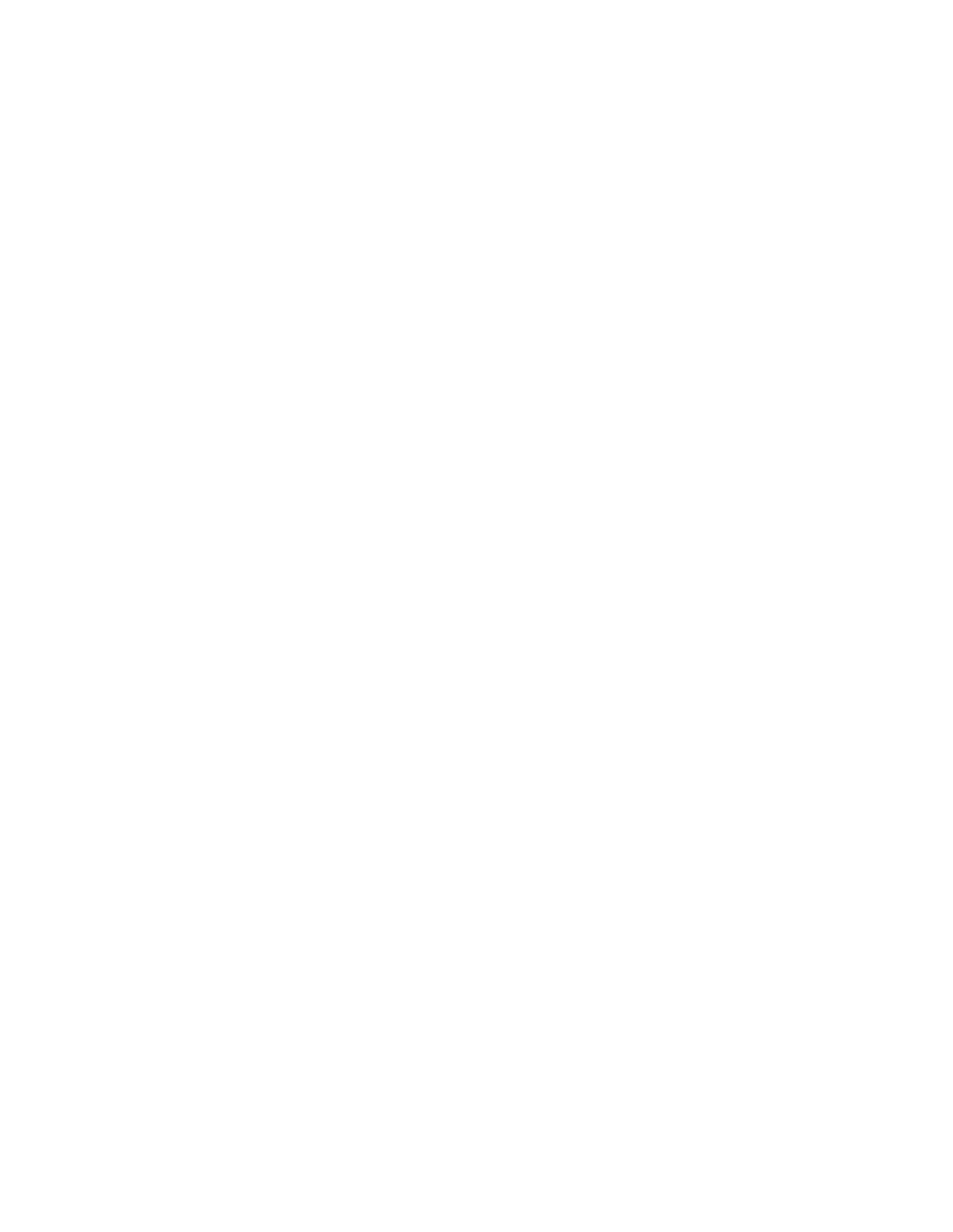#### **COMMITTEE OF CONFERENCE REPORT**

#### **H. 439.**

An act relating to making appropriations for the support of government.

#### TO THE SENATE AND HOUSE OF REPRESENTATIVES:

The Committee of Conference to which were referred the disagreeing votes of the two Houses upon House Bill entitled:

**H. 679.** An act relating to fiscal year 2022 budget adjustments.

Respectfully reports that it has met and considered the same and recommends that the Senate recede from its proposal of amendment and that the bill be amended by striking out all after the enacting clause and inserting in lieu thereof the following:

Sec. 1. 2021 Acts and Resolves No. 74, Sec. B.126 is amended to read:

| <del>5,033,474</del> | 5,138,474 |
|----------------------|-----------|
| 3,768,163            | 3,768,163 |
| 8,801,637            | 8,906,637 |
|                      |           |
| <del>8,801,637</del> | 8,906,637 |
|                      | 8,906,637 |
|                      |           |

Sec. 2. 2021 Acts and Resolves No. 74, Sec. B.127 is amended to read:

| Sec. B.127 Joint fiscal committee |           |           |
|-----------------------------------|-----------|-----------|
| Personal services                 | 2,288,387 | 2,478,387 |
| Operating expenses                | 158,873   | 158,873   |
| Total                             | 2,447,260 | 2,637,260 |
| Source of funds                   |           |           |
| General fund                      | 2,322,260 | 2,512,260 |
| Interdepartmental transfers       | 125,000   | 125,000   |
| Total                             | 2,447,260 | 2,637,260 |
|                                   |           |           |

Sec. 3. 2021 Acts and Resolves No. 74, Sec. B.145 is amended to read:

| 98,982,912  | 99,277,912  |
|-------------|-------------|
| 3,911,594   | 3,911,594   |
| 16,446,601  | 16,446,601  |
| 1,150,041   | 1,150,041   |
| 138,310,838 | 138,310,838 |
| 7,551,641   | 7,551,641   |
|             |             |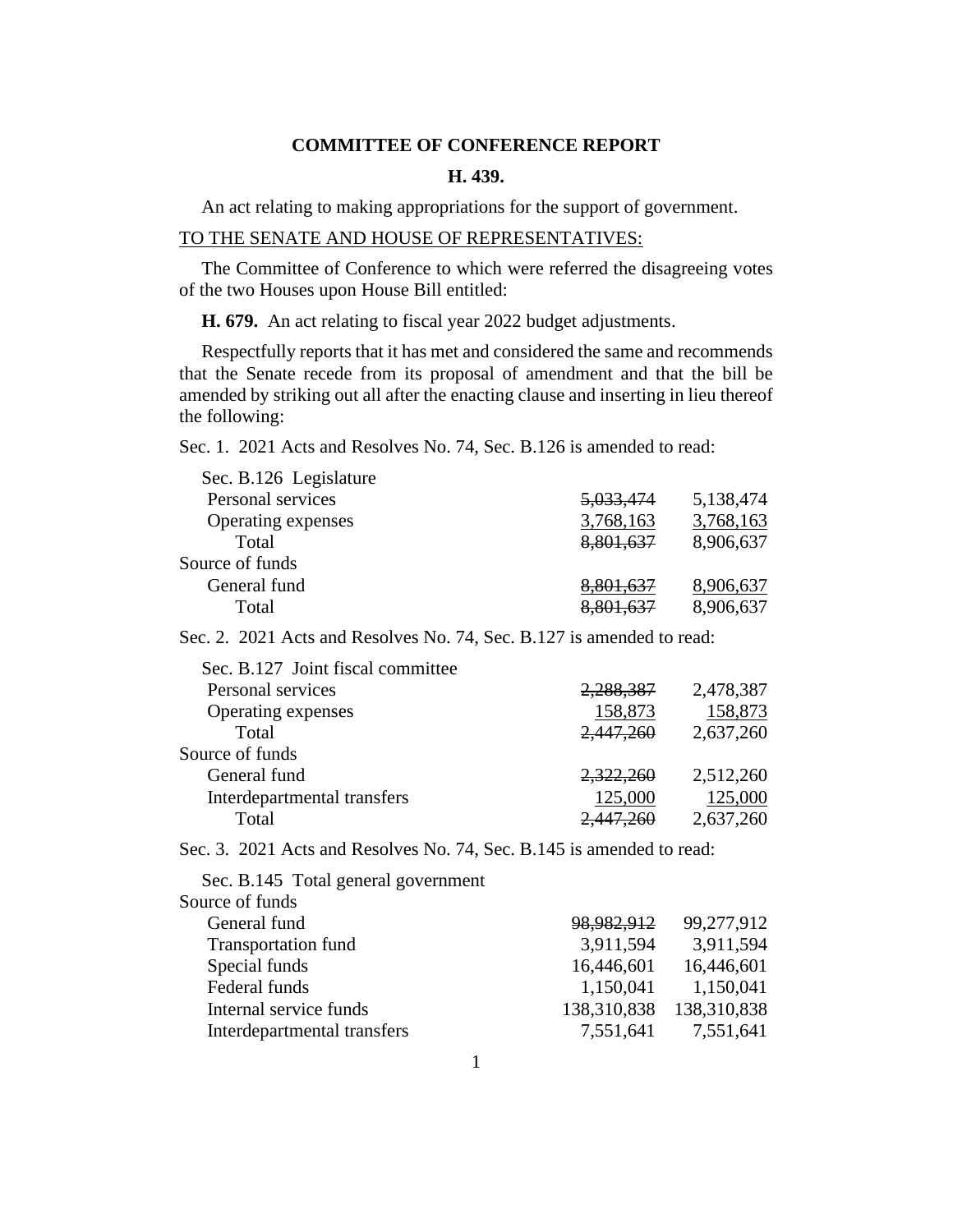| Enterprise funds<br>Pension trust funds                                   | 6,840<br>7,169,079          | 6,840<br>7,169,079        |
|---------------------------------------------------------------------------|-----------------------------|---------------------------|
| Private purpose trust funds                                               | 1,135,286                   | 1,135,286                 |
| Total                                                                     | <del>274,664,832</del>      | 274,959,832               |
| Sec. 4. 2021 Acts and Resolves No. 74, Sec. B.225.2 is amended to read:   |                             |                           |
| Sec. B.225.2 Agriculture, Food and Markets - Clean Water                  |                             |                           |
| Personal services                                                         | 3,249,011                   | 3,249,011                 |
| Operating expenses                                                        | 486,344                     | 486,344                   |
| Grants                                                                    | 4,060,891                   | 5,503,348                 |
| Total                                                                     | <del>7,796,246</del>        | 9,238,703                 |
| Source of funds                                                           |                             |                           |
| General fund                                                              | 1,087,080                   | 1,087,080                 |
| Special funds                                                             | <del>6,089,920</del>        | 7,532,377                 |
| Federal funds                                                             | 133,534                     | 133,534                   |
| Interdepartmental transfers                                               | 485,712                     | 485,712                   |
| Total                                                                     | <del>7,796,246</del>        | 9,238,703                 |
| Sec. 5. 2021 Acts and Resolves No. 74, Sec. B.240 is amended to read:     |                             |                           |
| Sec. B.240 Cannabis Control Board                                         |                             |                           |
| Personal services                                                         | 650,000                     | 850,000                   |
| Total                                                                     | 650,000                     | 850,000                   |
| Source of funds                                                           |                             |                           |
| Special funds                                                             | 650,000                     | 850,000                   |
| Total                                                                     | 650,000                     | 850,000                   |
| Sec. 6. 2021 Acts and Resolves No. 74, Sec. B.241 is amended to read:     |                             |                           |
| Sec. B.241 Total protection to persons and property                       |                             |                           |
| Source of funds<br>General fund                                           | 171,360,524                 |                           |
|                                                                           | 20,250,000                  | 171,360,524               |
| <b>Transportation fund</b>                                                |                             | 20,250,000                |
| Special funds                                                             | 91,319,879                  | 92,962,336                |
| Tobacco fund                                                              | 561,843                     | 561,843                   |
| Federal funds                                                             | 70,315,412                  | 70,315,412                |
| <b>ARRA</b> funds                                                         | 520,000                     | 520,000                   |
| Interdepartmental transfers                                               | 14,457,347                  | 14,457,347                |
| Enterprise funds<br>Total                                                 | 12,785,618<br>381, 570, 623 | 12,785,618<br>383,213,080 |
|                                                                           |                             |                           |
| Sec. 7. 2021 Acts and Resolves No. 74, Sec. B.300 is amended to read:     |                             |                           |
| Sec. B.300 Human services - agency of human services - secretary's office |                             |                           |

| sec. B.300 Human services - agency of numan services - secretary s office |                       |           |
|---------------------------------------------------------------------------|-----------------------|-----------|
| Personal services                                                         | 11,427,819 11,346,910 |           |
| Operating expenses                                                        | 5,214,621             | 5,214,621 |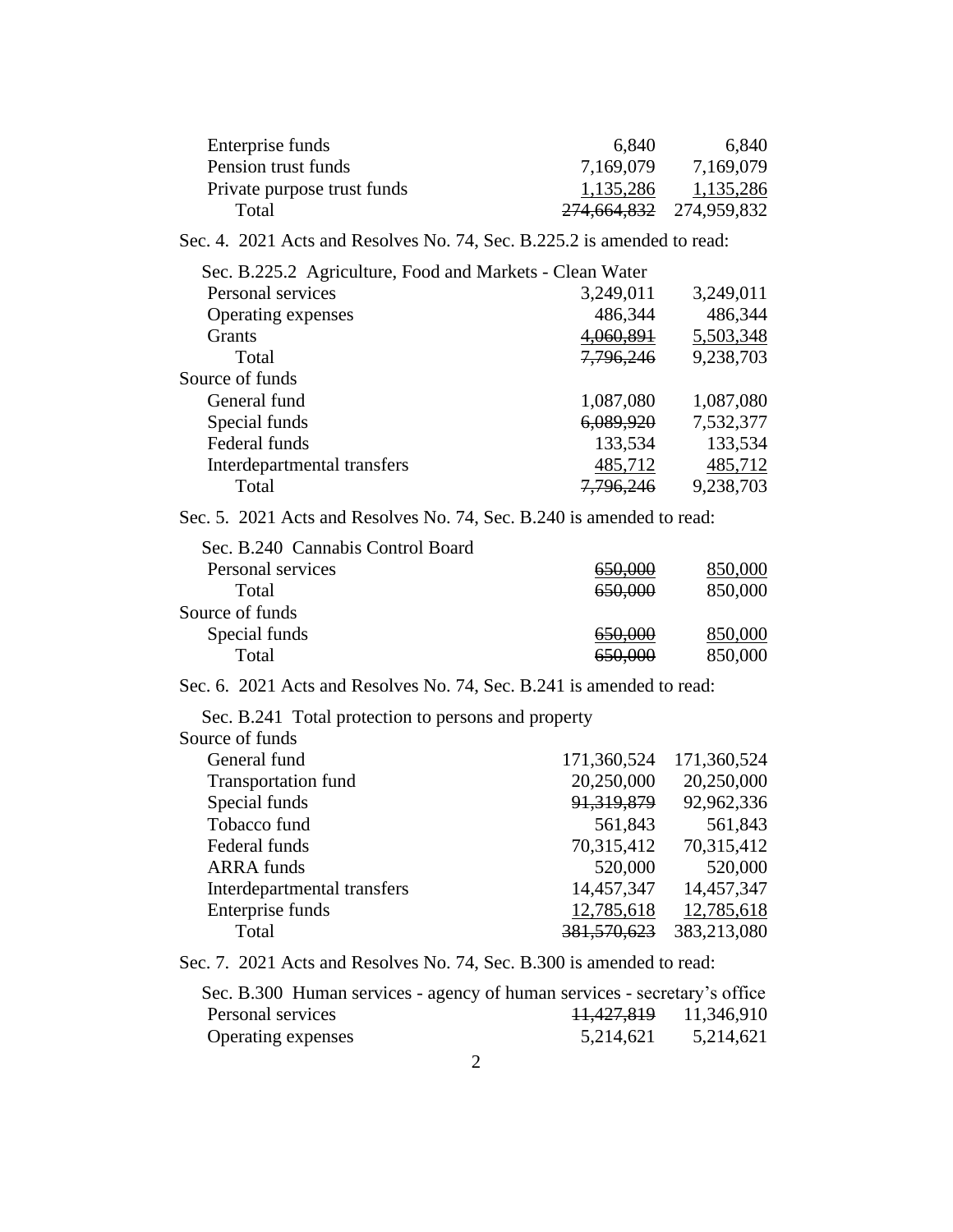| Grants                      | 2,895,202  | 2,895,202  |
|-----------------------------|------------|------------|
| Total                       | 19,537,642 | 19,456,733 |
| Source of funds             |            |            |
| General fund                | 8,430,401  | 8,802,492  |
| Special funds               | 135,517    | 135,517    |
| Federal funds               | 9,959,398  | 9,959,398  |
| Global Commitment fund      | 453,000    |            |
| Interdepartmental transfers | 559,326    | 559,326    |
| Total                       | 19,537,642 | 19,456,733 |

Sec. 8. 2021 Acts and Resolves No. 74, Sec. B.301 is amended to read:

| Sec. B.301 Secretary's office - global commitment |                        |                                |
|---------------------------------------------------|------------------------|--------------------------------|
| <b>Grants</b>                                     |                        | 1,680,637,999 1,839,201,185    |
| Total                                             |                        | 1,680,637,999 1,839,201,185    |
| Source of funds                                   |                        |                                |
| General fund                                      | <del>559,592,034</del> | 585,702,238                    |
| Special funds                                     | 33,370,086             | 33,228,937                     |
| Tobacco fund                                      | 21,049,373             | 21,049,373                     |
| State health care resources fund                  | 17,078,501             | 16,023,501                     |
| Federal funds                                     |                        | 1,044,929,568 1,179,162,966    |
| Interdepartmental transfers                       |                        | 4,034,170                      |
| Total                                             |                        | 680, 637, 999 1, 839, 201, 185 |
|                                                   |                        |                                |

#### Sec. 9. 2021 Acts and Resolves No. 74, Sec. B.306 is amended to read:

| Sec. B.306 Department of Vermont health access - administration |                        |               |
|-----------------------------------------------------------------|------------------------|---------------|
| Personal services                                               | <del>130,163,425</del> | 130, 170, 447 |
| Operating expenses                                              | 26,394,423             | 26,444,423    |
| <b>Grants</b>                                                   | 3,192,301              | 2,912,301     |
| Total                                                           | 159,750,149            | 159,527,171   |
| Source of funds                                                 |                        |               |
| General fund                                                    | 32.776.219             | 33,116,885    |
| Special funds                                                   | 3,363,758              | 5,678,861     |
| Federal funds                                                   | 114,469,002            | 111,590,255   |
| Global Commitment fund                                          | 4,314,039              | 4,314,039     |
| Interdepartmental transfers                                     | 4,827,131              | 4,827,131     |
| Total                                                           | 159,750,149            | 159,527,171   |

Sec. 10. 2021 Acts and Resolves No. 74, Sec. B.307 is amended to read:

Sec. B.307 Department of Vermont health access - Medicaid program global commitment Personal services 547,983 547,983

| T CIBUNGI BU VICOS | <u>JTI.JOJ</u>                         | JT I JOJ |
|--------------------|----------------------------------------|----------|
| <b>Grants</b>      | <del>757, 772, 233</del> 855, 581, 847 |          |
| Total              | 758,320,216 856,129,830                |          |
|                    |                                        |          |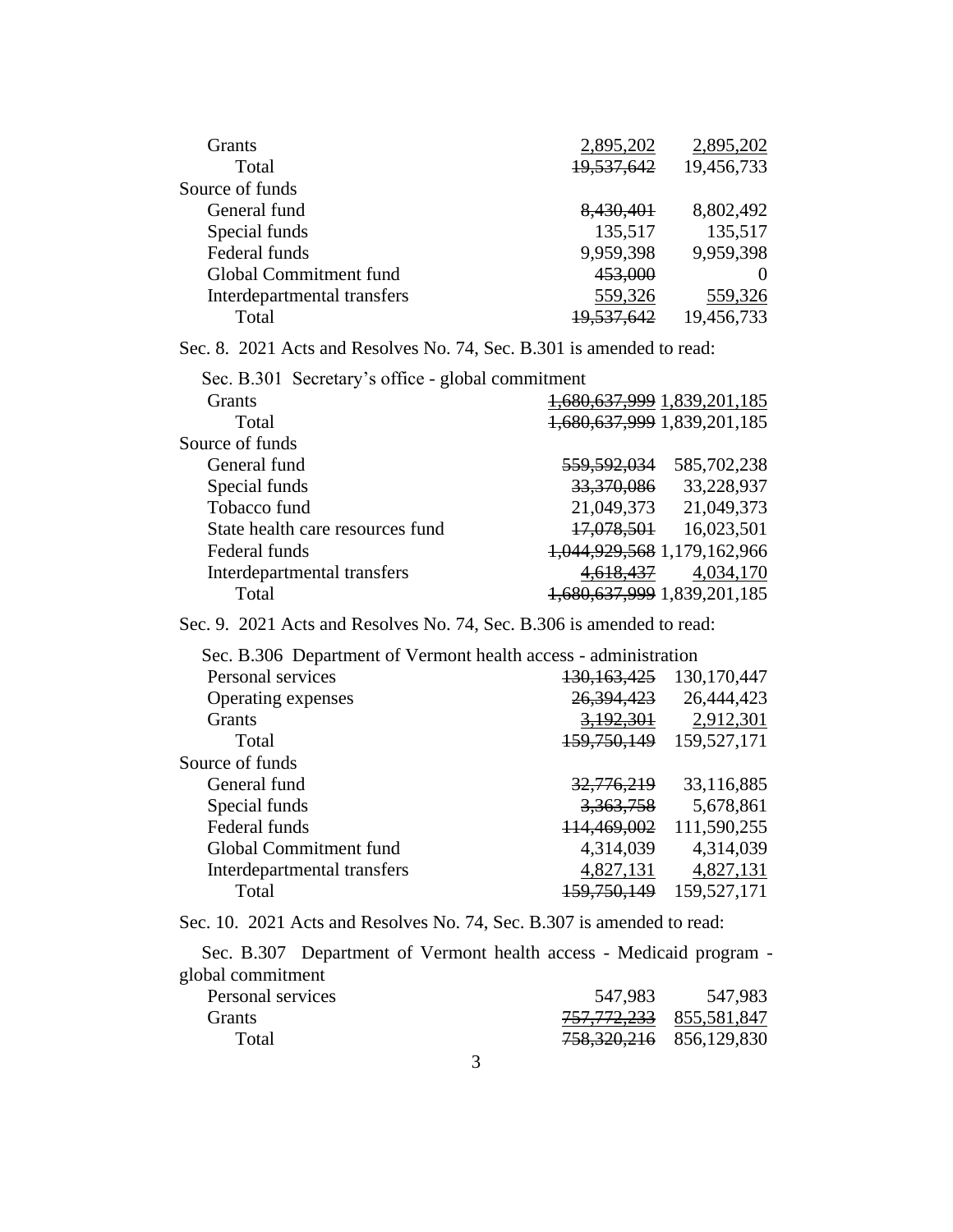| Source of funds                                                           |                                    |                       |
|---------------------------------------------------------------------------|------------------------------------|-----------------------|
| Global Commitment fund                                                    | <del>758,320,216</del> 856,129,830 |                       |
| Total                                                                     | <del>758,320,216</del>             | 856,129,830           |
| Sec. 11. 2021 Acts and Resolves No. 74, Sec. B.309 is amended to read:    |                                    |                       |
| Sec. B.309 Department of Vermont health access - Medicaid program - state |                                    |                       |
| only                                                                      |                                    |                       |
| Grants                                                                    | <del>42,367,754</del>              | 50,029,823            |
| Total                                                                     | <del>42,367,754</del>              | 50,029,823            |
| Source of funds                                                           |                                    |                       |
| General fund                                                              | 42,315,703                         | 40,459,853            |
| Global Commitment fund                                                    |                                    | 52,051 9,569,970      |
| Total                                                                     | 42,367,754                         | 50,029,823            |
| Sec. 12. 2021 Acts and Resolves No. 74, Sec. B.310 is amended to read:    |                                    |                       |
| Sec. B.310 Department of Vermont health access - Medicaid non-waiver      |                                    |                       |
| matched                                                                   |                                    |                       |
| Grants                                                                    | <del>32,842,006</del>              | 34,768,604            |
| Total                                                                     | <del>32,842,006</del>              | 34,768,604            |
| Source of funds                                                           |                                    |                       |
| General fund                                                              |                                    | 12,664,602 12,817,789 |
| Federal funds                                                             | <del>20,177,404</del>              | 21,950,815            |
| Total                                                                     | <del>32,842,006</del>              | 34,768,604            |
| Sec. 13. 2021 Acts and Resolves No. 74, Sec. B.311 is amended to read:    |                                    |                       |
| Sec. B.311 Health - administration and support                            |                                    |                       |
| Personal services                                                         | 5,753,602                          | 5,753,602             |
| Operating expenses                                                        | <del>6,567,686</del>               | 5,946,041             |
| Grants                                                                    | 6,313,608                          | 6,313,608             |
| Total                                                                     | <del>18,634,896</del>              | 18,013,251            |
| Source of funds                                                           |                                    |                       |
| General fund                                                              | 2,982,217                          | 2,360,572             |
| Special funds                                                             | 2,061,857                          | 2,061,857             |
| Federal funds                                                             | 7,777,658                          | 7,777,658             |
| Global Commitment fund                                                    | 5,748,858                          | 5,748,858             |
| Interdepartmental transfers                                               | 64,306                             | <u>64,306</u>         |
| Total                                                                     | <del>18,634,896</del>              | 18,013,251            |
| Sec. 14. 2021 Acts and Resolves No. 74, Sec. B.314 is amended to read:    |                                    |                       |

| Sec. B.314 Mental health - mental health |                       |            |
|------------------------------------------|-----------------------|------------|
| Personal services                        | <del>32,985,332</del> | 34,712,990 |
| Operating expenses                       | 4,700,264             | 4,850,264  |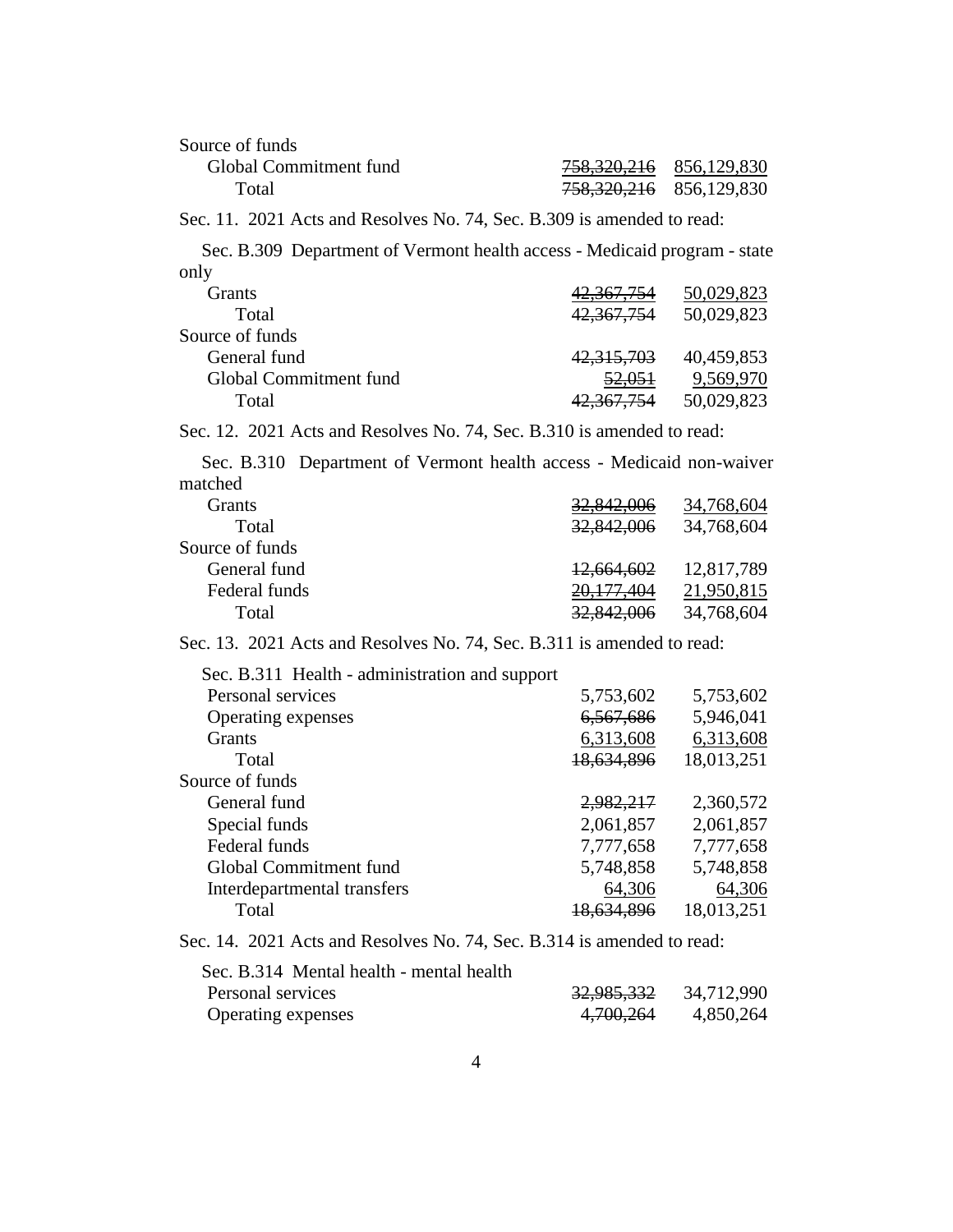| <b>Grants</b>               | 246,498,959   | 234, 392, 478 |
|-----------------------------|---------------|---------------|
| Total                       | 284, 184, 555 | 273,955,732   |
| Source of funds             |               |               |
| General fund                | 10,281,092    | 10,850,067    |
| Special funds               | 1,685,284     | 1,685,284     |
| Federal funds               | 9,398,134     | 9,377,108     |
| Global Commitment fund      | 262,745,408   | 251,968,636   |
| Interdepartmental transfers | 74,637        | 74,637        |
| Total                       | 284, 184, 555 | 273,955,732   |

Sec. 15. 2021 Acts and Resolves No. 74, Sec. B.316 is amended to read:

Sec. B.316 Department for children and families - administration & support services

| Personal services           | 38, 362, 798          | 39,823,024 |
|-----------------------------|-----------------------|------------|
| Operating expenses          | 17,035,520            | 19,109,020 |
| <b>Grants</b>               | 3,819,106             | 3,819,106  |
| Total                       | 59,217,424            | 62,751,150 |
| Source of funds             |                       |            |
| General fund                | <del>33,091,620</del> | 34,739,860 |
| Special funds               | 2,711,682             | 2,761,682  |
| Federal funds               | 21,062,298            | 23,494,784 |
| Global Commitment fund      | 2,000,936             | 1,403,936  |
| Interdepartmental transfers | 350,888               | 350,888    |
| Total                       | <del>59,217,424</del> | 62,751,150 |

Sec. 16. 2021 Acts and Resolves No. 74, Sec. B.317 is amended to read:

| Sec. B.317 Department for children and families - family services |                        |              |
|-------------------------------------------------------------------|------------------------|--------------|
| Personal services                                                 | 39, 332, 995           | 39,636,555   |
| Operating expenses                                                | 4,997,338              | 4,997,338    |
| Grants                                                            | 81, 171, 012           | 83,187,102   |
| Total                                                             | 125,501,345            | 127,820,995  |
| Source of funds                                                   |                        |              |
| General fund                                                      | 49,047,462             | 49,543,086   |
| Special funds                                                     | 729,587                | 729,587      |
| Federal funds                                                     | 31, 365, 138           | 32,373,091   |
| Global Commitment fund                                            | 44, 344, 158           | 45, 137, 731 |
| Interdepartmental transfers                                       | <del>15.000</del>      | 37,500       |
| Total                                                             | <del>125.501.345</del> | 127,820,995  |

Sec. 17. 2021 Acts and Resolves No. 74, Sec. B.318 is amended to read:

| Sec. B.318 Department for children and families - child development |                      |           |
|---------------------------------------------------------------------|----------------------|-----------|
| Personal services                                                   | <del>5,020,429</del> | 5,624,306 |
| Operating expenses                                                  | 848,079              | 921,579   |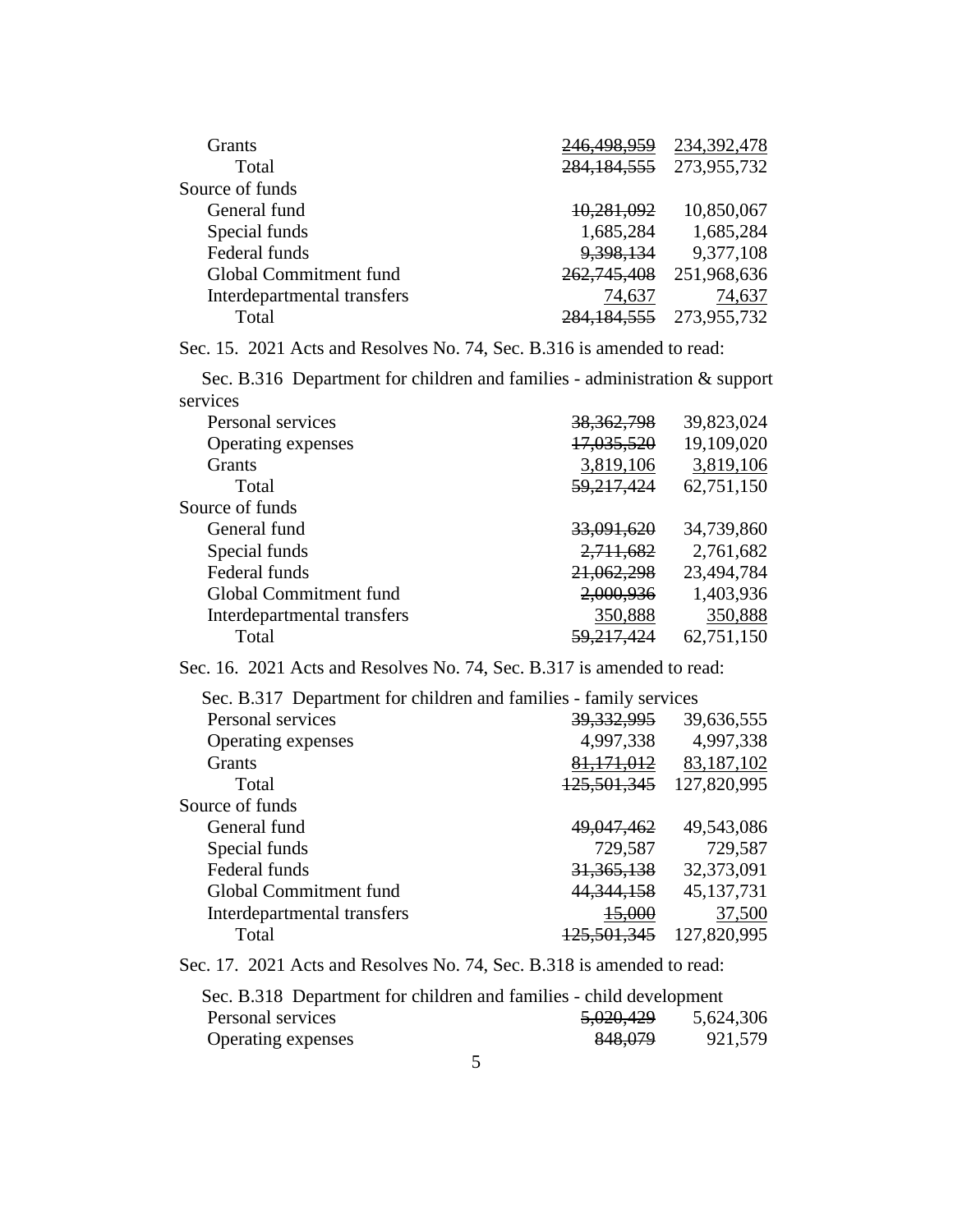| <b>Grants</b>               | <del>100,111,841</del> | 97,958,128  |
|-----------------------------|------------------------|-------------|
| Total                       | 105,980,349            | 104,504,013 |
| Source of funds             |                        |             |
| General fund                | 27,348,614             | 25,996,178  |
| Special funds               | 16,820,000             | 16,820,000  |
| Federal funds               | 50,874,814             | 50,623,626  |
| Global Commitment fund      | 10,914,421             | 11,064,209  |
| Interdepartmental transfers | 22,500                 |             |
| Total                       | <del>105,980,349</del> | 104,504,013 |

Sec. 18. 2021 Acts and Resolves No. 74, Sec. B.321 is amended to read:

| Sec. B.321 Department for children and families - general assistance |           |           |
|----------------------------------------------------------------------|-----------|-----------|
| Personal services                                                    | 15,000    | 15,000    |
| Grants                                                               | 2,823,574 | 2,823,574 |
| Total                                                                | 2,838,574 | 2,838,574 |
| Source of funds                                                      |           |           |
| General fund                                                         | 2,441,239 | 2,541,239 |
| Federal funds                                                        | 111,320   | 11,320    |
| Global Commitment fund                                               | 286,015   | 286,015   |
| Total                                                                | 2,838,574 | 2,838,574 |

Sec. 19. 2021 Acts and Resolves No. 74, Sec. B.323 is amended to read:

| Sec. B.323 Department for children and families - reach up |                   |            |
|------------------------------------------------------------|-------------------|------------|
| Operating expenses                                         | 29,119            | 29,119     |
| <b>Grants</b>                                              | 31,842,843        | 31,842,843 |
| Total                                                      | 31,871,962        | 31,871,962 |
| Source of funds                                            |                   |            |
| General fund                                               | <u>19,904,694</u> | 19,704,694 |
| Special funds                                              | 5,854,320         | 5,954,320  |
| Federal funds                                              | 3,431,330         | 3,531,330  |
| Global Commitment fund                                     | 2,681,618         | 2,681,618  |
| Total                                                      | 31,871,962        | 31,871,962 |
|                                                            |                   |            |

Sec. 20. 2021 Acts and Resolves No. 74, Sec. B.325 is amended to read:

Sec. B.325 Department for children and families - office of economic opportunity

| 636,177               | 636,177    |
|-----------------------|------------|
| 43,488                | 43,488     |
| 19,383,262            | 25,483,262 |
| 20,062,927            | 26,162,927 |
|                       |            |
| <del>14,225,798</del> | 20,325,798 |
| 57,990                | 57,990     |
|                       |            |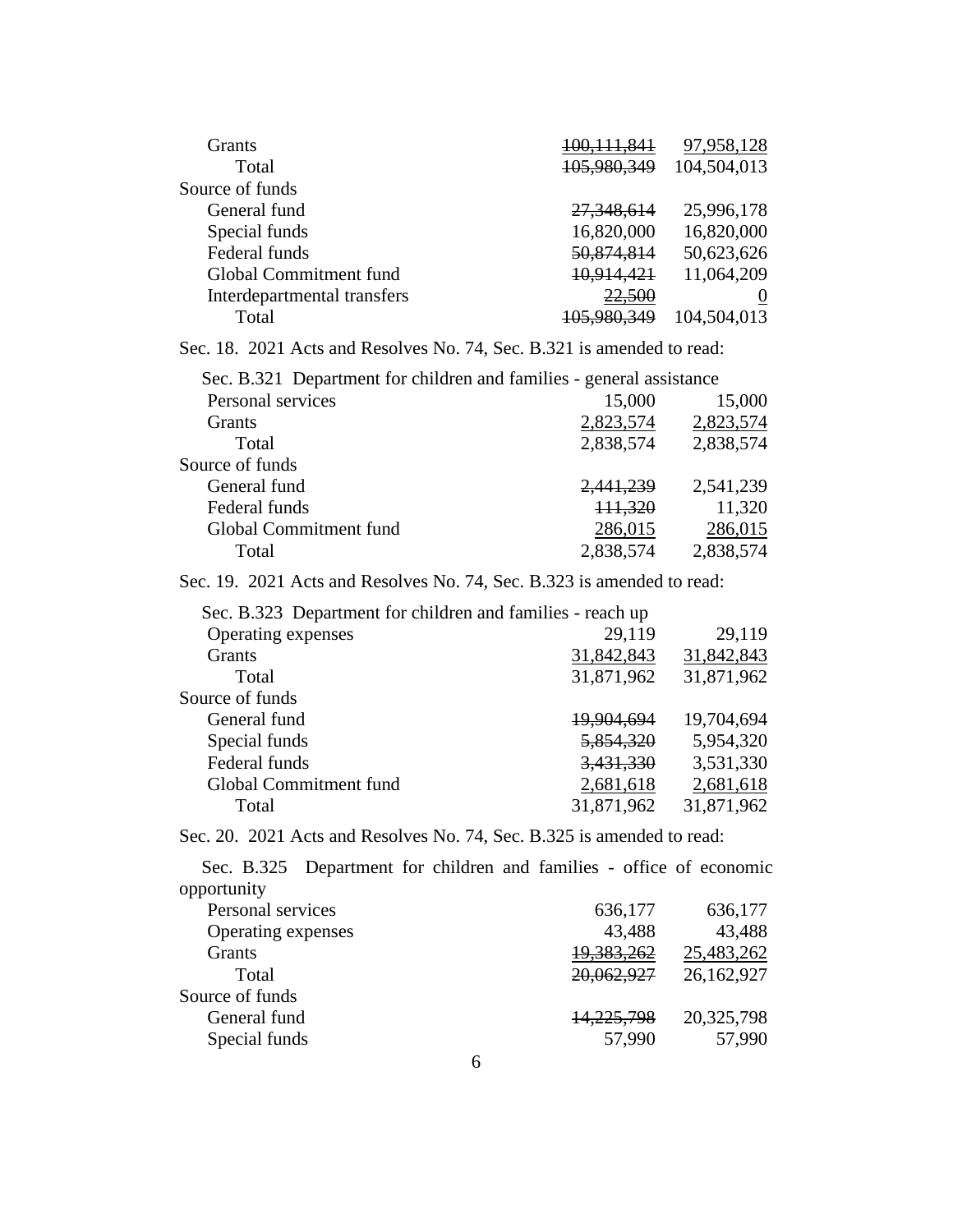| Federal funds          | 4,423,154             | 4,423,154  |
|------------------------|-----------------------|------------|
| Global Commitment fund | 1,355,985             | 1,355,985  |
| Total                  | <del>20,062,927</del> | 26,162,927 |

Sec. 21. 2021 Acts and Resolves No. 74, Sec. B.327 is amended to read:

Sec. B.327 Department for Children and Families - Secure Residential Treatment

| Personal services      | 258,100   | 258,100   |
|------------------------|-----------|-----------|
| Operating expenses     | 650,463   | 650,463   |
| <b>Grants</b>          | 3,476,862 | 3,773,834 |
| Total                  | 4,385,425 | 4,682,397 |
| Source of funds        |           |           |
| General fund           | 4,355,425 | 4,652,397 |
| Global Commitment fund | 30,000    | 30,000    |
| Total                  |           | 4,682,397 |

Sec. 22. 2021 Acts and Resolves No. 74, Sec. B.328 is amended to read:

Sec. B.328 Department for children and families - disability determination services

| Personal services  | <del>7,139,139</del> | 6,991,600 |
|--------------------|----------------------|-----------|
| Operating expenses | 460,858              | 460,858   |
| Total              | 7,599,997            | 7,452,458 |
| Source of funds    |                      |           |
| General fund       | 111,120              | 111,120   |
| Federal funds      | <del>7,488,877</del> | 7,341,338 |
| Total              | <del>7.599.997</del> | 7,452,458 |

Sec. 23. 2021 Acts and Resolves No. 74, Sec. B.329 is amended to read:

Sec. B.329 Disabilities, aging, and independent living - administration & support

| Personal services           | 33,906,585            | 35,498,760 |
|-----------------------------|-----------------------|------------|
| Operating expenses          | 5,953,426             | 5,953,426  |
| Total                       | 39,860,011            | 41,452,186 |
| Source of funds             |                       |            |
| General fund                | <del>17,731,954</del> | 19,174,129 |
| Special funds               | 1,390,457             | 1,390,457  |
| Federal funds               | 19,671,316            | 19,821,316 |
| Interdepartmental transfers | 1,066,284             | 1,066,284  |
| Total                       | 39,860,011            | 41,452,186 |
|                             |                       |            |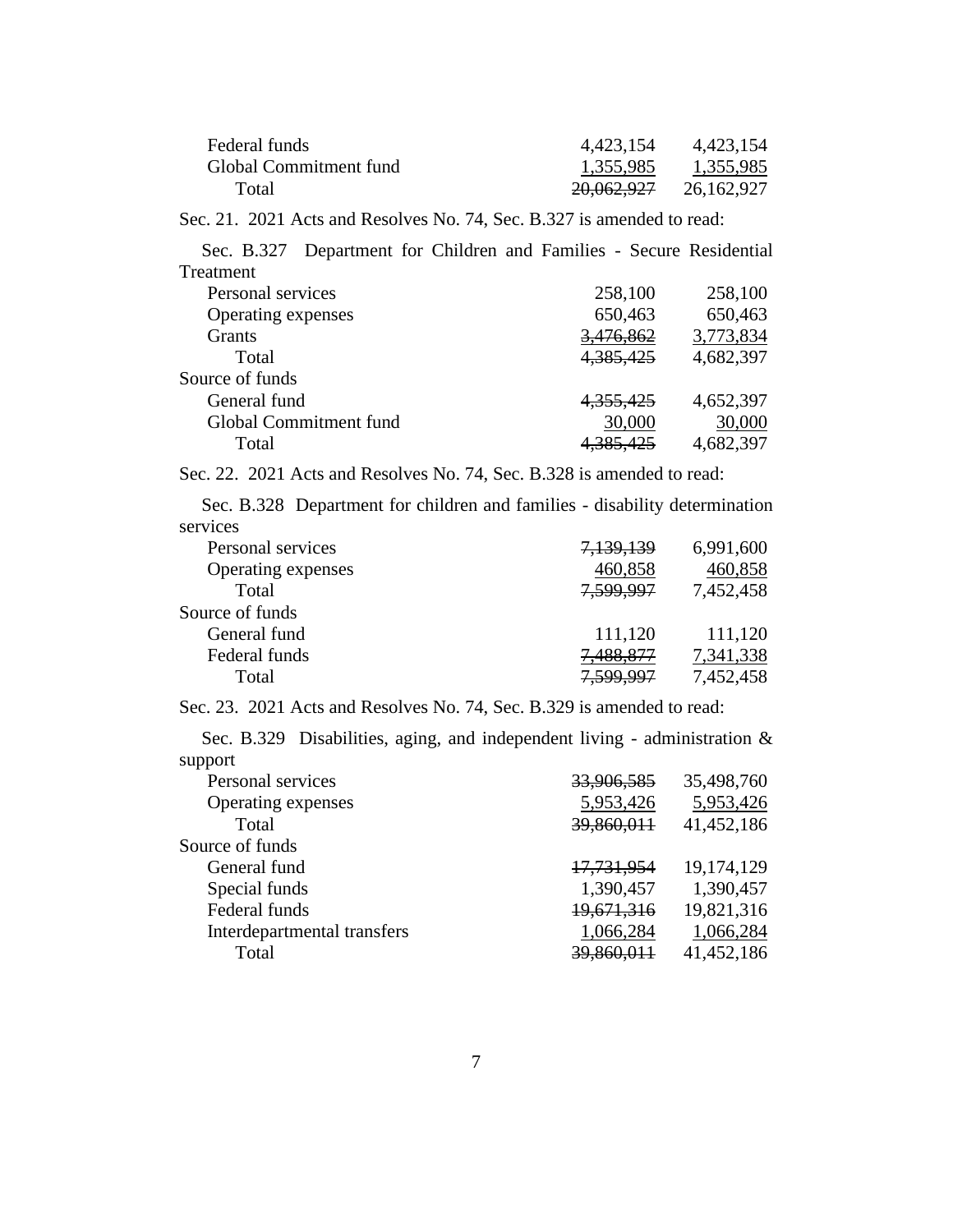Sec. 24. 2021 Acts and Resolves No. 74, Sec. B.330 is amended to read:

| 19,921,075 |
|------------|
| 19,921,075 |
|            |
| 7,644,654  |
| 7,148,466  |
| 5,127,955  |
| 19,921,075 |
|            |

Sec. 25. 2021 Acts and Resolves No. 74, Sec. B.334 is amended to read:

Sec. B.334 Disabilities, aging, and independent living - Brain injury home and community based waiver

| Grants                 | <del>5,564,689</del> | 5.714.689 |
|------------------------|----------------------|-----------|
| Total                  | 5,564,689            | 5,714,689 |
| Source of funds        |                      |           |
| Global Commitment fund | 5,564,689            | 5,714,689 |
| Total                  | 5,564,689            | 5,714,689 |

Sec. 26. 2021 Acts and Resolves No. 74, Sec. B.334.1 is amended to read:

| Sec. B.334.1 Disabilities, aging and independent living - Long Term Care |                             |             |
|--------------------------------------------------------------------------|-----------------------------|-------------|
| <b>Grants</b>                                                            | 230, 505, 916               | 238,018,868 |
| Total                                                                    | 230, 505, 916 238, 018, 868 |             |
| Source of funds                                                          |                             |             |
| General fund                                                             | 498,579                     | 498,579     |
| Federal funds                                                            | 2,083,333                   | 2,083,333   |
| Global Commitment fund                                                   | 227,924,004                 | 235,436,956 |
| Total                                                                    | 230,505,916                 | 238,018,868 |
|                                                                          |                             |             |

Sec. 27. 2021 Acts and Resolves No. 74, Sec. B.339 is amended to read:

| Sec. B.339 Corrections - Correctional services-out of state beds |           |           |
|------------------------------------------------------------------|-----------|-----------|
| Personal services                                                | 5,640,604 | 5,223,574 |
| Total                                                            | 5,640,604 | 5,223,574 |
| Source of funds                                                  |           |           |
| General fund                                                     | 5,640,604 | 5,223,574 |
| Total                                                            | 5,640,604 | 5,223,574 |
|                                                                  |           |           |

Sec. 28. 2021 Acts and Resolves No. 74, Sec. B.342 is amended to read:

| Sec. B.342 Vermont veterans' home - care and support services |  |  |            |            |
|---------------------------------------------------------------|--|--|------------|------------|
| Personal services                                             |  |  | 19,020,560 | 20,520,560 |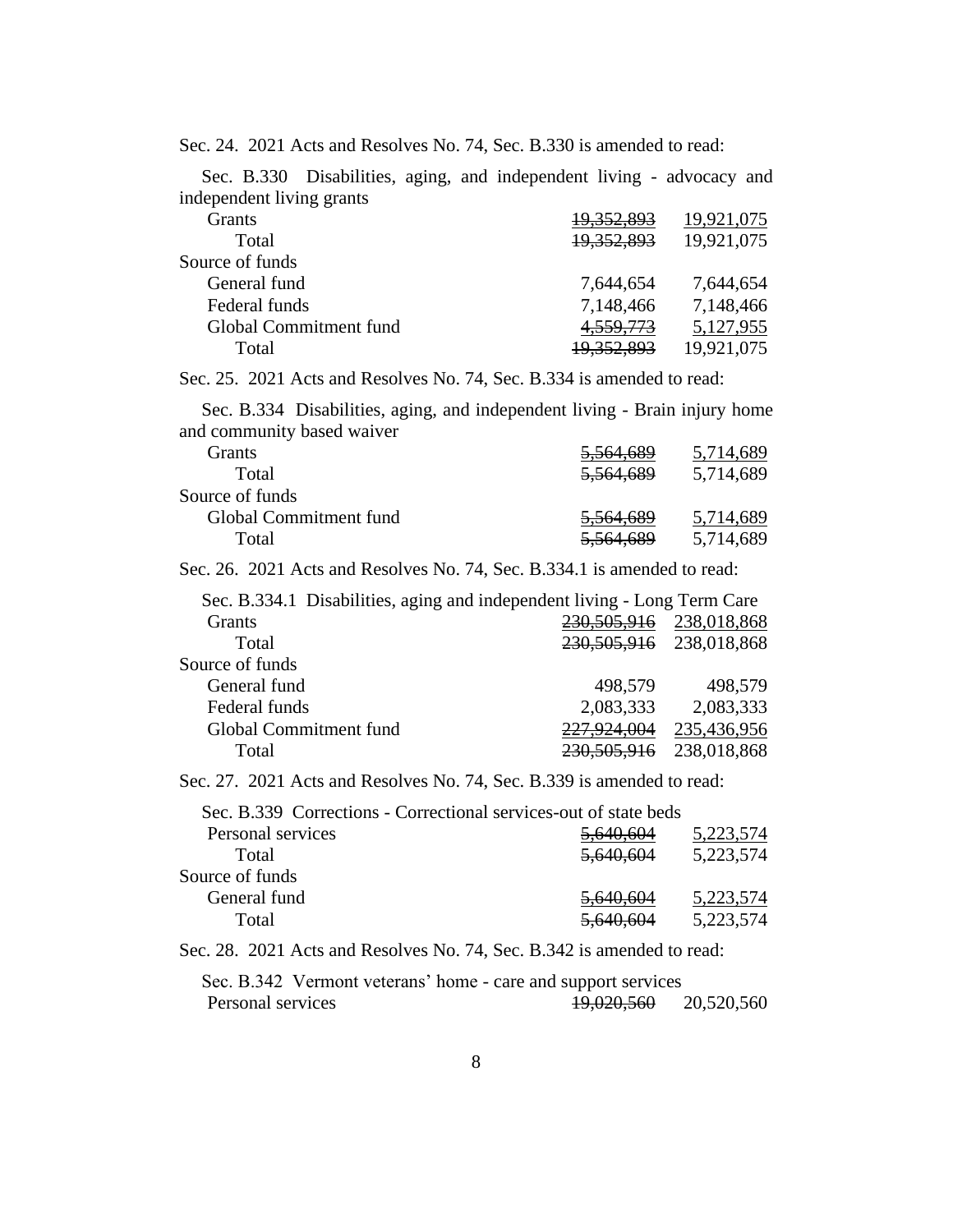| Operating expenses | 5,426,960  | 5,899,095  |
|--------------------|------------|------------|
| Total              | 24,447,520 | 26,419,655 |
| Source of funds    |            |            |
| General fund       | 2,843,321  | 4,025,456  |
| Special funds      | 11,868,942 | 12,658,942 |
| Federal funds      | 9,735,257  | 9,735,257  |
| Total              | 24,447,520 | 26,419,655 |
|                    |            |            |

Sec. 29. 2021 Acts and Resolves No. 74, Sec. B.346 is amended to read:

| Sec. B.346 Total human services  |                                     |
|----------------------------------|-------------------------------------|
| Source of funds                  |                                     |
| General fund                     | 1,022,527,917 1,056,891,225         |
| Special funds                    | 119,773,828<br>116.659.874          |
| Tobacco fund                     | 23,088,208<br>23,088,208            |
| State health care resources fund | <del>17,078,501</del><br>16,023,501 |
| Federal Coronavirus Relief Fund  | 15,000,000<br>15,000,000            |
| Federal funds                    | 1,497,837,906 1,634,136,654         |
| Global Commitment fund           | 1,641,496,441 1,746,171,697         |
| Internal service funds           | 1,951,982<br>1,951,982              |
| Interdepartmental transfers      | <del>25,329,631</del><br>24,745,364 |
| Permanent trust funds            | 25,000<br>25,000                    |
| Total                            | 4,360,995,460 4,637,807,459         |
|                                  |                                     |

Sec. 30. [Deleted.]

#### Sec. 31. 2021 Acts and Resolves No. 74, Sec. B.400 is amended to read:

| 31, 359, 103 | 30,259,103 |
|--------------|------------|
| 7,701,210    | 7,701,210  |
| 1,822,409    | 1,822,409  |
| 40,882,722   | 39,782,722 |
|              |            |
| 5,394,154    | 5,394,154  |
| 6,422,539    | 6,422,539  |
| 28,658,417   | 27,558,417 |
| 407,612      | 407,612    |
| 40,882,722   | 39,782,722 |
|              |            |

Sec. 32. 2021 Acts and Resolves No. 74, Sec. B.401 is amended to read:

| 5,394,154 | 5,394,154 |
|-----------|-----------|
| 6,422,539 | 6,422,539 |
|           |           |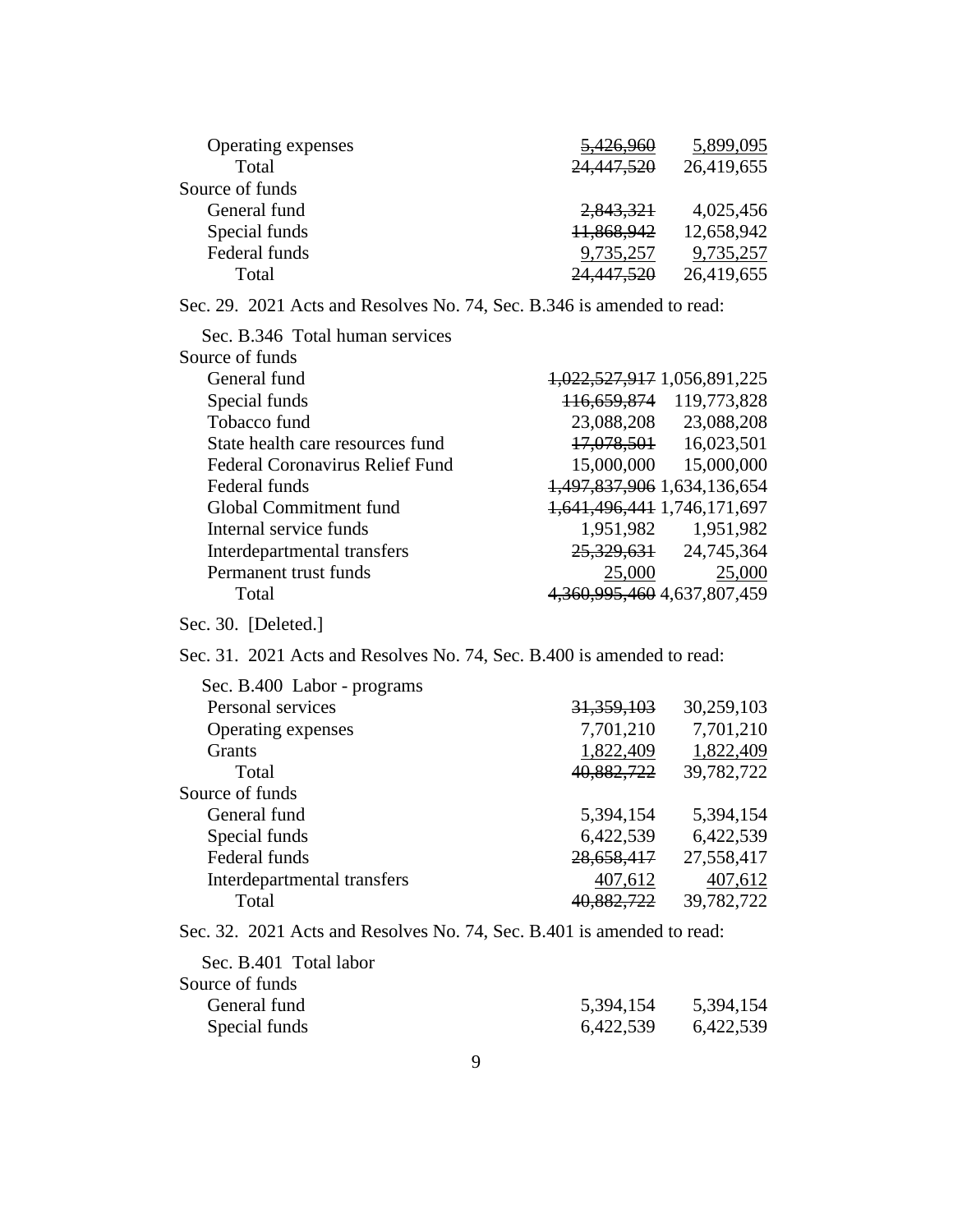| Federal funds                                                          | <del>28,658,417</del>  | 27,558,417 |
|------------------------------------------------------------------------|------------------------|------------|
| Interdepartmental transfers                                            | 407,612                | 407,612    |
| Total                                                                  | <del>40,882,722</del>  | 39,782,722 |
| Sec. 33. [Deleted.]                                                    |                        |            |
| Sec. 34. [Deleted.]                                                    |                        |            |
| Sec. 35. 2021 Acts and Resolves No. 74, Sec. B.605 is amended to read: |                        |            |
| Sec. B.605 Vermont student assistance corporation                      |                        |            |
| Grants                                                                 | <del>22,251,315</del>  | 19,978,588 |
| Total                                                                  | 22,251,315             | 19,978,588 |
| Source of funds                                                        |                        |            |
| General fund                                                           | 19,978,588             | 19,978,588 |
| Interdepartmental transfers                                            | <del>2,272,727</del>   |            |
| Total                                                                  | <del>22,251,315</del>  | 19,978,588 |
| Sec. 36. 2021 Acts and Resolves No. 74, Sec. B.608 is amended to read: |                        |            |
| Sec. B.608 Total higher education                                      |                        |            |
| Source of funds                                                        |                        |            |
| General fund                                                           | 98,861,685             | 98,861,685 |
| <b>Education</b> fund                                                  | 41,225                 | 41,225     |
| Global Commitment fund                                                 | 409,461                | 409,461    |
| Interdepartmental transfers                                            | <del>2,272,727</del>   |            |
| Total                                                                  | <del>101,585,098</del> | 99,312,371 |
| Sec. 37. 2021 Acts and Resolves No. 74, Sec. B.702 is amended to read: |                        |            |
| Sec. B.702 Fish and wildlife - support and field services              |                        |            |
| Personal services                                                      | <del>18,654,752</del>  | 18,754,752 |
| Operating expenses                                                     | <del>6,717,480</del>   | 7,617,480  |
| Grants                                                                 | 670,446                | 670,446    |
| Total                                                                  | 26,042,678             | 27,042,678 |
| Source of funds                                                        |                        |            |
| General fund                                                           | 6,403,816              | 6,403,816  |
| Special funds                                                          | 239,657                | 1,239,657  |
| Fish and wildlife fund                                                 | 9,561,364              | 9,561,364  |
| Federal funds                                                          | 8,504,410              | 8,504,410  |
| Interdepartmental transfers                                            | 1,322,431              | 1,322,431  |
| Permanent trust funds                                                  | 11,000                 | 11,000     |
| Total                                                                  | 26,042,678             | 27,042,678 |
|                                                                        |                        |            |

Sec. 38. 2021 Acts and Resolves No. 74, Sec. B.711 is amended to read:

Sec. B.711 Environmental conservation - office of water programs Personal services 28,652,311 28,652,311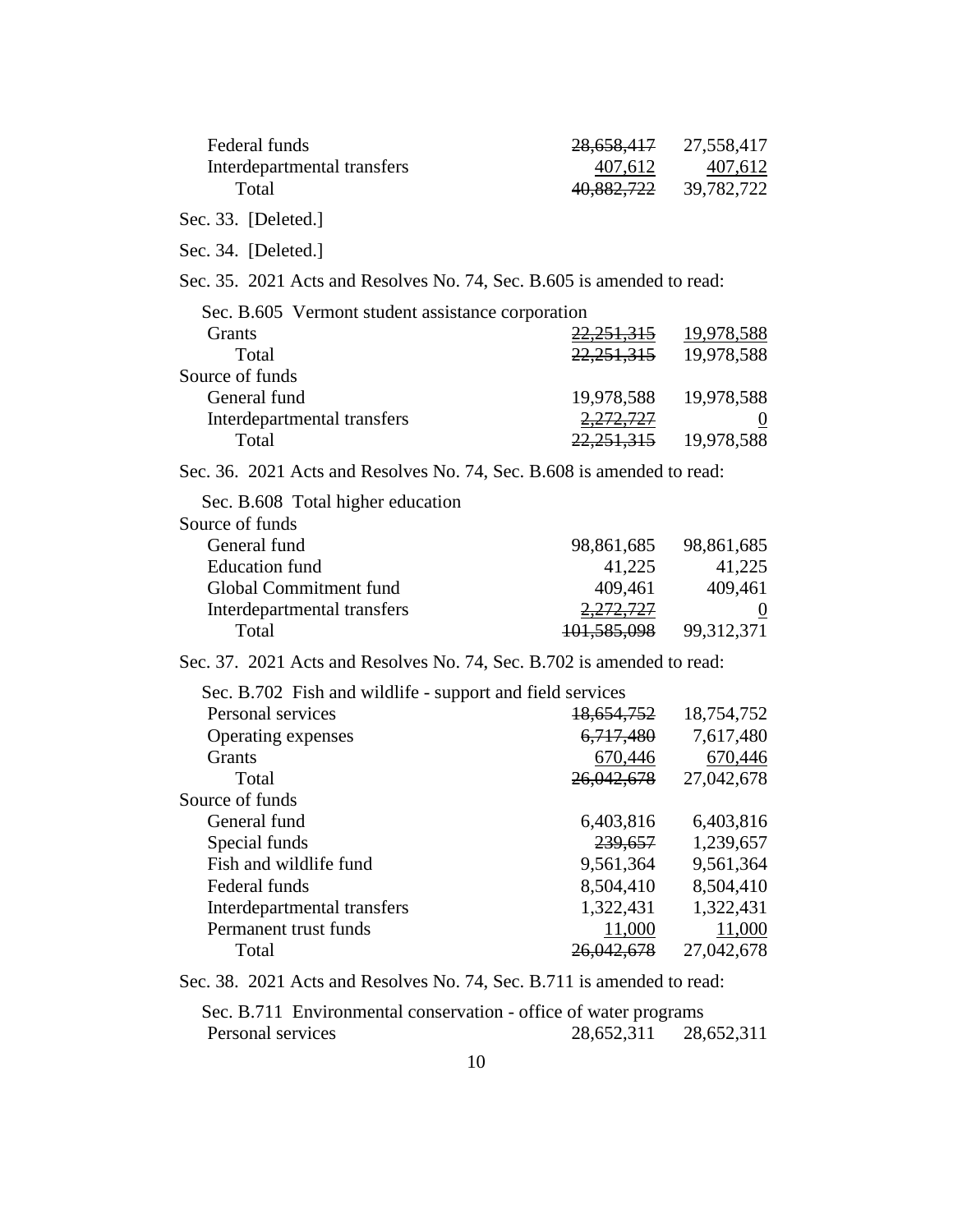| Operating expenses          | 6,722,953  | 6,722,953  |
|-----------------------------|------------|------------|
| Grants                      | 31,819,350 | 29,319,350 |
| Total                       | 67,194,614 | 64,694,614 |
| Source of funds             |            |            |
| General fund                | 7,926,170  | 7,926,170  |
| Special funds               | 22,601,929 | 20,101,929 |
| Federal funds               | 36,003,082 | 36,003,082 |
| Interdepartmental transfers | 663,433    | 663,433    |
| Total                       | 67,194,614 | 64,694,614 |

Sec. 39. 2021 Acts and Resolves No. 74, Sec. B.713 is amended to read:

| Sec. B.713 Natural resources board |           |           |
|------------------------------------|-----------|-----------|
| Personal services                  | 2,597,208 | 2,747,096 |
| Operating expenses                 | 545,630   | 395,742   |
| Total                              | 3,142,838 | 3,142,838 |
| Source of funds                    |           |           |
| General fund                       | 631,629   | 631,629   |
| Special funds                      | 2,511,209 | 2,511,209 |
| Total                              | 3,142,838 | 3,142,838 |

Sec. 40. 2021 Acts and Resolves No. 74, Sec. B.714 is amended to read:

Sec. B.714 Total natural resources

| Source of funds             |                        |             |
|-----------------------------|------------------------|-------------|
| General fund                | 31,693,115             | 31,693,115  |
| Special funds               | 78,151,968             | 76,651,968  |
| Fish and wildlife fund      | 9,561,364              | 9,561,364   |
| Federal funds               | 54,981,735             | 54,981,735  |
| Interdepartmental transfers | 11,534,344             | 11,534,344  |
| Permanent trust funds       | 11,000                 | 11,000      |
| Total                       | <del>185.933.526</del> | 184,433,526 |

Sec. 41. 2021 Acts and Resolves No. 74, Sec. B.900 is amended to read:

Sec. B.900 Transportation - finance and administration Personal services 13,654,880 13,558,021 Operating expenses 2,507,103 2,507,103 Grants 50,000 50,000 50,000 Total 16,211,983 16,115,124 Source of funds Transportation fund 15,815,083 15,718,224 Federal funds 396,900 396,900 396,900 Total 16,211,983 16,115,124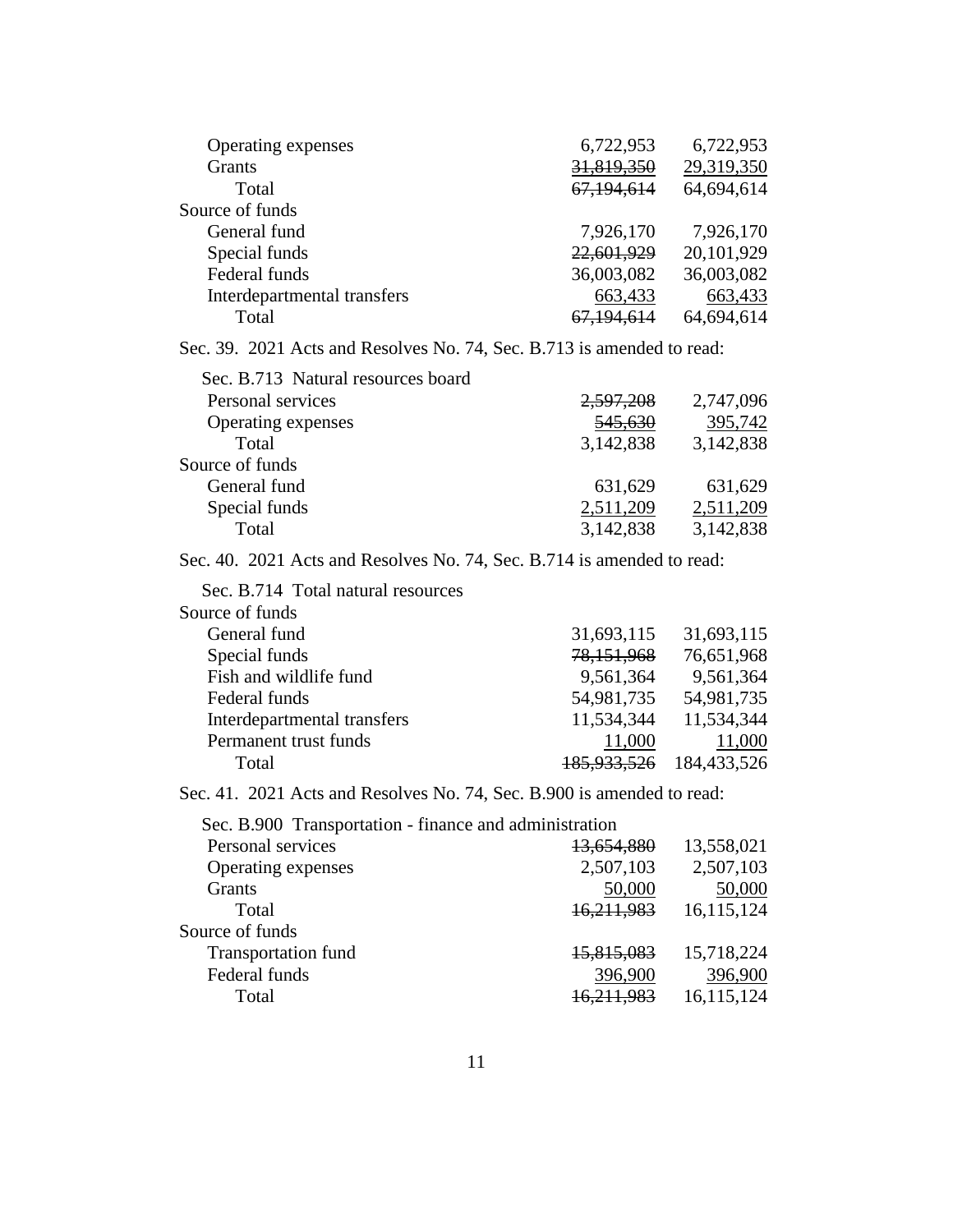Sec. 42. 2021 Acts and Resolves No. 74, Sec. B.903 is amended to read:

| Sec. B.903 Transportation - program development |               |             |  |
|-------------------------------------------------|---------------|-------------|--|
| Personal services                               | 58,611,534    | 58,092,913  |  |
| <b>Operating expenses</b>                       | 227, 109, 245 | 226,965,577 |  |
| <b>Grants</b>                                   | 28,813,660    | 28,813,660  |  |
| Total                                           | 314, 534, 439 | 313,872,150 |  |
| Source of funds                                 |               |             |  |
| <b>Transportation fund</b>                      | 48,717,849    | 48,055,560  |  |
| TIB fund                                        | 10,597,637    | 10,597,637  |  |
| Federal funds                                   | 254,737,875   | 254,737,875 |  |
| Local match                                     | 481,078       | 481,078     |  |
| Total                                           | 314,534,439   | 313,872,150 |  |

Sec. 43. 2021 Acts and Resolves No. 74, Sec. B.905 is amended to read:

Sec. B.905 Transportation - maintenance state system

| Personal services           | 45,339,790             | 45,955,270  |
|-----------------------------|------------------------|-------------|
| Operating expenses          | 57,902,709             | 58,046,377  |
| Grants                      | 277,000                | 277,000     |
| Total                       | 103,519,499            | 104,278,647 |
| Source of funds             |                        |             |
| <b>Transportation fund</b>  | 87, 191, 712           | 87,950,860  |
| Federal funds               | 16,227,787             | 16,227,787  |
| Interdepartmental transfers | 100,000                | 100,000     |
| Total                       | <del>103,519,499</del> | 104,278,647 |

Sec. 44. 2021 Acts and Resolves No. 74, Sec. B.919 is amended to read:

| Sec. B.919 Transportation - municipal mitigation assistance program |           |  |  |
|---------------------------------------------------------------------|-----------|--|--|
| 265,000                                                             | 265,000   |  |  |
| 5,845,000                                                           | 8,020,150 |  |  |
| 6,110,000                                                           | 8,285,150 |  |  |
|                                                                     |           |  |  |
| 705,000                                                             | 705,000   |  |  |
| 3,977,000                                                           | 6,152,150 |  |  |
| 1,428,000                                                           | 1,428,000 |  |  |
| <del>6.110.000</del>                                                | 8,285,150 |  |  |
|                                                                     |           |  |  |

Sec. 45. 2021 Acts and Resolves No. 74, Sec. B.922 is amended to read:

| Sec. B.922 Total transportation |                         |                       |
|---------------------------------|-------------------------|-----------------------|
| Source of funds                 |                         |                       |
| <b>Transportation fund</b>      | 271,865,668 271,865,668 |                       |
| TIB fund                        |                         | 11,397,637 11,397,637 |
| Special funds                   | 4,027,000               | 6,202,150             |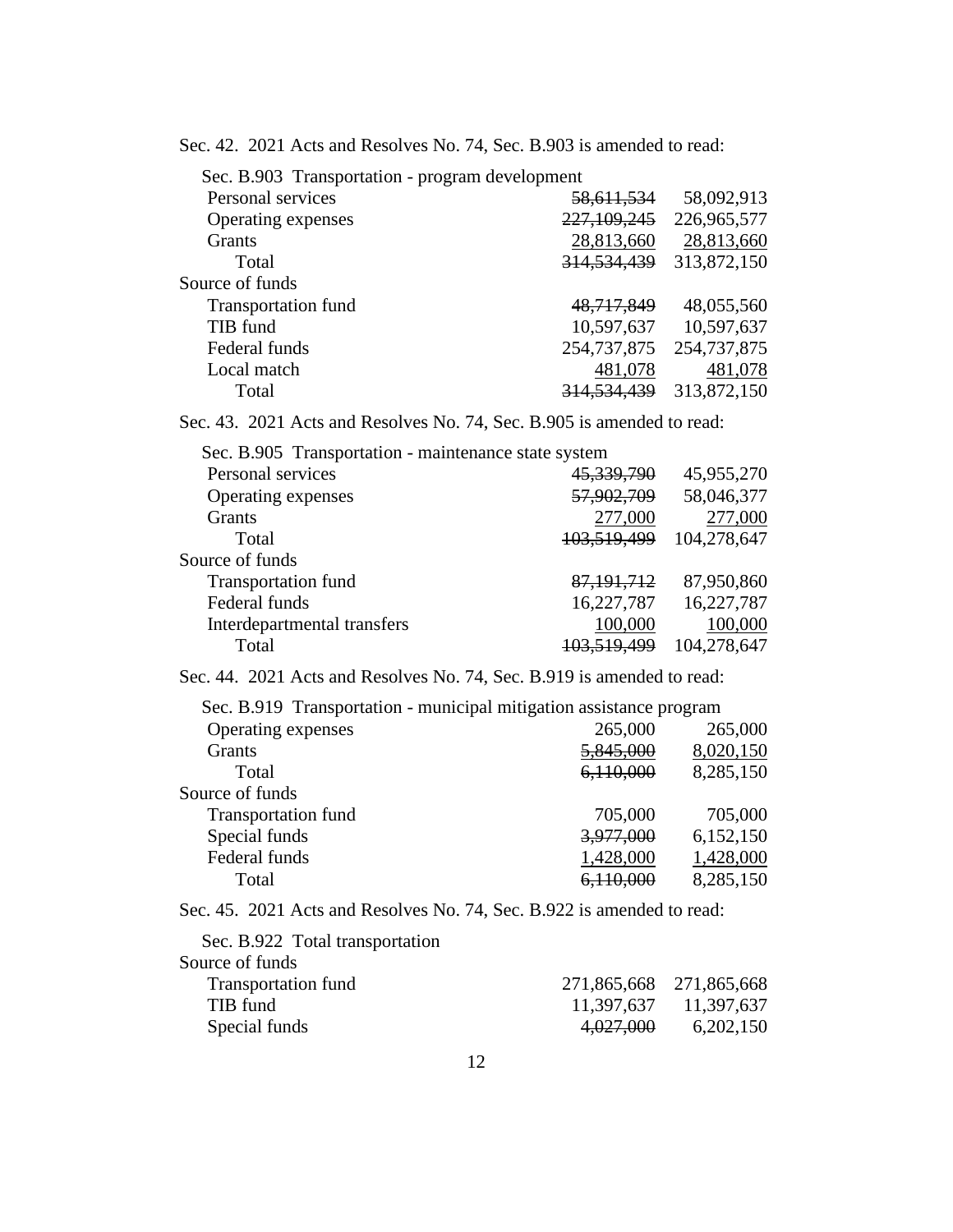| Federal funds               |              | 361,546,034 361,546,034 |
|-----------------------------|--------------|-------------------------|
| Internal service funds      | 22, 202, 720 | 22, 202, 720            |
| Interdepartmental transfers | 2,888,052    | 2,888,052               |
| Local match                 | 1,833,316    | 1,833,316               |
| Total                       |              | 675,760,427 677,935,577 |

Sec. 46. 2021 Acts and Resolves No. 74, Sec. B.1106 is amended to read:

#### Sec. B.1106 FISCAL YEAR 2022 ONE-TIME GENERAL FUND APPROPRIATIONS

(a) In fiscal year 2022, funds are appropriated from the General Fund for new and ongoing initiatives as follows:

(1) \$38,430,000 \$39,460,000 to the Agency of Administration for the following:

(A)  $$11,580,000$   $$12,420,000$  for distribution to departments to fund the fiscal year 2022 53rd week of Medicaid.

(B)  $$12,450,000$   $$12,640,000$  for distribution to departments to fund the fiscal year 2022 27th payroll pay period.

\* \* \*

(12) \$126,000 to the Agency of Human Services Secretary's Office Department for Children and Families – administration and support services to maintain the 211-call center.

\* \* \*

(21) \$25,000,000 to the Agency of Human Services – Central Office to address emergent and exigent circumstances following the COVID-19 pandemic.

(A) On or before March 1, 2022, the Agency of Human Services shall report to the House and Senate Committees on Appropriations on a plan to address costs associated with contract staffing for nursing homes. The plan shall include a methodology for addressing costs incurred for State fiscal year 2022, as well as a timeline for implementation. The plan shall include a timeline to address the rate setting process for future ongoing base costs starting in State fiscal year 2023.

(B) Funds appropriated in the subsection may be included among the Global Commitment appropriations referenced in 2021 Acts and Resolves No. 74, Sec. E.301.2 as available for transfers if it is determined that grants made under this provision can be included and matched in the Global Commitment waiver.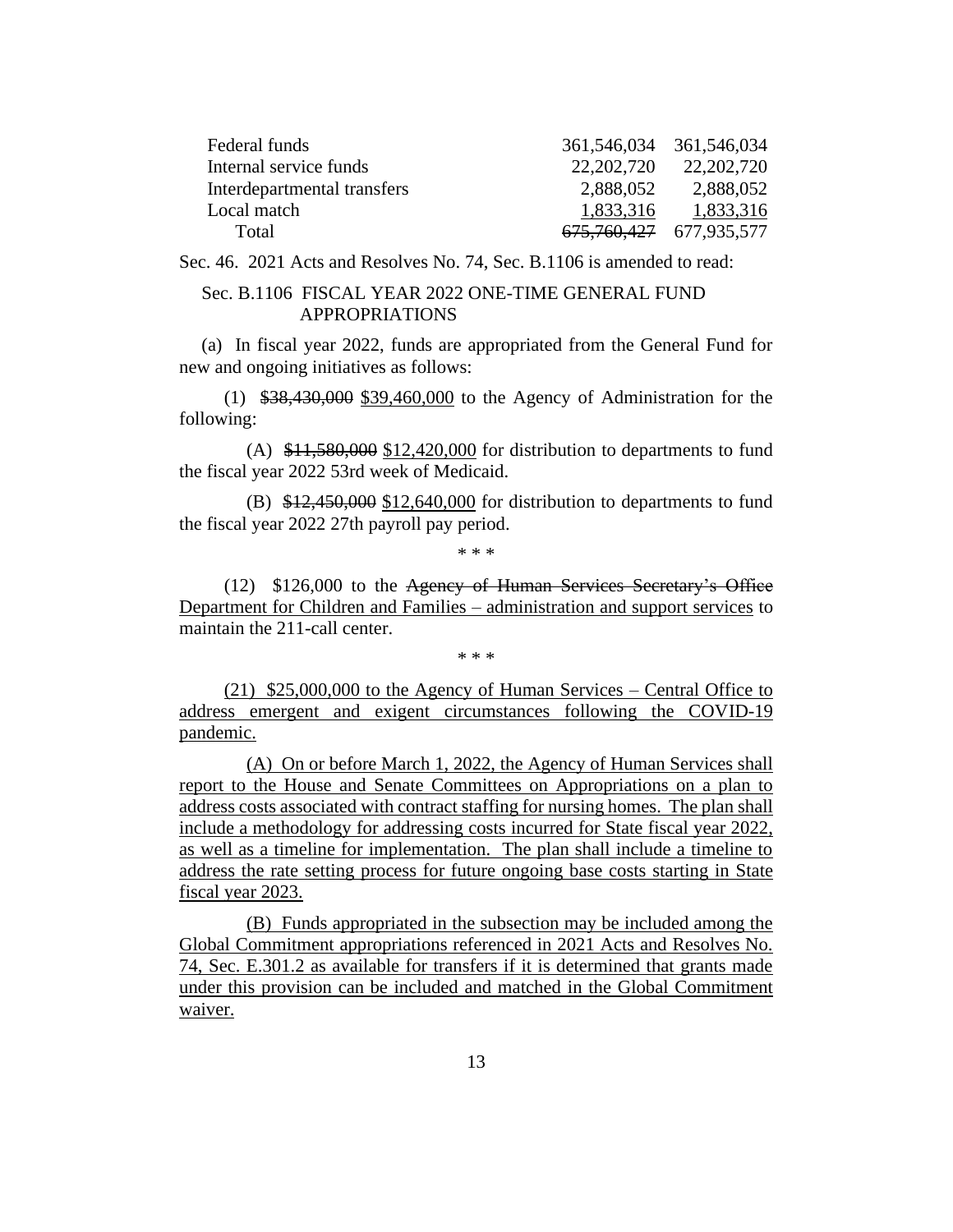(22) \$3,300,000 to the Agency of Digital Services for a cybersecurity initiative as follows:

(A) \$2,300,000 for purchase and implementation of Security Information and Event Management software.

(B) \$1,000,000 to prepay the fiscal year 2023 annual licensing/maintenance costs for the system.

(23) \$350,000 to the Department of Environmental Conservation to evaluate and provide an analysis of the capital and ongoing operations and maintenance costs of the Green River Dam. Any unspent funds shall be directed to State-owned dams to evaluate the capital and ongoing operations and maintenance costs.

(24) \$33,000 to the Joint Fiscal Office for the expense of a consultant for the Health Reform Oversight Committee.

(25) \$350,000 to the Agency of Education to provide support for the four statewide nonprofit organizations in the Adult Education and Literacy (AEL) network to address budget shortfalls resulting from the effects of COVID-19.

(26) \$300,000 to the Public Service Department to support the continuity of statewide public, educational, and governmental (PEG) access services.

(27) \$166,667 to the Department of Health, Public Health, to support four statewide syringe services programs.

(28) \$250,000 to the Agency of Commerce and Community Development, Housing and Community Development, to make grants to municipal planning organizations.

(29) \$112,000 to the Center for Crime Victim Services for legal services for victims.

(30) \$50,000 to the Agency of Education for the vaccine incentive program at the four historical academies of Burr and Burton Academy, Lyndon Institute, St. Johnsbury Academy, and Thetford Academy that are not eligible to receive Elementary and Secondary School Emergency Relief (ESSER) funds.

(31) \$150,000 to the Agency of Commerce and Community Development for a grant to the Town of New Haven for expenses related to the relocation of the railroad station. These funds are in addition to other funding provided to the town for the same purpose from other State entities and other sources.

(32) \$500,000 to the Green Mountain Care Board for a consultant to perform per capita benchmarking analyses with comparisons to national, peers, and better performers. This shall include an analysis of avoidable utilization and low value care.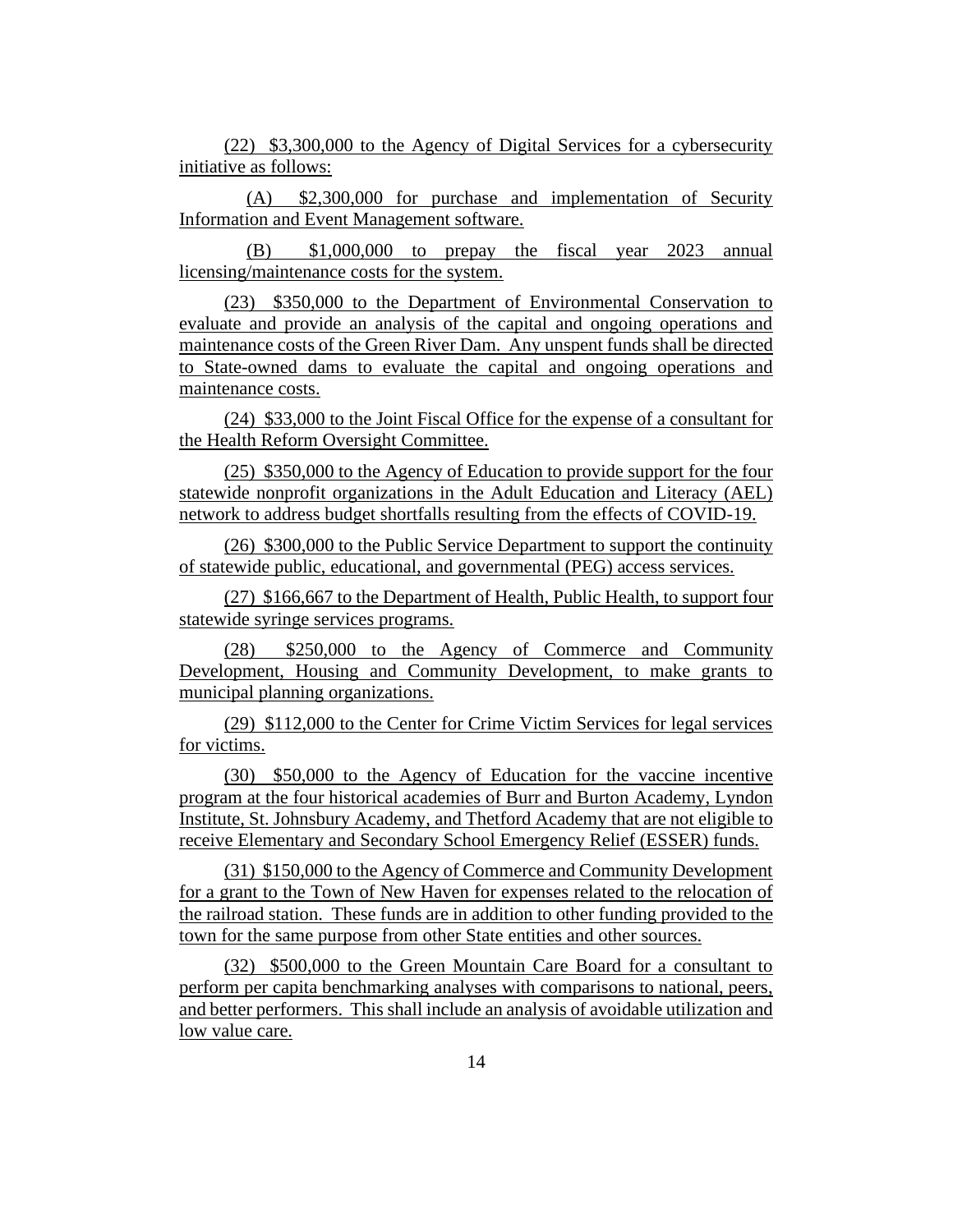(33) \$500,000 to the Agency of Commerce of Community Development to provide state match for the Build to Scale proposal to be submitted to the U.S. Economic Development Administration for federal funding.

Sec. 47. FISCAL YEAR 2022; VERMONT STATE EMPLOYEES' RETIREMENT SYSTEM; RECOMMENDATIONS; DEPARTMENT OF CORRECTIONS EMPLOYEES; LONGEVITY INCENTIVE

(a) On or before April 15, 2022, the State Treasurer and the Board of Trustees for the Vermont State Employees Retirement System shall recommend to the House and Senate Committees on Appropriations and on Government Operations a plan for the following:

(1) the creation of a new pension benefit group for Department of Corrections employees that is actuarially neutral to the pension system and results in no additional employer pension costs; and

(2) the development of a longevity incentive that encourages Group F members who are eligible for a normal retirement a longevity incentive to continue working past their retirement date, provided that the incentive is designed to result in actuarial savings to the pension system and reduce employer pension expenses.

Sec. 48. 2021 Acts and Resolves No. 74, Sec. D.101 is amended to read:

Sec. D.101 FUND TRANSFERS, REVERSIONS AND RESERVES

(a) Notwithstanding any other provision of law, the following amounts are transferred from the funds indicated:

\* \* \*

(6) From the Clean Water Fund (21932) established by 10 V.S.A. § 1388 to the Agricultural Water Quality Special Fund (21933) created under 6 V.S.A. § 4803: \$4,521,393 \$5,963,850.

\* \* \*

(9) From the Transportation Infrastructure Bond Fund established by 19 V.S.A. § 11f to the Transportation Infrastructure Bonds Debt Service Fund (35200) established by 32 V.S.A. § 951a for funding fiscal year 2023 transportation infrastructure bonds debt service the redemption of transportation infrastructure bonds prior to maturity: \$2,502,363.

(10) From the Transportation FHWA Fund (20135) to the Transportation Infrastructure Bonds Debt Service Fund (35200) established by 32 V.S.A. § 951a for funding the redemption of transportation infrastructure bonds prior to maturity: \$12,554,768.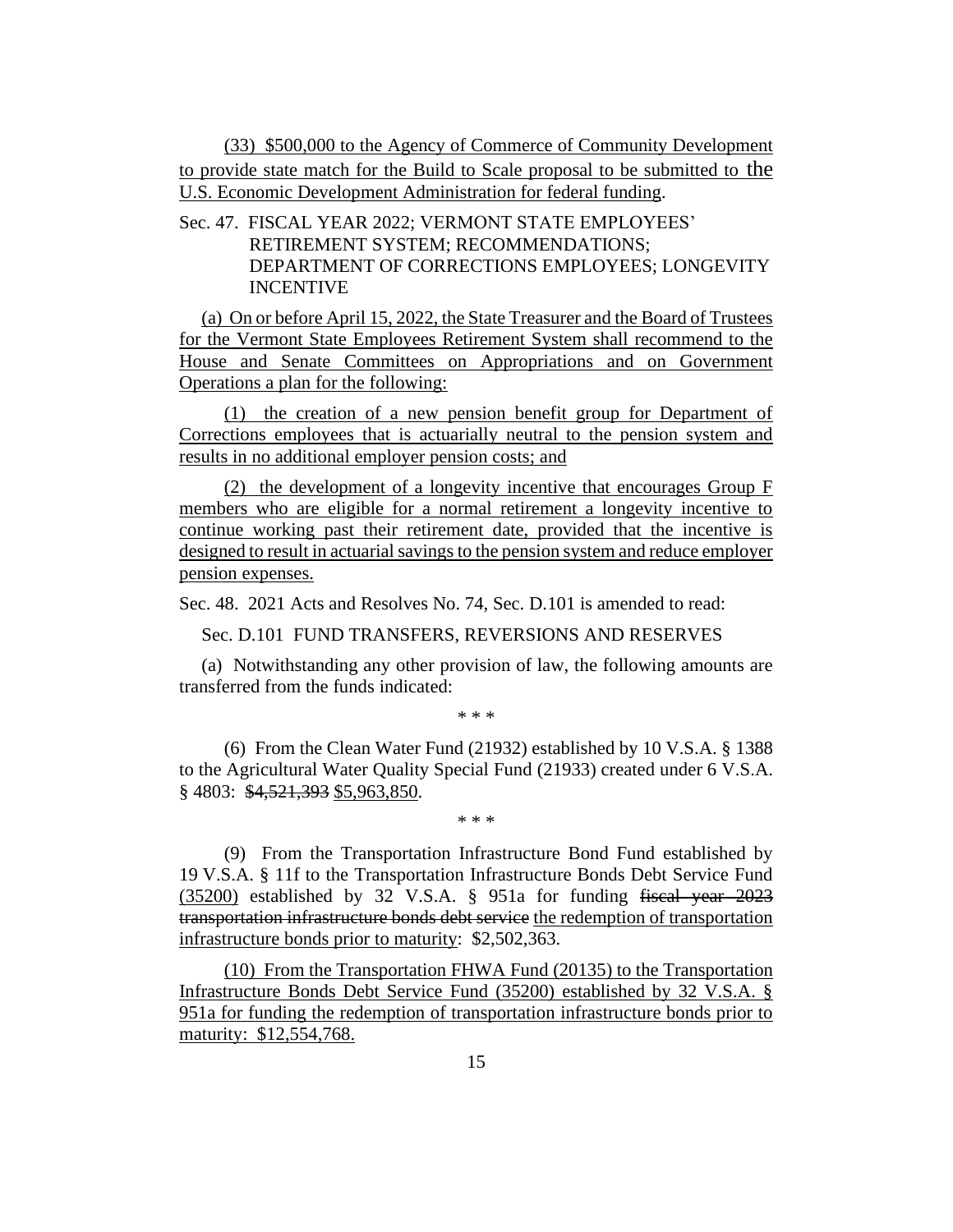(11) From the Transportation Fund – Non-Dedicated (20105) to the Transportation Infrastructure Bonds Debt Service Fund (35200) established by 32 V.S.A. § 951a for funding the redemption of transportation infrastructure bonds prior to maturity: \$4,863,957.

(12) From the General Fund to the Property Management Fund (58700) established by 29 V.S.A. § 160: \$5,000,000.

(13) From the General Fund to the State Liability Self-Insurance Fund (56200): \$5,000,000.

(14) From the General Fund to the Victims Compensation Special Fund (21145) established by 13 V.S.A. § 5359: \$1,300,000.

(15) From the General Fund to the Domestic and Sexual Violence Special Fund (21926) established by 13 V.S.A. § 5360: \$250,000.

(b) Notwithstanding any provisions of law to the contrary, in fiscal year 2022:

(1) The following amounts shall be transferred to the General Fund from the funds indicated:

\* \* \*

#### 21500 Interdepartmental Transfer Fund – 7100000022 \$125,000.00 \* \* \*

(d) Notwithstanding any provision of law to the contrary, in fiscal year 2022, the following amounts shall revert to the General Fund from the accounts indicated:

|            | 2150010000 Military – administration | \$200,000.00 \$316,556.00 |
|------------|--------------------------------------|---------------------------|
| 1210002000 | Legislature                          | \$140,000.00 \$435,000.00 |
| 1215001000 | Legislative Counsel                  | \$50,000.00               |
| 1220000000 | Joint Fiscal Office                  | \$50,000.00               |
| 1225001000 | Legislative IT                       | \$60,000.00               |
| 1100010000 | Secretary of Administration          | \$50,000.00               |
| 1110003000 | Budget & Management                  | \$117,075.64              |
| 1110006000 | University of Vermont                | \$1.00                    |
| 1110007000 | UVM-Morgan Horse Farm                | \$1.00                    |
| 1110009100 | <b>Vermont State Colleges</b>        | \$3.00                    |
| 1130030000 | Libraries                            | \$26,000.38               |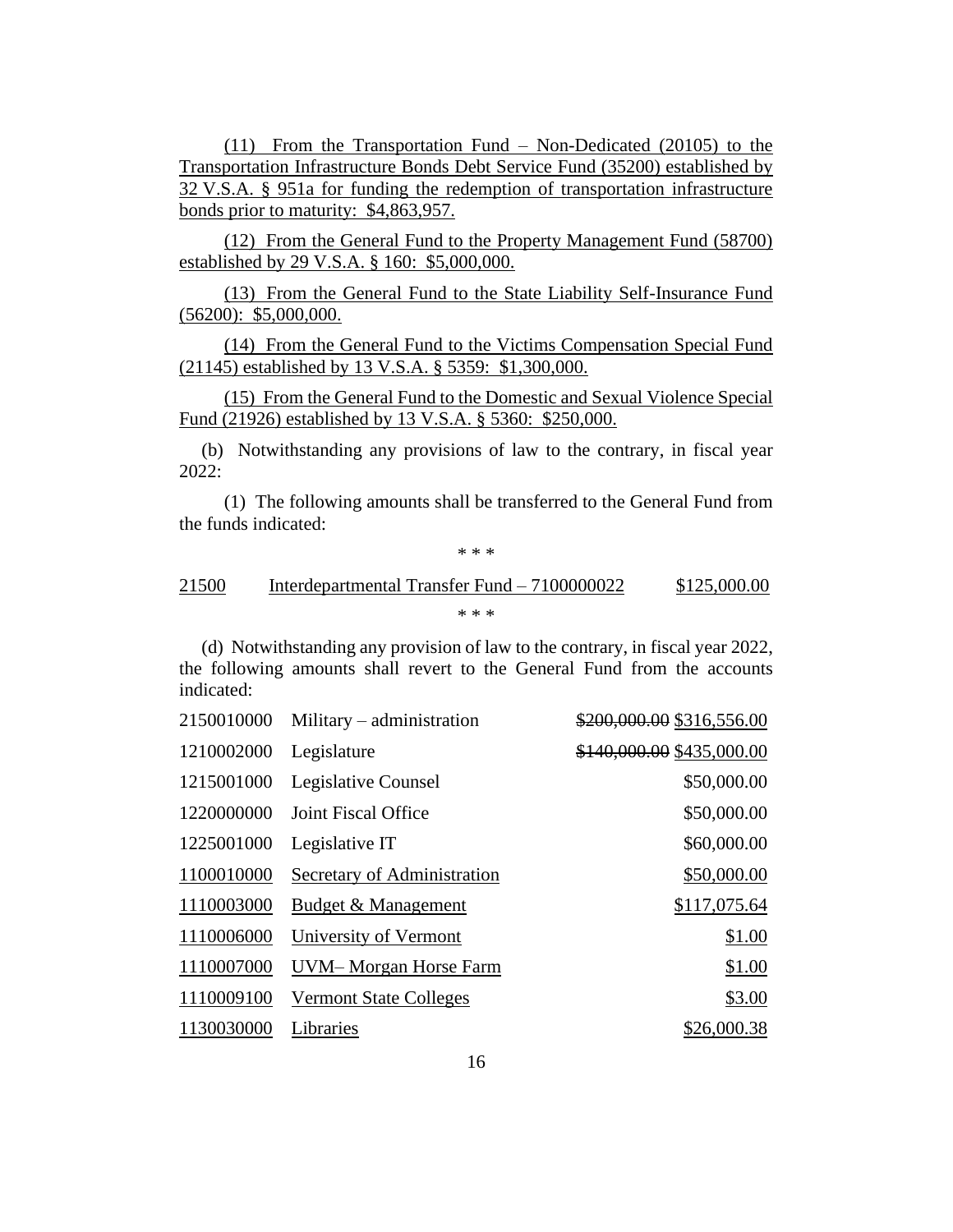| 1140010000 | <b>Tax Operation Costs</b>                | \$200,000.00          |
|------------|-------------------------------------------|-----------------------|
| 1140040000 | <b>Homeowner Rebates</b>                  | <u>\$333,503.02</u>   |
| 1140330000 | <b>Renter Rebates</b>                     | \$1,712,964.82        |
| 1240001000 | Lieutenant Governor's Office              | \$20,672.89           |
| 2130200000 | Sheriffs                                  | \$542,914.55          |
| 2140010000 | DPS – State Police                        | \$13,666,973.39       |
| 2170010000 | <b>Criminal Justice Trng Council</b>      | \$62,049.00           |
| 2280001000 | <b>Human Rights Commission</b>            | \$9,101.68            |
| 3150891901 | <b>Copeland Center</b>                    | \$5,803.03            |
| 3330010000 | Green Mountain Care Board                 | \$0.44                |
| 3400001000 | Secretary's Office Admin Costs            | \$50,000.00           |
| 3400002000 | <b>RSVP</b> Appropriation                 | \$1,035.00            |
| 3400891902 | <b>Elec Med/Health Records Syst</b>       | \$3,894.00            |
| 3410017000 | <b>DVHA-Programs-ST-Only Funded</b>       | \$76,450.02           |
| 3420010000 | Administration                            | \$650,000.00          |
| 3420021000 | Public Health                             | \$1,784,782.61        |
| 3420892110 | <b>VDH-Data Collection</b>                | \$134,000.00          |
| 3440060000 | <b>DCFS</b> - General Assistance          | <u>\$4,374,450.77</u> |
| 3440891903 | <b>Parent Child Centers</b>               | \$18,089.40           |
| 3440891906 | <b>Incentivizing Child Care Profs</b>     | \$96,628.40           |
| 3440891908 | <b>Weatherization Assist Bridge</b>       | \$290,035.94          |
| 3460020000 | <b>Advocacy &amp; Indep Living Grants</b> | <u>\$241,585.88</u>   |
| 3480004000 | <b>Corrections-Correctional Services</b>  | \$6,361,238.22        |
| 5100010000 | Administration                            | \$118,500.00          |
| 5100060000 | <b>Adult Basic Education</b>              | \$63,476.19           |
| 5100070000 | <b>Education Services</b>                 | \$51,719.84           |
| 5100210000 | Ed-Flexible Pathways                      | \$10,675.00           |
| 5100891807 | <b>Restorative Justice Grants</b>         | \$75,867.34           |
| 5100891901 | <b>AOE New Positions</b>                  | \$214,729.59          |
| 6100040000 | <b>Property Tax Assessment Approp</b>     | <u>\$0.93</u>         |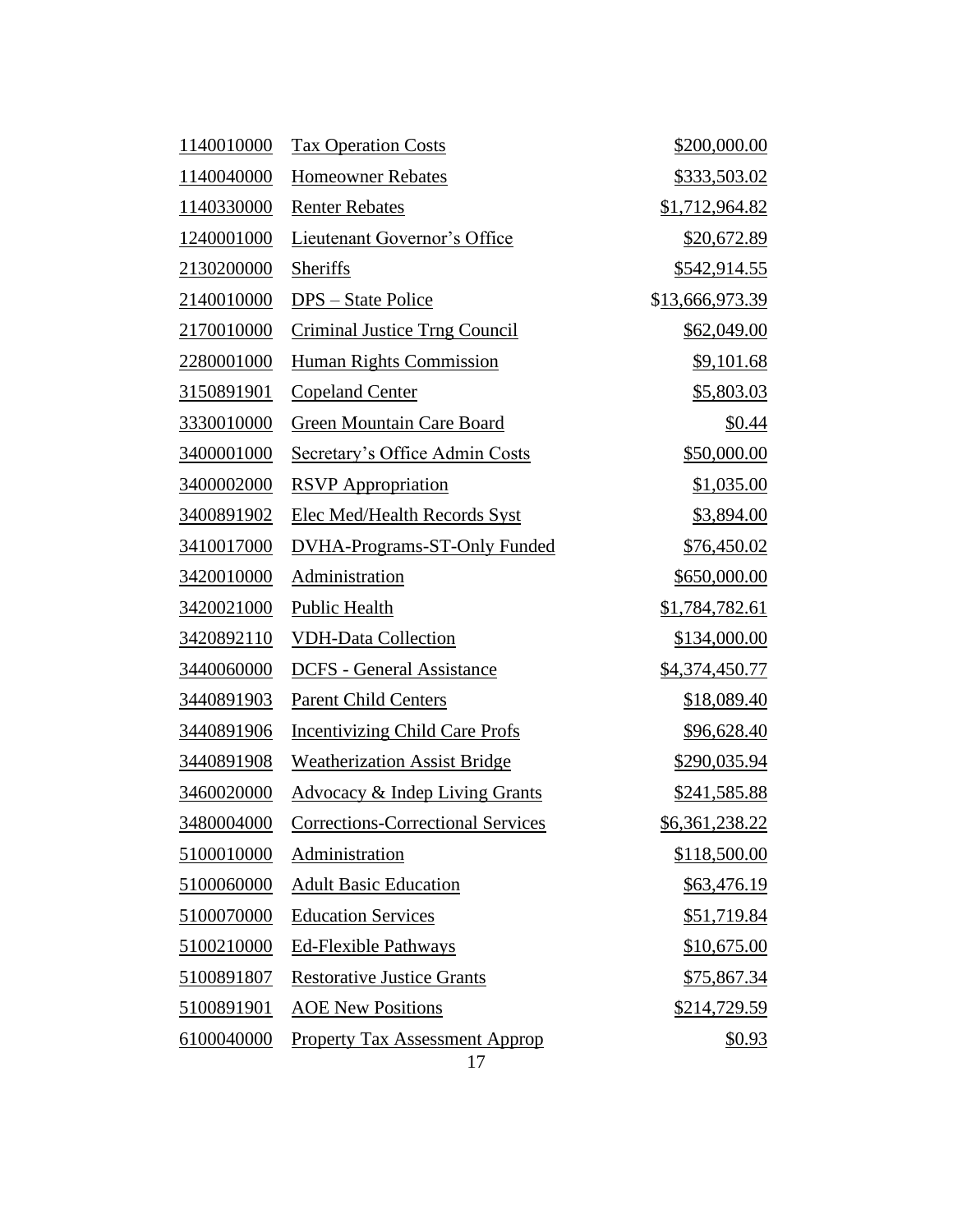| 6130010000 Administration | \$0.70                             |             |
|---------------------------|------------------------------------|-------------|
|                           | 7100892107 ACCD-Public Access TV   | \$30,450.10 |
|                           | 7120892001 ThinkVermont Initiative | \$45,000.00 |

(e) Notwithstanding any provision of law to the contrary, in fiscal year 2022, the following amounts shall revert to the Education Fund from the accounts indicated:

| 1140060000 | Reappraisal & Listing Payments       | \$0.13         |
|------------|--------------------------------------|----------------|
| 5100010000 | Administration                       | \$950,949.54   |
| 5100040000 | Special Education Formula            | \$5,824,528.53 |
| 5100050000 | <b>State-Placed Students</b>         | \$880,000.00   |
| 5100090000 | <b>Education Grant</b>               | \$0.69         |
| 5100110000 | <b>Small School Grant</b>            | \$614,965.00   |
| 5100190000 | <b>Essential Early Educ Grant</b>    | \$41,295.67    |
| 5100200000 | <b>Education-Technical Education</b> | \$1,841,126.00 |
| 5100210000 | <b>Ed-Flexible Pathways</b>          | \$1,579,282.05 |

(f) Notwithstanding any provision of law to the contrary, in fiscal year 2022, the following amount shall revert to the Transportation Fund from the account indicated:

2140010000 DPS-State Police \$3,933,026.61

(g) Notwithstanding any provision of law to the contrary, in fiscal year 2022, the following amount shall revert to the Clean Water Fund from the account indicated:

| 6140040000 Environmental Conservation – Office of Water Programs |              |
|------------------------------------------------------------------|--------------|
| <b>Office of Water Programs</b>                                  | \$675,149.73 |

Sec. 49 2021 Acts and Resolves No. 74, Sec. D.102 is amended to read:

Sec. D.102 27/53 RESERVE; TRANSFER AND USE

(a) \$3,740,000 \$4,770,000 from the General Fund shall be reserved in the 27/53 reserve in fiscal year 2022. This action is the fiscal year 2022 contribution to the reserve for the 53rd week of Medicaid as required by 32 V.S.A. § 308e and the 27th payroll reserve as required by 32 V.S.A. § 308e(b).

(b) \$24,030,000 \$25,060,000 shall be unreserved from the 27/53 Reserve in in fiscal year 2022 to provide for the appropriations described in Secs. B.1106(a)(1)(A) and B.1106(a)(1)(B) of this act.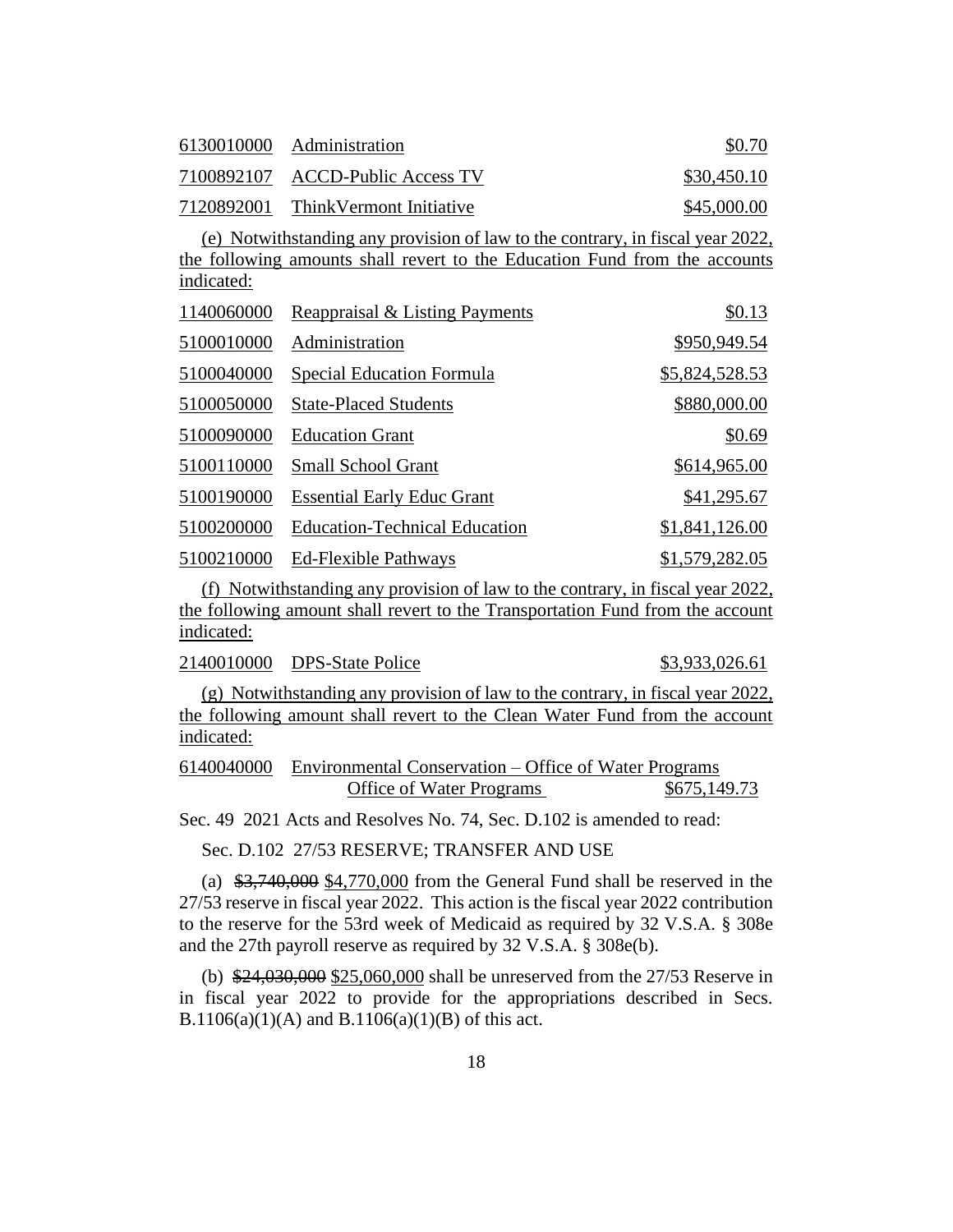Sec. 50. 2021 Acts and Resolves No. 74, Sec. E.107 is amended to read:

#### Sec. E.107 CORONAVIRUS RELIEF FUND APPROPRIATIONS; REVERSION AND REAL LOCATION; REPORTS

(a) The Commissioner of Finance and Management is authorized to revert all unobligated Coronavirus Relief Fund (CRF) appropriations prior to December 31, 2021. The total amount of CRF monies reverted in accordance with this subsection shall be allocated pursuant to 32 V.S.A. § 511 to any agency or department for CRF-eligible costs incurred from July 1, 2021 March 1, 2020 through December 31, 2021.

(b) If previously obligated CRF monies become unobligated after December 31, 2021, the Commissioner of Finance and Management is authorized to revert the unobligated CRF appropriations and allocate the monies for expenditure pursuant to 32 V.S.A. § 511 to any agency or department for CRF-eligible costs incurred from July 1, 2021 March 1, 2020 through December 31, 2021.

Sec. 51. CORONAVIRUS RELIEF FUND REALLOCATION

(a) Pursuant to 2021 Acts and Resolves No. 74, Sec. E.107 as amended by Sec. 50 of this act, the following amount is reallocated from the Coronavirus Relief Fund to the following eligible appropriation:

(1) To the Agency of Education for Local Educational Agency (LEA) grants: \$436,217.22.

Sec. 52. [Deleted.]

#### Sec. 53. FISCAL YEAR 2022 UNALLOCATED RESERVE

(a) After satisfying the requirements of 32 V.S.A. § 308, and after other reserve requirements have been met, but prior to satisfying the requirements of 32 V.S.A. § 308c, the first \$86,000,000 of remaining unreserved and undesignated funds at the close of fiscal year 2022 shall remain in the General Fund and be carried forward to fiscal year 2023. These funds may be used to provide state match to the federal Infrastructure Investment and Jobs Act.

(b) After meeting the requirements of subsection (a) of this section, but prior to satisfying the requirements of 32 V.S.A. § 308c, the remaining unreserved and undesignated funds at the close of fiscal year 2022 shall be allocated as follows:

(1) \$850,000 shall be transferred to the to the Cannabis Regulation Fund (21998).

(2) \$1,700,000 to the State Liability Self-Insurance Fund (56200).

(3) \$1,877,092 to the Correctional Industries Internal Services Fund (59100).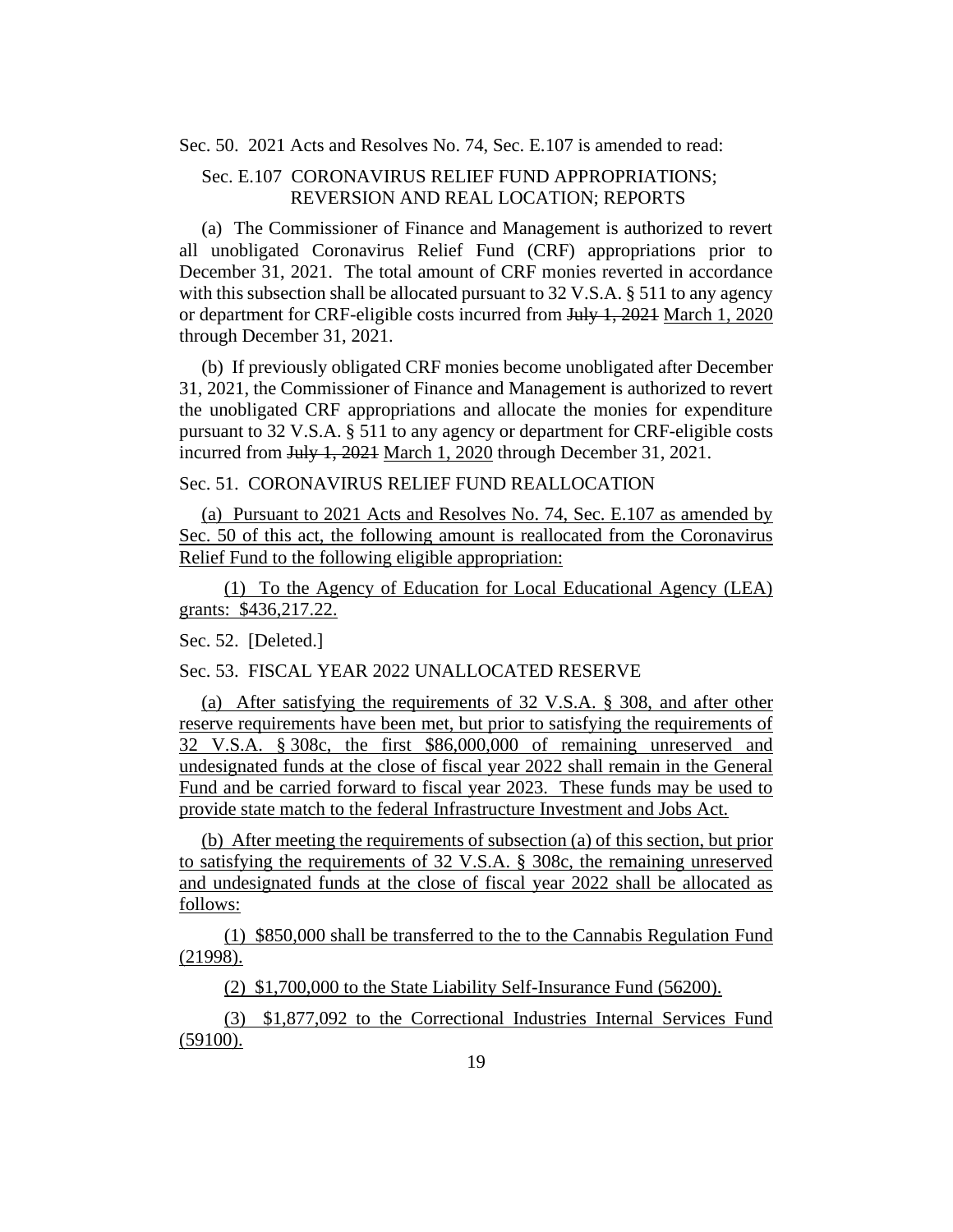(4) \$9,961,531 to the Agency of Human Services-Central Office-Global Commitment to offset one-time pressure related to the suspension of Medicaid eligibility redeterminations for fiscal year 2023. This appropriation is made to the extent the Global Commitment fiscal need is identified after analysis of the impact of continued enhanced pandemic related Federal Medical Assistance Percentage (FMAP) in tandem with the updated analysis on the fiscal impact related to caseload redetermination and cost per member per month. The Agency of Human Services, in consultation with the Joint Fiscal Office and the Department of Finance and Management shall provide this analysis as part of the Medicaid end-of-year report provided the Emergency Board in July 2022.

(5) \$25,000,000 is reserved and carried forward into fiscal year 2023 to improve the debt position of the State. This may include the redemption of general obligation bonds, reducing the amount of new debt to be issued or to address negative internal fund balances.

(6) \$25,114,179 is appropriated to the extent available and, in fiscal year 2022, the Commissioner of Finance and Management is authorized to replace American Rescue Plan Act – Coronavirus State Fiscal Recovery Funds appropriated in 2021 Acts and Resolves No. 74, Sec. G.300, as amended by Sec. 68 of this act, with General Fund dollars in the following amounts:

(A) \$6,000,000 to replace the fund source in the appropriation in Sec. G.300(a)(23) (Vermont Foodbank);

(B) \$1,001,913 to replace the fund source in the appropriation in Sec.  $G.300(a)(26)$  (adult day services);

(C) \$4,934,590 to replace the fund source in the appropriation in Sec. G.300(a)(27) (Department of Corrections);

(D) \$12,803,996 to replace the fund source in the appropriation in Sec. G.300(a)(28) (Department of Labor); and

(E) \$373,680 to replace the fund source in the appropriation in Sec. G.300(a)(29) (Vermont Veterans' Home).

Sec. 54. GENERAL ASSISTANCE EMERGENCY HOUSING; TRANSITIONAL HOUSING; SOURCE OF FUNDS

(a) The Department for Children and Families shall continue to make emergency housing available through the General Assistance Emergency Housing program to individuals and families through June 30, 2022, using eligibility criteria in effect on January 1, 2022.

(b) The Adverse Weather Conditions policy in effect on November 22, 2021 shall continue in effect until March 31, 2022 using 100 percent FEMA funds and through the end of the fiscal year using either 100 percent FEMA funds or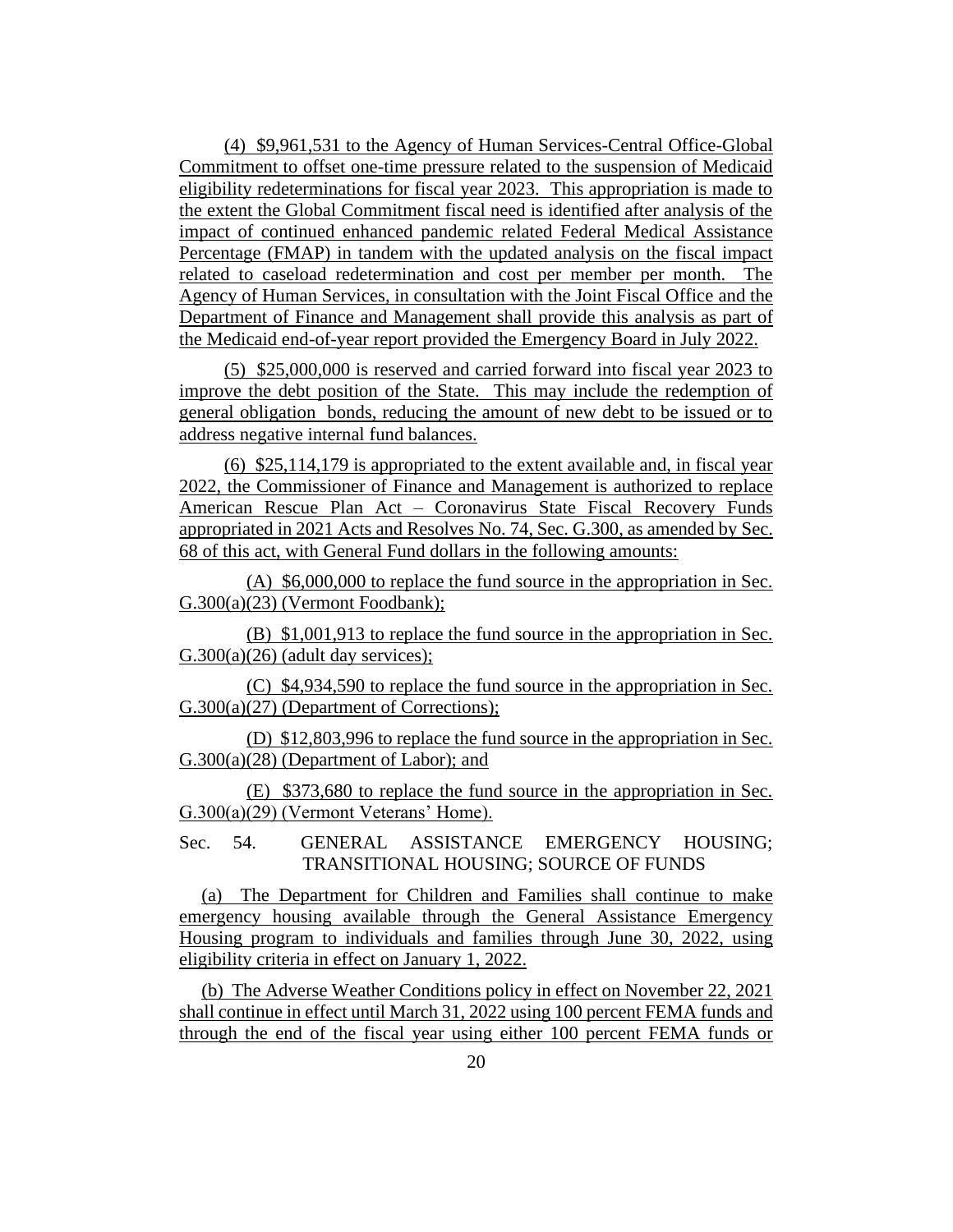Emergency Rental Assistance Program (ERAP) funds.

(c)(1) The Commissioner for Children and Families shall reconvene the General Assistance working group described in 2021 Acts and Resolves No. 74, sections E.321 and E.321.2 for the purpose of assisting with the development of rules for a transitional housing program, which shall be funded by federal ERAP funds. The Department shall initiate emergency rulemaking as soon as practicable and shall be deemed to have met the emergency rulemaking criteria in 3 V.S.A. § 844. The Department shall file permanent rules pursuant to 3 V.S.A. chapter 25 concurrently with its emergency rule filing.

(2) Notwithstanding subsection (a) of this section, once emergency rules have been adopted for the ERAP-funded transitional housing program, and if the Department has located housing through facilitated occupancy agreements with motels and hotels or other housing providers on behalf of program participants, the Department shall begin transitioning participating individuals and families from the General Assistance emergency housing program funded by 100 percent FEMA funds to the transitional housing program funded by ERAP funds prior to June 30, 2022.

(3) The Department is authorized to provide supplemental services as needed for the safety of program participants and providers to the extent that ERAP or 100 percent FEMA funds are available for this purpose.

Sec. 54a. 9 V.S.A. § 4452 is amended to read:

#### § 4452. EXCLUSIONS

Unless created to avoid the application of this chapter, this chapter does not apply to any of the following:

\* \* \*

(8) transient occupancy in a hotel, motel, or lodgings during the time the occupant is a recipient of General Assistance or Emergency Assistance temporary housing assistance, or occupancy in a hotel or motel funded by federal Emergency Rental Assistance administered by the Department for Children and Families through September 30, 2025, regardless of whether the occupancy is subject to a tax levied under 32 V.S.A. chapter 225;

\* \* \*

Sec. 55. 2021 Acts and Resolves No. 74, Sec. E.126 is amended to read:

Sec. E.126 TRANSFER OF FUNDS WITHIN LEGISLATIVE BRANCH

(a) Notwithstanding 32 V.S.A. § 706, in fiscal year 2022, appropriations within the Legislative Branch may be transferred between respective offices to ensure a balanced close-out in the fiscal year.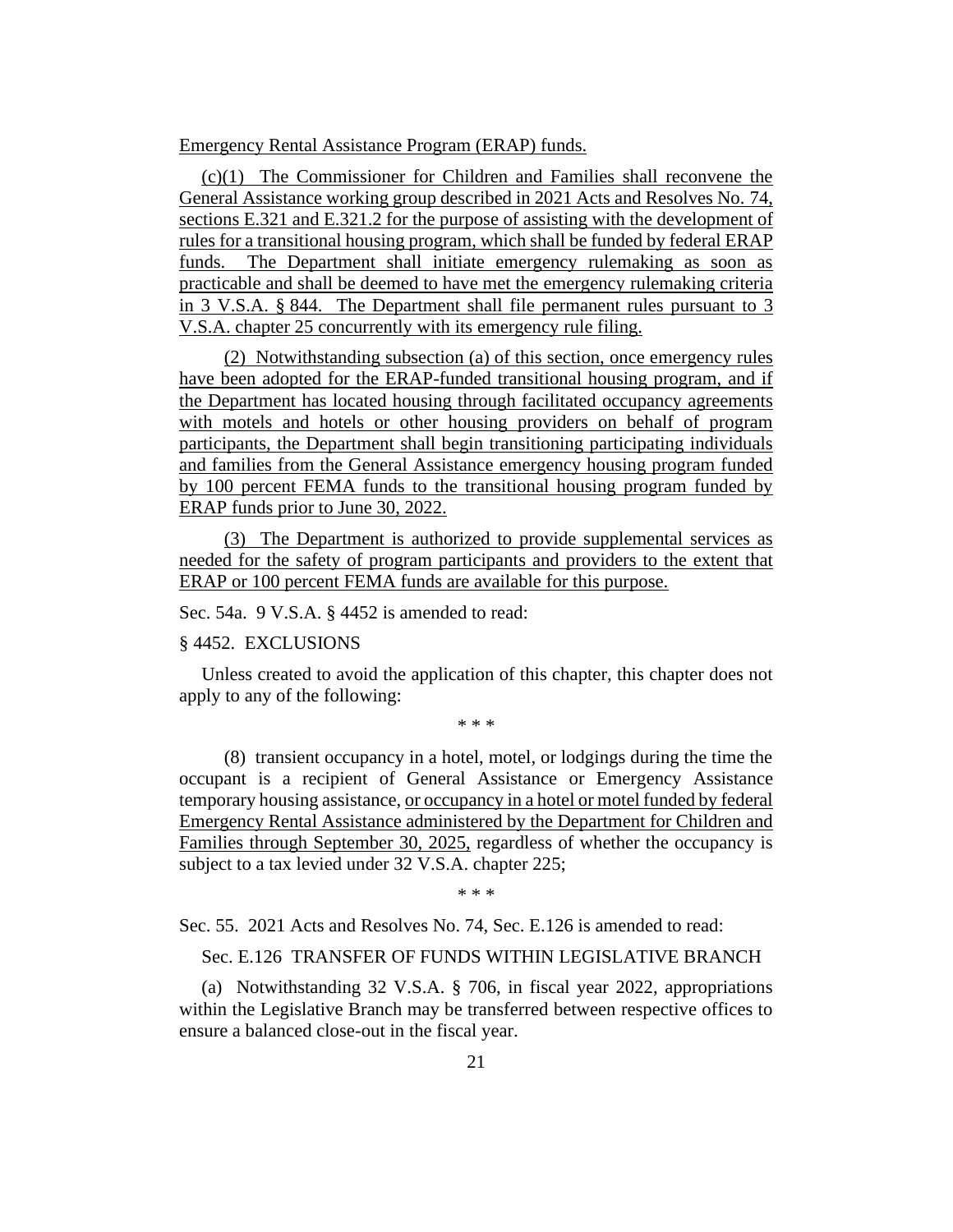(b) The Joint Fiscal Office shall be reimbursed by a transfer from the Legislative budget for any costs incurred in contracting with an economist or independent consulting entity for the study created in 2021 Acts and Resolves No. 45, Sec. 14.

#### Sec. 56. FISCAL YEAR 2022; STATE HOUSE EXPANSION; REQUEST FOR PROPOSAL; SERGEANT AT ARMS; DEPARTMENT OF BUILDINGS AND GENERAL SERVICES; GENERAL FUND CARRYFORWARD

(a) On or before May 1, 2022, the Department of Buildings and General Services, in collaboration with the Sergeant at Arms, shall develop and issue a request for proposal (RFP) for programming, schematic design, and the initial phase of design development documents for an expansion of the State House, including the infrastructure needs for any future phases of expansion.

(b) Upon approval and funding from the General Assembly, it is the intent of the General Assembly that the Sergeant at Arms and the Department of Buildings and General Services will extend the RFP for architectural and engineering services to finalize design development and construction and bid documents.

Sec. 57. 2021 Acts and Resolves No. 74, Sec. E.215 is amended to read:

Sec. E.215 Military – Administration

(a) The amount of \$1,119,834 \$934,290 shall be disbursed to the Vermont Student Assistance Corporation for the National Guard educational assistance program established in 16 V.S.A. § 2856 and the National Guard Tuition Benefit Program established in 16 V.S.A. § 2857.

Sec. 58. [Deleted.]

Sec. 59. CANNABIS CONTROL BOARD

(a) The establishment of the following eight (8) new permanent classified positions are authorized in fiscal year 2022:

(1) One (1) Licensing Director;

(2) Two (2) Licensing Administrators;

(3) One (1) Policy Enforcement Director;

(4) Three (3) Compliance Officers; and

(5) One (1) Financial Manager.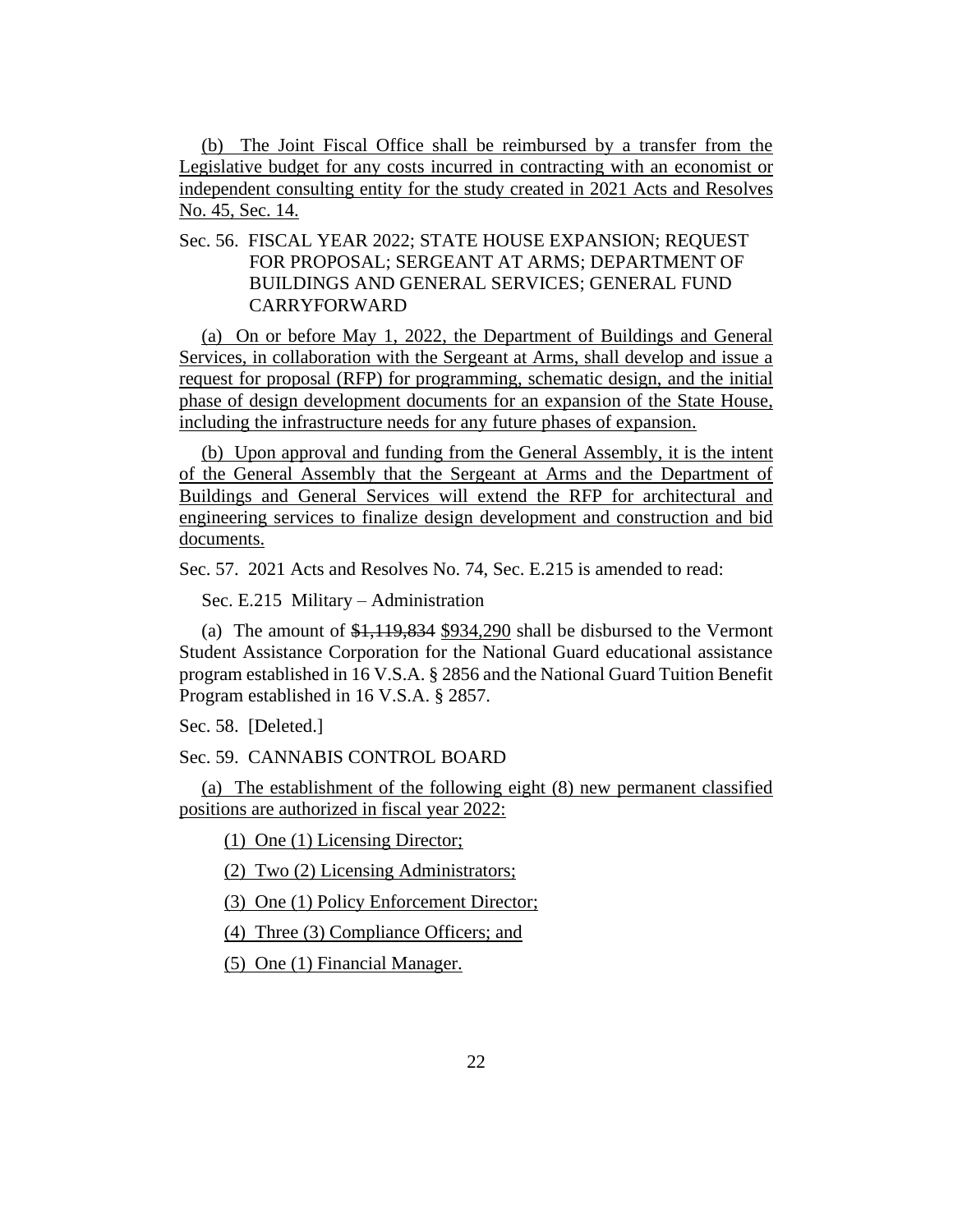Sec. 59a. 2021 Acts and Resolves No. 62, Sec. 15 is amended to read:

Sec. 15. IMPLEMENTATION OF MEDICAL CANNABIS REGISTRY

(a) On January 1, 2022, the following shall transfer from the Department of Public Safety to the Cannabis Control Board:

(1) the authority to administer the Medical Cannabis Registry and the regulation of cannabis dispensaries pursuant to 18 V.S.A. chapter 86;

(2) the cannabis registration fee fund established pursuant to 18 V.S.A. chapter 86; and

(3) the positions dedicated to administering 18 V.S.A. chapter 86.

(b) The Registry shall continue to be governed by 18 V.S.A. chapter 86 and the rules adopted pursuant to that chapter until 7 V.S.A. chapters 35 and 37 and the rules adopted by the Board pursuant to those chapters take effect on March 1, 2022 July 1, 2022 as provided in 2019 Acts and Resolves No. 164.

Sec. 59b. 2019 Acts and Resolves No. 164, Sec. 33 is amended to read:

Sec. 33. EFFECTIVE DATES

\* \* \*

(d) Secs. 9 (Medical Cannabis Registry chapter), except for 7 V.S.A. § 956 (rulemaking); 11 (Repeal); 12 (Medical Cannabis Dispensaries), except for 7 V.S.A. § 974 (rulemaking); 14 (creation of excise tax); 14a (tax license disclosure); 15 (sales tax exemption); 16 (tax exemption); 17 (tax expenditure); 17a (meals and rooms tax); 17b (meals and rooms tax expenditure); and 17c (dedicated use of sales and use tax revenue) shall take effect March 1, 2022.

(e) Sec. Secs. 6d (Auditor of Accounts report); 9 (Medical Cannabis Registry chapter), except for 7 V.S.A. § 956 (rulemaking); 11 (Repeal); and 12 (Medical Cannabis Dispensaries), except for 7 V.S.A. § 974 (rulemaking), shall take effect on July 1, 2022.

\* \* \*

Sec. 60. 2021 Acts and Resolves No. 74, Sec. E.301 is amended to read:

Sec. E.301 SECRETARY'S OFFICE – GLOBAL COMMITMENT:

\* \* \*

(b) In addition to the State funds appropriated in this section, a total estimated sum of \$24,993,731 \$25,220,180 is anticipated to be certified as State matching funds under the Global Commitment as follows:

\* \* \*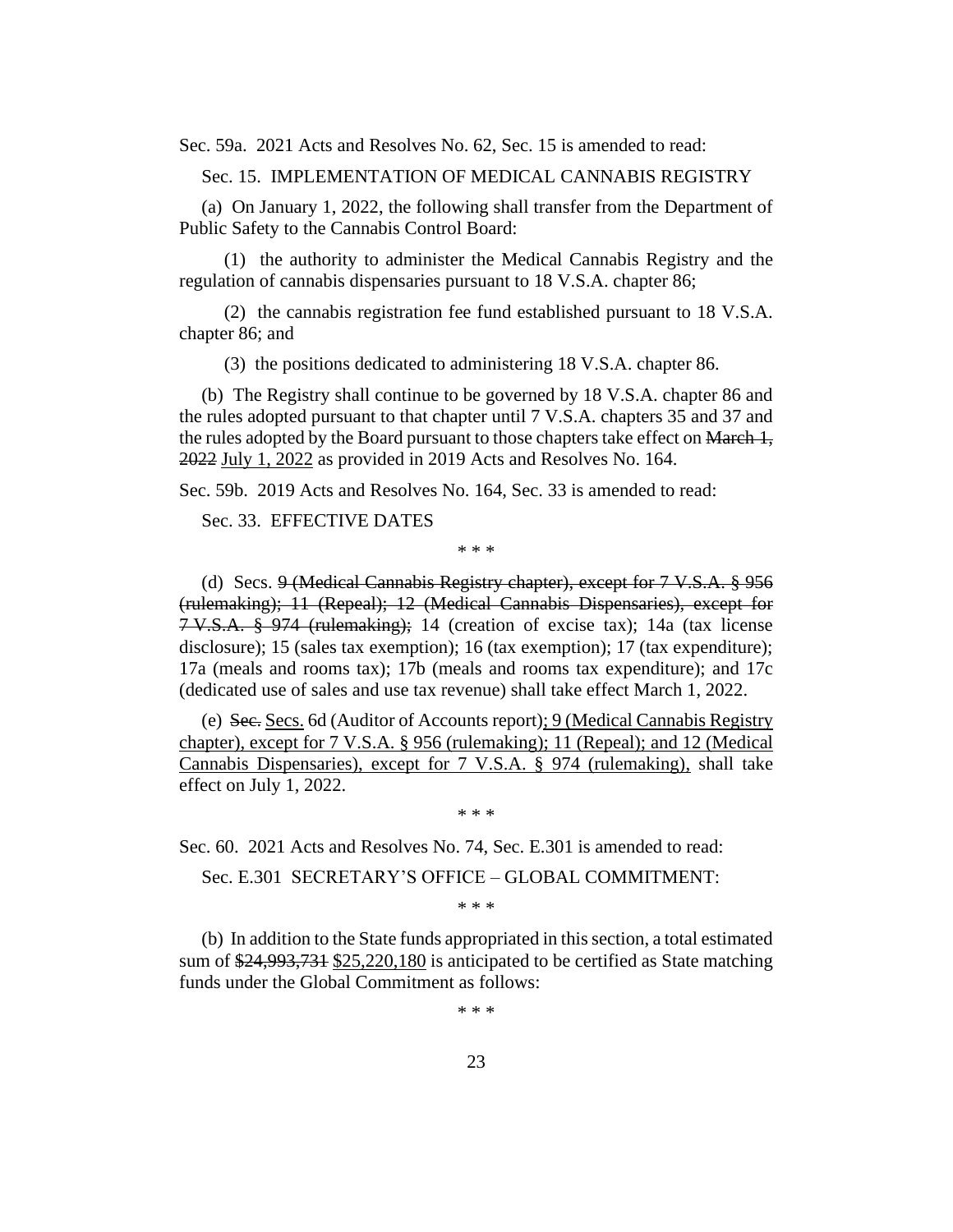(2) \$2,773,731 \$3,000,180 certified State match available from local designated mental health and developmental services agencies for eligible mental health services provided under Global Commitment.

(c) Up to  $\frac{4,618,437}{4,034,170}$  is transferred from the AHS Federal Receipts Holding Account to the Interdepartmental Transfer Fund consistent with the amount appropriated in Sec. B.301 of this act – Secretary's Office – Global Commitment.

#### Sec. 60a. MEDICAID; POSTPARTUM COVERAGE; STATE PLAN AMENDMENT

(a) The Agency of Human Services shall seek to amend Vermont's Medicaid state plan to extend Medicaid coverage to 12 months postpartum for eligible individuals as permitted under Sec. 9812 of the American Rescue Plan Act of 2021, Pub. L. No. 117-2.

Sec. 61. DEPARTMENT FOR CHILDREN AND FAMILIES

(a) \$2,000,000 of federal spending authority for the Department for Children and Families' administrative division, to be established pursuant to 32 V.S.A. § 511, shall be used for federal matching funds to implement the first phase of the Comprehensive Child Welfare Information System in Vermont in accordance with 45 C.F.R. § 1355.55.

Sec. 62. 2021 Acts and Resolves No. 74, Sec. E.335 is amended to read:

#### Sec. E.335 CORRECTIONS APPROPRIATIONS; UNEXPENDED FUNDS TRANSFER; JUSTICE REINVESTMENT; REPORT

\* \* \*

(b) In fiscal year 2022, any unexpended funds for correctional services outof-state beds shall be carried forward to fiscal year 2023, and the amount reported to the Joint Legislative Justice Oversight Committee in September 2022, to support provide additional funding to community-based service programs in support of Justice Reinvestment II initiatives. Funds may only be expended on community-based service programs upon approval of the Joint Legislative Justice Oversight Committee. Prior to approval, the House Committees on Appropriations and on Corrections and Institutions and the Senate Committees on Appropriations and on Judiciary shall be notified of any proposed expenditures on community-based service programs.

Sec. 63. 2021 Acts and Resolves No. 74, Sec. E.501.1(a) is amended to read:

(a) ESSER I funds. The following sums are appropriated to the Agency of Education in fiscal year 2021 from the ESSER funds provided to the State pursuant to Section 18003 of Division B of the Coronavirus Aid, Relief, and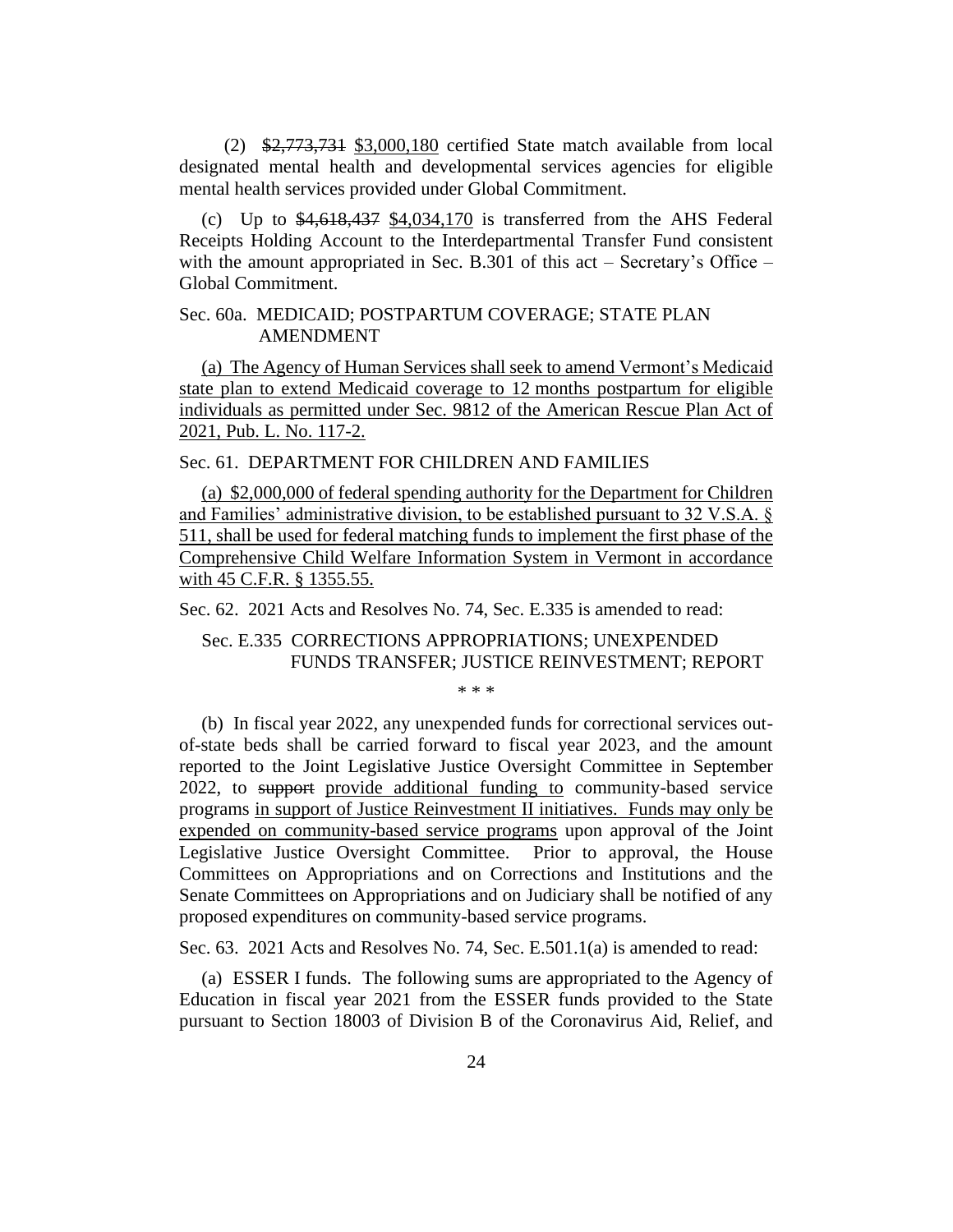Economic Security Act, Pub. L. No. 116–136 (CARES Act); a portion of the funds may be expended in fiscal year 2020 consistent with the terms of the grant acceptance, and any unexpended amounts may be carried forward to fiscal years 2022 and after:

(1) \$953,021 for software tools to assist with the response to the COVID-19 pandemic;

 $(2)$  \$2,006,074 \$1,006,074 for learning management assistance, including remote learning supports and materials; and

(3) \$1,000,000 for emerging State-level needs; and

(4) \$155,741 for administrative and personnel costs.

Sec. 64. 2021 Acts and Resolves No. 74, Sec. E.501.2(b) is amended to read:

(b) ESSER III funds. The federal funds appropriated in Sec. B.501 of this act shall be allocated as follows:

(1) \$1,000,000 from the ESSER funds provided to the State pursuant to Sec. 2001(f) of the American Rescue Plan Act of 2021, Pub. L. No. 117-2 to address emerging State-level needs for learning management assistance, including remote learning supports and materials; and

\* \* \*

Sec. 65. 2020 Acts and Resolves No. 120, Sec. A.51, as amended by 2020 Acts and Resolves No. 154, Sec. B. 1113 is further amended to read:

Sec. A.51. SCHOOL INDOOR AIR QUALITY GRANT PROGRAM; CORONAVIRUS RELIEF FUND; APPROPRIATION

\* \* \*

(c) Definition. As used in this section, "covered school" means public schools, regional career technical center school districts as defined in 16 V.S.A. 1571, regional CTE centers as defined in 16 V.S.A 1522, and approved independent schools as defined under 16 V.S.A. § 11.

\* \* \*

#### Sec. 65a. ONE-TIME FISCAL YEAR 2022 TECHNICAL EDUCATION SUPPLEMENTAL GRANT FUNDING

(a) In fiscal year 2022, \$1,725,000 is appropriated from the Education Fund to the Agency of Education to make supplemental grants to career technical education centers. The grants shall be made proportionally based on fiscal year 2019 through 2021 average headcount of attendees at each center.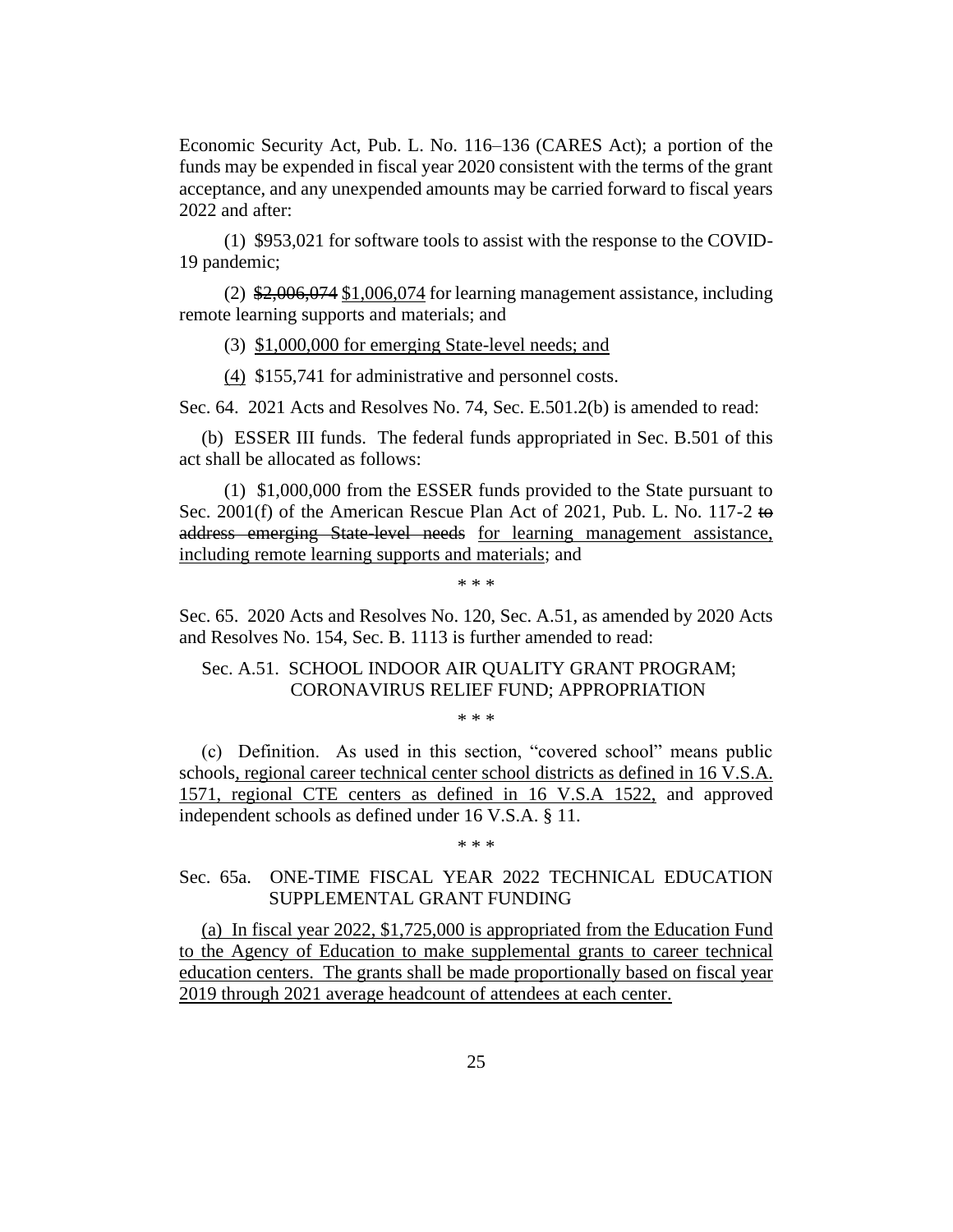Sec. 66. 2021 Acts and Resolves No. 74, Sec. E.311.3 to read:

#### Sec. E.311.3 EDUCATIONAL ASSISTANCE; MEDICAL STUDENT INCENTIVE SCHOLARSHIP PROGRAM; APPROPRIATION

\* \* \*

(b) This funding shall remain available to VSAC until expended, and if needed, fiscally neutral adjustments to spending authority shall be included in future budget legislation.

Sec. 67. 2021 Acts and Resolves No. 74, Sec. E.602.2(c) is added to read:

(c) Vermont State College System (VSCS) shall use funds remaining with Vermont Technical College provided in 2019 Acts and Resolves No. 80 to continue to study a model for course delivery at Career and Technical Education (CTE) centers in Vermont and pilot up to two programs that offer these degree programs in up to two CTE centers. On or before January 15, 2023, the VSCS shall submit a written supplemental report to the House and Senate Committees on Education and the State Board of Education with its findings and recommendations from the pilot programs.

#### Sec. 67a. REAFFIRMATION OF MULTIYEAR FUNDING PRIORITIES FOR AMERICAN RESCUE PLAN ACT (ARPA) AND OTHER FEDERAL AND STATE FUNDS

(a) In 2021 Acts and Resolves No. 74, Sec. G.100, the General Assembly recognized that ARPA State Fiscal Relief funds, along with other federal or State funds, offer the unprecedented opportunity to invest in Vermont's recovery and long-term future by supporting Vermonters' health and well-being and by strengthening Vermont's communities, businesses, environment, and climate.

(b) In November 2021, the federal Infrastructure Investment and Jobs Act (IIJA) was enacted. This federal law includes unprecedented levels of federal investments for broadband; water, transportation, and electricity infrastructure; environmental remediation; information technology including cybersecurity; and carbon reduction and climate resilience strategies. The law authorizes approximately \$1.2 trillion of funding over five years, of which approximately \$550 billion is newly authorized spending, for transformative investments in these critical infrastructure systems. The law provides for formula funding to states, as well as competitive grants that states may apply for to seek additional funding, with nearly 50 percent of the additional funding allocated for nontransportation investments. While match requirements vary by project and funding stream, the additional state match requirements necessary to draw down the nontransportation formula and competitive grant funding will be substantial.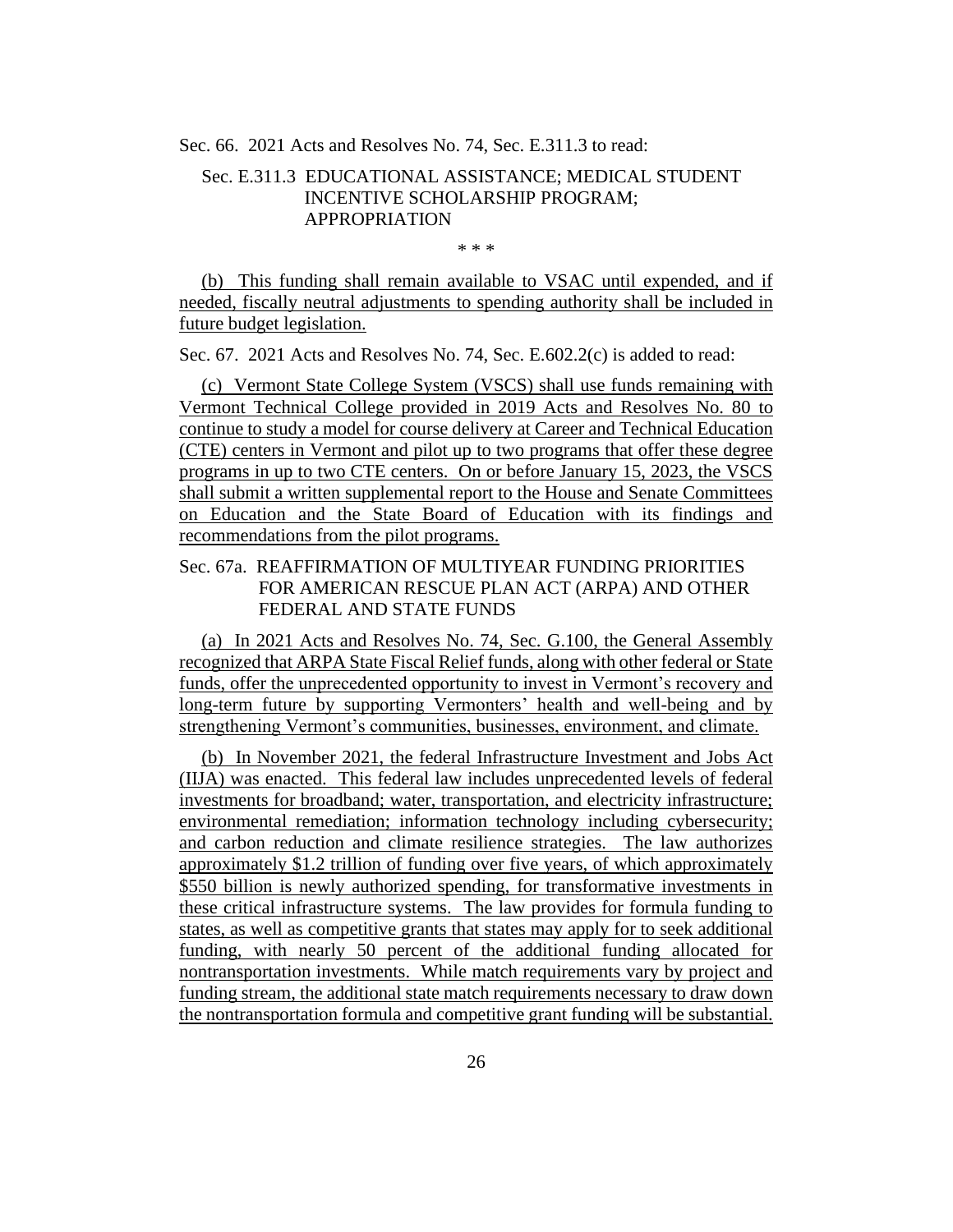(c) The General Assembly reaffirms the intention of 2021 Acts and Resolves No. 74, Sec. G.100 and will seek to make the budget and appropriations processes of the 2022 legislative session consistent with the need to create State fiscal capacity to maximize the federal funding opportunities in the IIJA for broadband; information technology including cybersecurity; water; energy; and climate initiatives.

Sec. 68. 2021 Acts and Resolves No. 74, Sec. G.300 is amended to read:

#### Sec. G.300 INVESTMENTS IN VERMONT'S ECONOMY, WORKFORCE, AND COMMUNITIES

(a) \$109,200,000 \$187,114,176 in fiscal year 2022 is appropriated from the American Rescue Plan Act (ARPA) - Coronavirus State Fiscal Recovery Funds as follows:

\* \* \*

(7) \$1,000,000 \$2,000,000 in fiscal year 2022 to the University of Vermont.

(A) \$1,000,000 for matching funds for research grant opportunities related to COVID-19.

(B) \$1,000,000 to provide up to two free classes in calendar year 2022 for any Vermont resident who is seeking to transition to a new career or to enhance the resident's job skills.

(8) \$10,000,000 \$19,700,000 in fiscal year 2022 to the Vermont State Colleges for the following programs; funds shall be carried forward until expended:

(A) \$2,000,000 to provide funding for up to six credits or two courses in the 2022–2023 academic year, including wraparound services for Vermonters whose employment was impacted by the COVID-19 public health emergency since March 13, 2020. The wraparound services may also be provided to students who enroll in six credit hours or two courses in the summer or fall of 2021 and spring of 2022 pursuant to 2021 Acts and Resolves No. 9, Sec. 18.

(B) \$3,000,000 to provide degree completion scholarships for up to 30 credits towards a credential of value for adult learners who have earned at least 40 credits towards an undergraduate degree and have a gap in attendance of at least two years.

(C)  $$5,000,000$  \$14,700,000 to provide free last dollar tuition for one year of undergraduate studies for critical occupation careers, including bookkeeping certificate, IT service desk specialist certificate, certified production technician, graphic design certificate, software and web development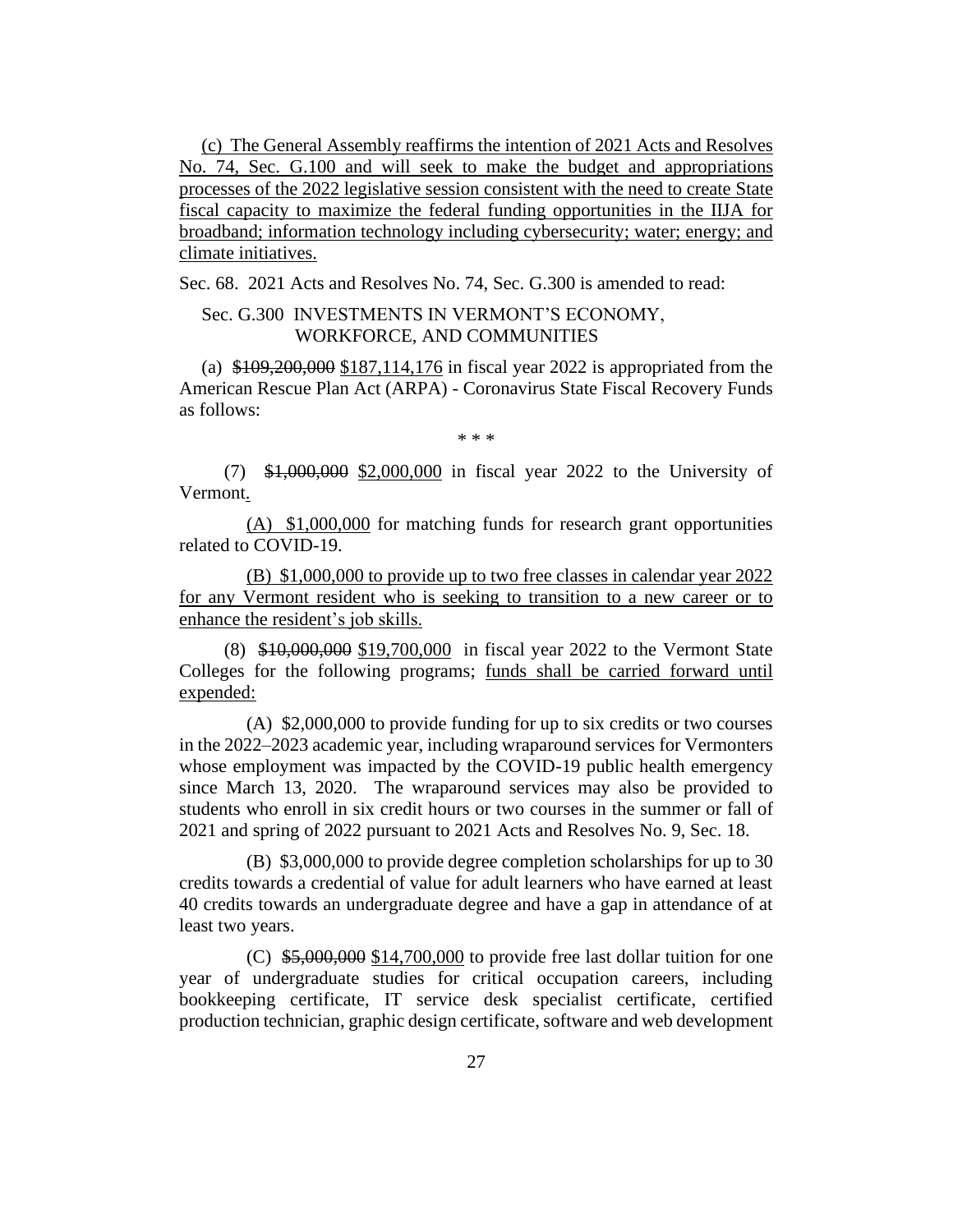program, electrical and plumbing apprenticeships, dental hygiene, certificate in accounting, small business management, radiologic science, and respiratory therapy. \$540,000 of these funds shall be allocated for paramedic/EMS programs and any unexpended amount of this allocation shall be available for the broader purpose in this subdivision (C). Funds may be used for practical nursing, childcare, nursing, and mental health counseling programs only after available federal and State financial aid is applied to ensure no cost to the student. Of this amount, \$7,350,000 shall be carried forward for the 2022–2023 school year. If demand from undergraduates is met, then funds may be used to pay for tuition for the following graduate programs:

(i) Master in Education (all programs);

(ii) Master in Educational Leadership;

(iii) Master of Arts and Certificate of Advanced Graduate Studies in School Psychology;

(iv) Masters in Counseling; and

(v) Masters in Clinical Mental Health Counseling.

\* \* \*

(22) \$2,320,000 to the Agency of Commerce and Community Development for Working Community Challenge grants.

(23) \$6,000,000 to the Department for Children and Families to be granted to the Vermont Foodbank.

(24) [Deleted.]

(25) \$2,000,000 to the Agency of Agriculture, Food and Markets for grants to be made to eligible projects in the Working Lands Enterprise Initiative.

(26) \$1,001,913 to the Department of Disabilities, Aging, and Independent Living to be granted to Adult Day service providers to maintain operations through June 30, 2022.

(27) \$4,934,590 to the Department of Corrections for costs associated with the collective bargaining unit related to retention and shift differential.

(28) \$12,803,996 to the Department of Labor to cover pandemic related operating costs in the Unemployment system and other programs.

(29) \$373,680 to the Vermont Veteran's Home for retention and personal protective equipment related expenses.

(30) \$6,000,000 to the Department for Children and Families to be granted to childcare providers to address emergent and exigent circumstances following the COVID-19 pandemic for workforce retention bonuses to retain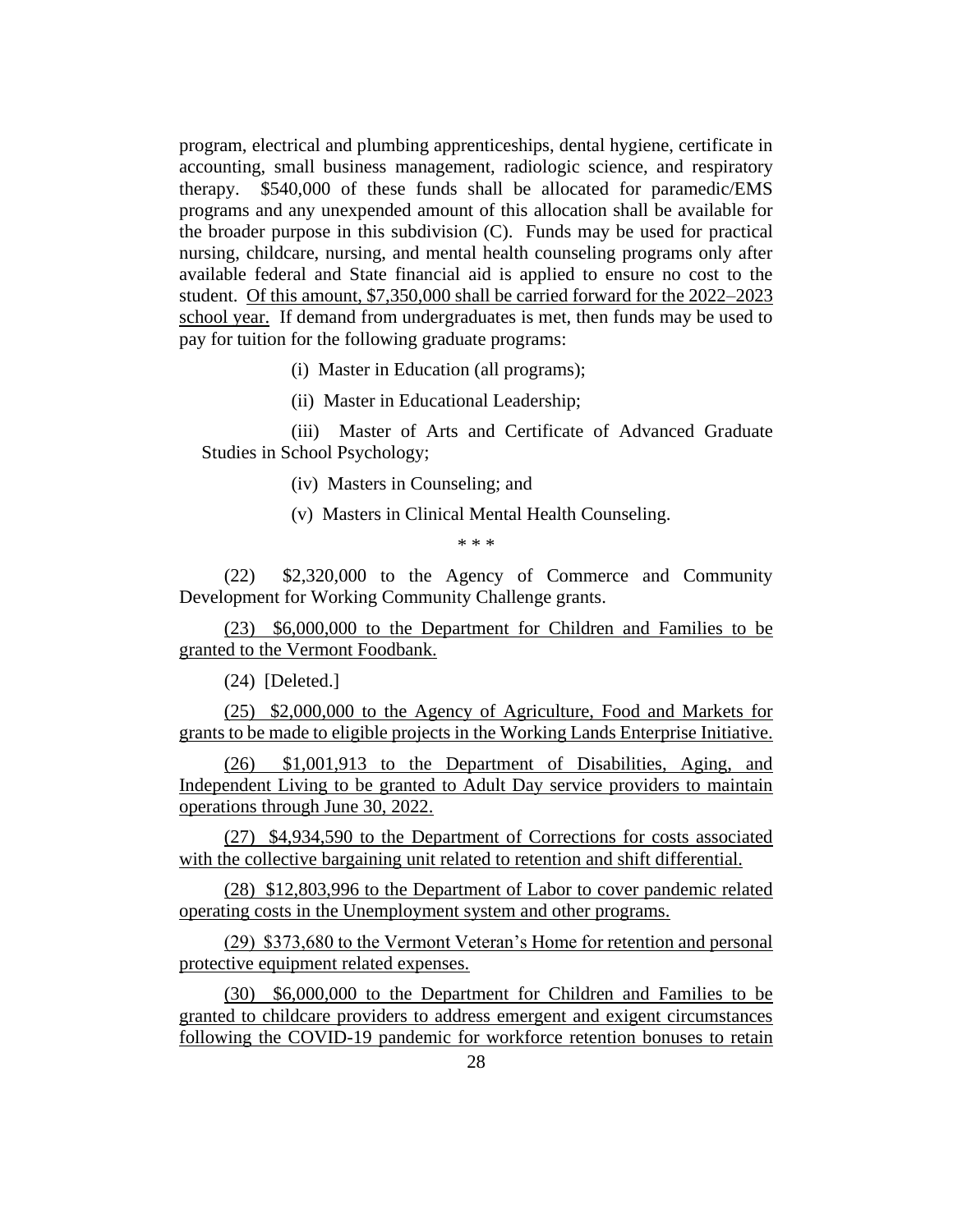early childhood staff and home-based providers. It is the intent of the General Assembly that the eligible employers awarded funds pursuant to this section shall use the funds to make retention payments to their employees. The employers shall be afforded flexibility in determining how best to provide the financial retention assistance to their employees and how best to encourage employment beyond the terms of this program.

(A) The Department is authorized to establish parameters related to minimum hours worked for an employee or home-based provider to be eligible for a bonus under this subdivision (30), and to design a program that does not allow for duplication of bonuses to staff who work for more than one provider. Staff under a teacher contract shall not be eligible for this program.

(B) Notwithstanding any provision of Vermont law to the contrary and to the extent permitted under federal law, the amount of a recruitment or retention payment received by an employee under this section shall be disregarded for purposes of determining the employee's or employee's household's income eligibility for any benefit program.

(31) \$30,000,000 to the Agency of Human Services for a program to provide workforce recruitment and retention funding as specified in Sec. 72 of this act. These funds are combined with other funding provide in Sec. 72 for total \$60,000,000 retention payment program.

(32) \$1,500,000 to the Department of Buildings and General Services to develop and issue the request for proposal for the State House expansion planning design, provided that any funds remaining unobligated by October 1, 2023 shall be reverted and made available for reallocation.

(33) \$2,600,000.00 to the Agency of Agriculture, Food and Markets for purposes of implementing the Dairy Risk Management Assistance Program established under Sec. 77 of this act. Funds appropriated under this section that are unexpended in fiscal year 2022 shall carry forward for use by the Agency of Agriculture, Food and Markets in providing risk management assistance for dairy farmers in fiscal year 2023.

\* \* \*

Sec. 69. 2021 Acts and Resolves No. 74, Sec. G.400 is amended to read:

Sec. G.400 HOUSING AND HOMELESSNESS INVESTMENTS

(a) \$99,000,000 \$124,000,000 in fiscal year 2022 is appropriated from the American Rescue Plan Act (ARPA) - Coronavirus State Fiscal Recovery Funds as follows:

(1) \$94,000,000 \$119,000,000 to the Vermont Housing and Conservation Board (VHCB) to provide housing and increase shelter capacity, with priority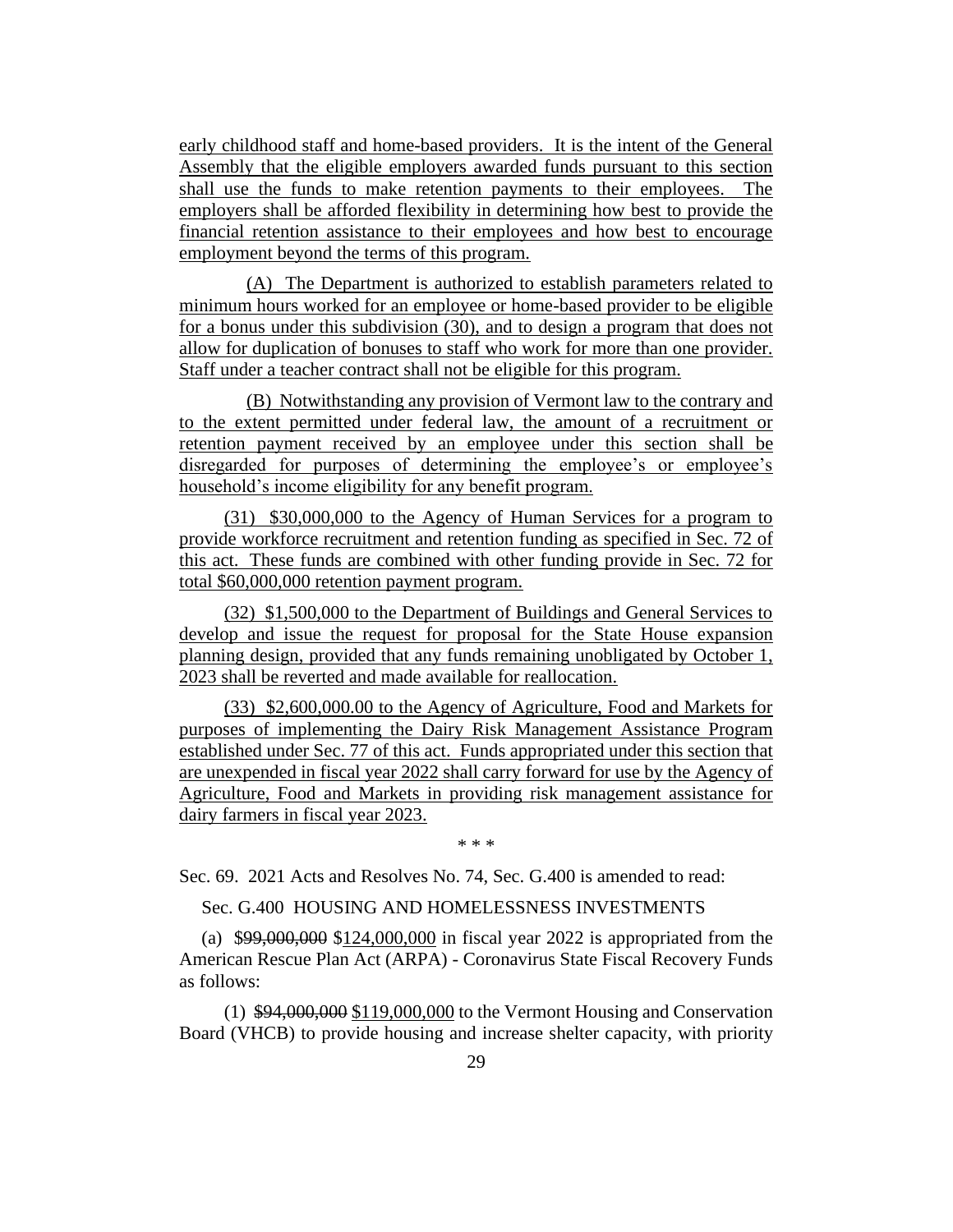given to populations who may be displaced from the hotel/motel voucher problem or are currently without housing, including by providing permanent homes in mixed-income settings. VHCB shall distribute the funds in consultation with the Secretary of Human Services and may subgrant a portion to other entities, including the Department of Housing and Community Development, the Vermont Housing Finance Agency, and regional nonprofit housing organizations, for one or more of the following purposes:

(A) if necessary, to help ensure that households and areas impacted by the pandemic are served;

(B) to undertake additional housing initiatives, such as home ownership, to the extent permitted by ARPA and related regulations and guidance; or

(C) to provide for the efficient use of the funds.

\* \* \*

(b)  $$91,000,000 $121,000,000$  is appropriated from other funds as follows:

(1) \$40,000,000 in fiscal year 2021 is appropriated from the General Fund to the Vermont Housing and Conservation Board (VHCB) for affordable housing initiatives. These funds shall carryforward into fiscal year 2022 and are in addition to funding provided to VHCB in 2021 Acts and Resolves No. 9 and \$30,000,000 in fiscal year 2022 is appropriated from the General Fund to the Vermont Housing and Conservation Board (VHCB) for affordable housing initiatives.

\* \* \*

Sec. 69a. 2021 Acts and Resolves No. 74, Sec. G.600 is amended to read:

Sec. G.600 CLIMATE ACTION INVESTMENTS

(a) \$50,000,000 \$41,000,000 in fiscal year 2022 is appropriated from the American Rescue Plan Act - Coronavirus State Fiscal Recovery Funds as follows:

(1) \$4,000,000 to the Department for Children and Families, Office of Economic Opportunity, Home Weatherization Assistance Program to be used in fiscal years 2022 and 2023. Up to \$150,000 of these funds may be used for vermiculite remediation and home repair as part of home weatherization. These funds are in addition to the funds that are provided in Sec. B.324 of this act and the federal ARPA LIHEAP funding provided, as set forth in Sec. E.324.1 of this act.

(2) \$9,000,000 to the Agency of Administration to grant to the Vermont Housing Finance Agency for financial support of housing weatherization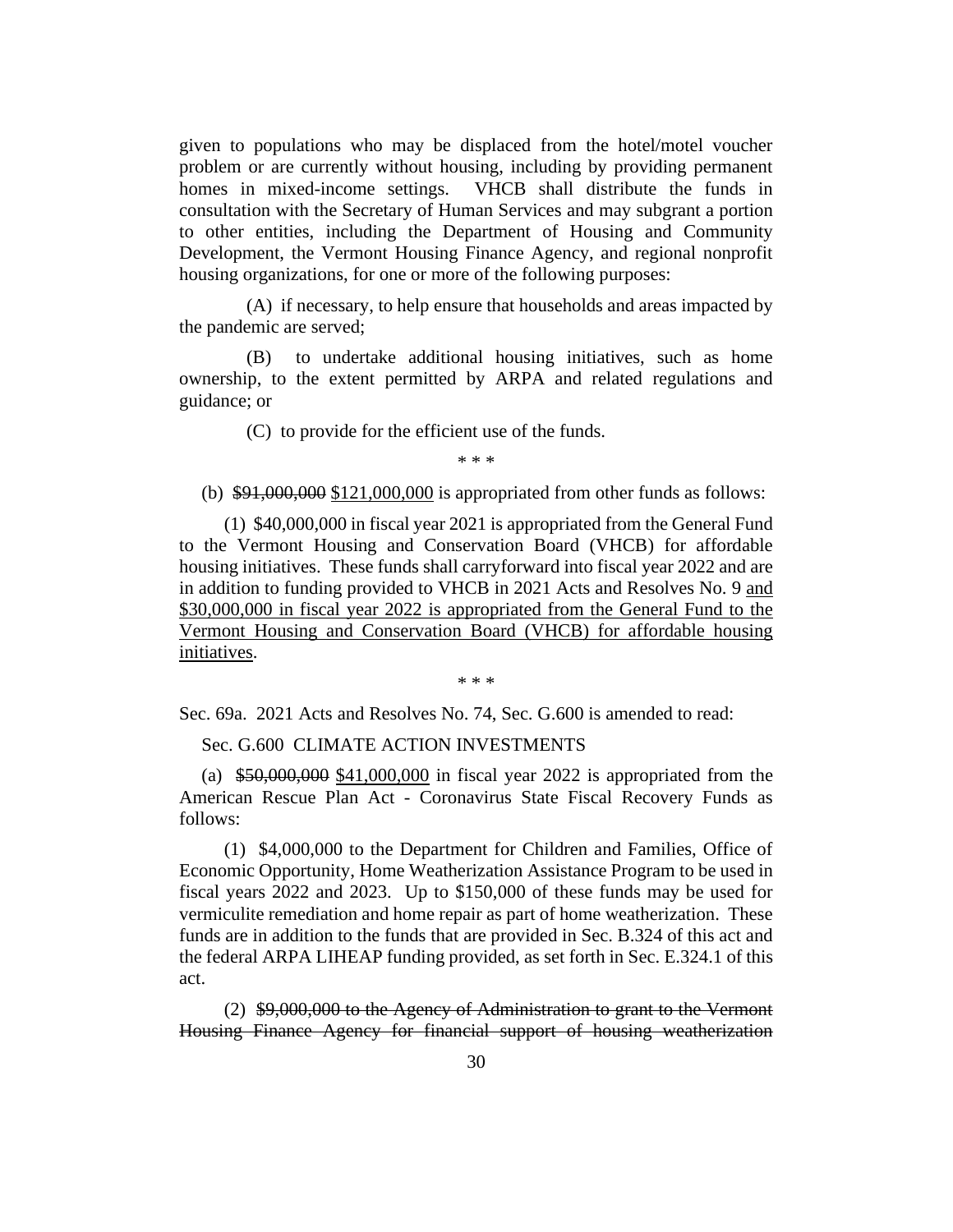statewide. On or before January 31, 2022 and thereafter upon request from a legislative committee, the Vermont Housing Finance Agency shall issue a report to the General Assembly detailing the programs to which funds appropriated under this subdivision were provided. The report shall include the results of its investigations into on-bill to-the-meter billing and other methods to provide weatherization financing.

 $\left(\frac{3}{2}\right)$  \$5,000,000 to the Department of Public Service to grant to the Efficiency Vermont for the purpose of weatherization incentives. These funds shall be deposited in Electric Efficiency Fund established under 30 V.S.A. § 209(d)(3) and shall be available for use by Efficiency Vermont through December 31, 2023.

 $(4)(3)$  \$2,000,000 to the Department of Public Service to grant to Efficiency Vermont for the purpose of workforce development initiatives and to support the expansion of NeighborWorks of Western Vermont's Heat Squad program. These funds shall be deposited in the Electric Efficiency Fund established under 30 V.S.A. § 209(d)(3) and shall be available for use by Efficiency Vermont through December 31, 2023.

 $\left(\frac{5}{4}\right)$  \$20,000,000 to the Department of Public Service of which \$10,000,000 is to be used on the Affordable Community-Scale Renewable Energy Program, consistent with parameters of the Clean Energy Development Fund, to support the creation of renewable energy projects for Vermonters with low-income. In fiscal year 2022, \$5,000,000 may be allocated by the Clean Energy Development Board. The Department shall submit a plan for use of the remaining \$5,000,000 funds for approval by the General Assembly during the 2022 legislative session.

(6)(5) \$10,000,000 to the Vermont Housing Conservation Board, which may be used for conservation projects and Farm and Forest Viability Program activities that support the rural economy. Up to \$100,000 shall be used to expand the Rural Economic Development Initiative (REDI).

(b) \$4,500,000 \$13,500,000 in fiscal year 2022 is appropriated from the General Fund as follows:

\* \* \*

(4) \$9,000,000 to the Agency of Administration to grant to the Vermont Housing Finance Agency for financial support of housing weatherization statewide. On or before January 31, 2022 and thereafter upon request from a legislative committee, the Vermont Housing Finance Agency shall issue a report to the General Assembly detailing the programs to which funds appropriated under this subdivision were provided. The report shall include the results of its investigations into on-bill to-the-meter billing and other methods to provide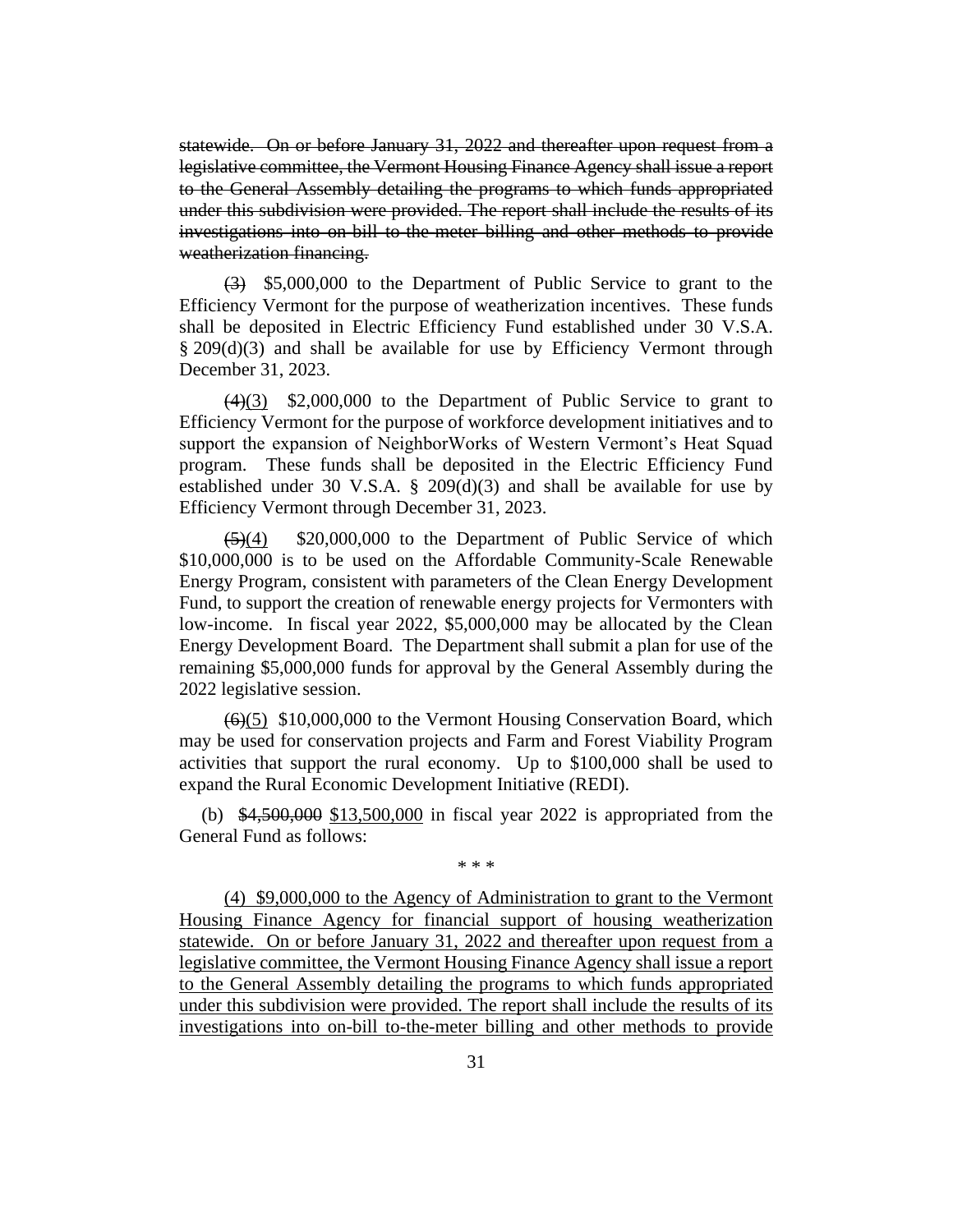weatherization financing.

Sec. 70. 2021 Acts and Resolves No. 74, Sec.  $G.700(a)(4)(B)(i)$  is amended to read:

(i) \$1,000,000 to increase the funds available for grants and loan forgiveness to replace failed or inadequate residential on-site wastewater and water supply systems.

Sec. 71. 2021 Acts and Resolves No. 74, Sec.  $G.700(a)(5)$  is amended to read:

(5) \$10,000,000 to the Department of Environmental Conservation for allocation by the Clean Water Board established under 10 V.S.A § 1389, as part of their budget process in fiscal year 2022 for water quality initiatives to be allocated as follows:

(A) \$6,500,000 to the Department of Environmental Conservation for municipal water control grants and storm water project delivery, planning, and implementation.

(B) \$3,500,000 to the Agency of Agriculture, Food and Markets for water quality grants to partners and farmers.

#### Sec. 71a. AMERICAN RESCUE PLAN ACT; PREVAILING WAGE REQUIREMENT

(a)(1) Except as provided in subsection (b) of this section, any contract awarded for a maintenance, construction, or improvement project that receives \$200,000.00 or more in American Rescue Plan Act (ARPA) funds shall provide that all construction employees working on the project shall be paid not less than the mean prevailing wage published periodically by the Vermont Department of Labor in its occupational employment and wage survey plus an additional fringe benefit of 42 and one-half percent of wage, as calculated by the current Vermont prevailing wage survey.

(2) As used in this subsection, "fringe benefits" has the same meaning as used in 29 V.S.A. § 161.

(b) The requirements of subsection (a) of this section shall not apply to any maintenance, construction, or improvement project that received \$200,000.00 or more in American Rescue Plan Act (ARPA) funds appropriated prior to the effective date of this act if any of the following apply as of the effective date of this act:

(1) the project has been invited or advertised for bid;

(2) the project is under contract; or

(3) the funds are obligated.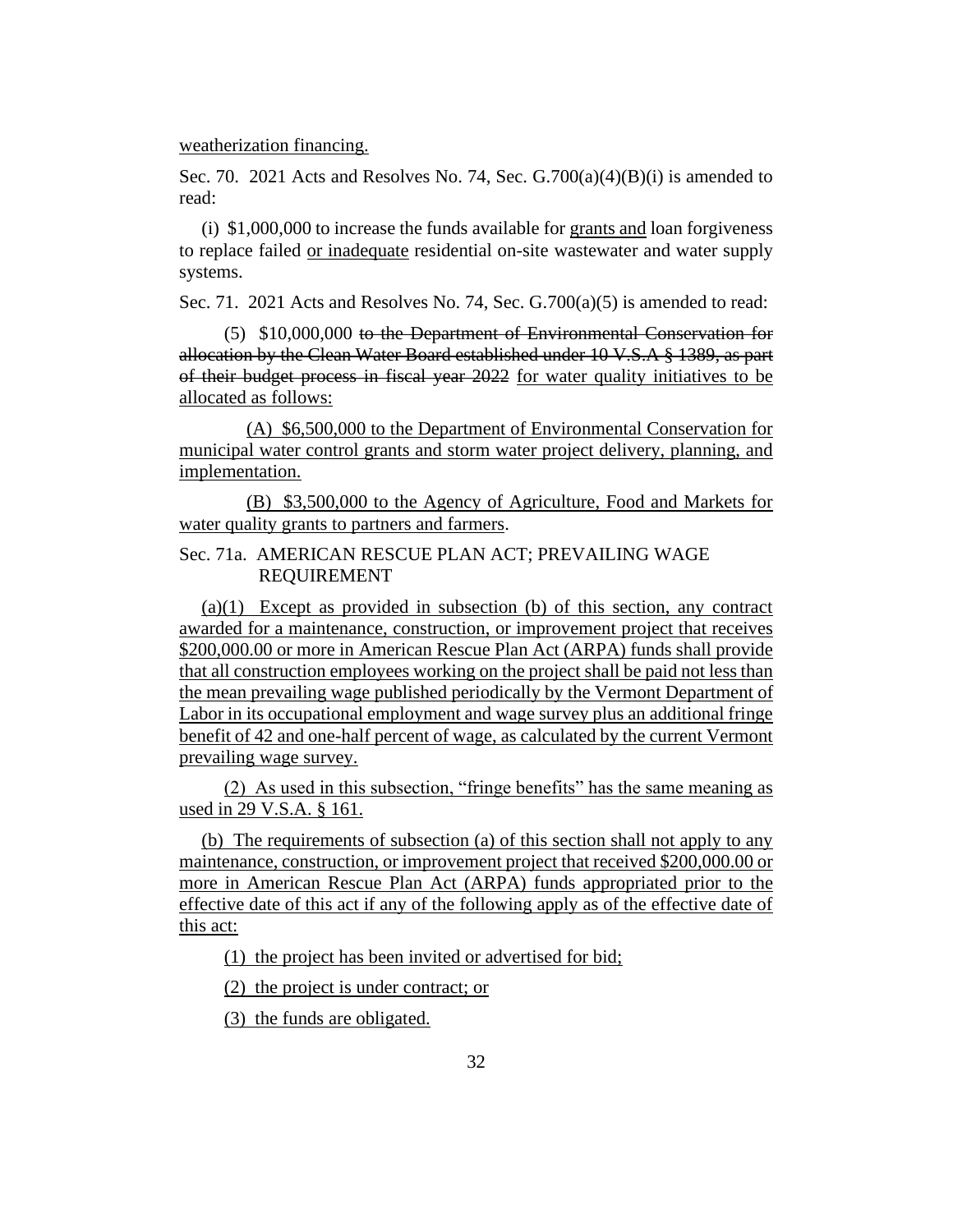(c) Subsection (a) of this section shall not apply to contracts awarded for maintenance, construction, or improvements projects that are required by law to comply with the requirements of the federal Davis-Bacon Act.

#### Sec. 72. WORKFORCE RECRUITMENT AND RETENTION INCENTIVE GRANT FUNDING FOR EMPLOYEES OF ELIGIBLE HEALTH CARE AND SOCIAL SERVICE EMPLOYERS

(a)(1) Program established. The Secretary of Human Services shall establish a workforce recruitment and retention incentive grant program for employees of eligible employers, as defined in this section. Eligible employers may apply for a grant within the grant application period determined by the Secretary.

(2) The total grant award amount for each eligible employer shall be calculated at a rate of \$2,000 per full-time equivalent employee (FTE) based on the number of FTEs identified by the eligible employer in its grant application.

(3) In order to be eligible to receive a recruitment or retention incentive payment funded by a grant awarded pursuant to this section, an employee shall commit to continuing employment with the eligible employer for at least one calendar quarter following receipt of the payment.

(4) Eligible employers shall distribute the full amount of their awards within 12 months following receipt of the grant funds.

(b) Definition. As used in this section, "eligible employers" means:

(1) assisted living residences, as defined in 33 V.S.A. § 7102;

(2) nursing homes, as defined in 33 V.S.A. § 7102;

(3) residential care homes, as defined in 33 V.S.A. § 7102;

(4) home health agencies, as defined in 33 V.S.A. § 6302;

(5) designated and specialized service agencies, including shared living providers;

(6) substance use treatment providers in the Department of Health's preferred provider network;

(7) recovery centers;

(8) adult day service providers;

(9) area agencies on aging; and

(10) programs licensed by the Department for Children and Families as residential treatment programs.

(c) Independent direct support providers. For the purpose of administering recruitment and retention incentive payments to independent direct support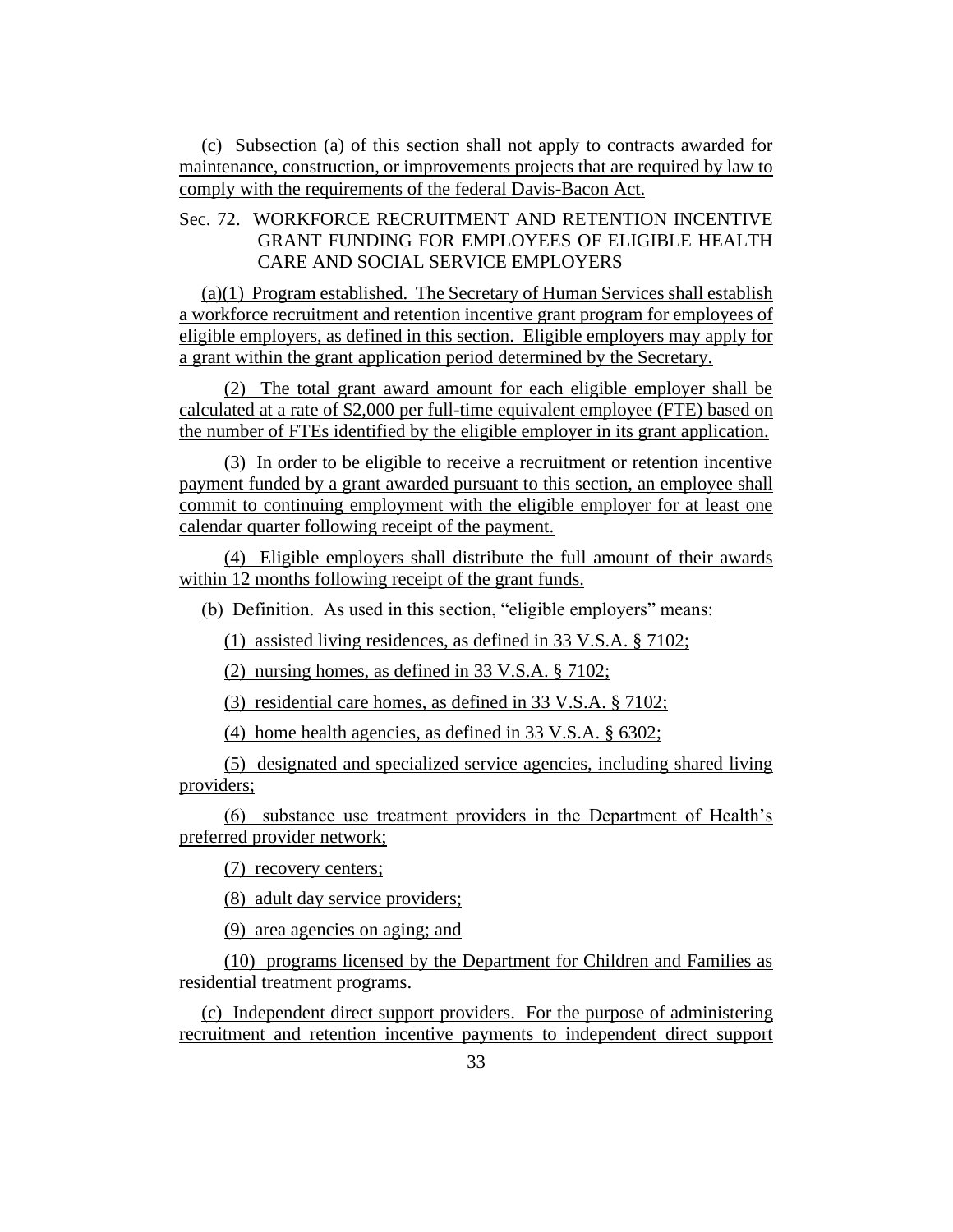providers, ARIS Solutions, as the fiscal agent for the employers of independent direct support providers, is authorized to apply for a grant in the same manner as an eligible employer and to disburse incentive payments funded by the grant to eligible independent direct support providers in a manner consistent with ARIS Solutions' payroll practices, to the extent that making those awards is not inconsistent with the terms of the collective bargaining agreement between the Agency of Human Services and the independent direct support providers.

(d) Intent; flexibility; payment disregard.

(1) It is the intent of the General Assembly that the eligible employers awarded funds pursuant to this section shall use the funds to make recruitment and retention incentive payments to their employees and prospective employees. The employers shall be afforded flexibility in determining how best to provide these incentive payments and how best to encourage continued employment beyond the service commitment set forth in subdivision (a)(3) of this section.

(2) Notwithstanding any provision of Vermont law to the contrary and to the extent permitted under federal law, the amount of a recruitment or retention incentive payment received by an existing or prospective employee of an eligible employer under the program established in this section shall be disregarded for purposes of determining the employee's or employee's household's income eligibility for any benefit program.

(e) Available funds.

(1) The sum of \$60,000,000 shall be made available to the Agency of Human Services in fiscal year 2022 to fund the workforce recruitment and retention incentive grant program established in this act, from the following sources:

(A)  $$25,000,000$  as appropriated in Sec. 72a(a)(2) to the Agency of Human Services in fiscal year 2022 from the Global Commitment Fund. The Agency shall amend the American Rescue Plan Act Home and Community-Based Services plan it submitted to the Centers for Medicare and Medicaid Services if needed to reflect this allocation.

(B) \$5,000,000 is appropriated to the Agency of Human Services in fiscal year 2022 from the General Fund. These funds may be included among the Global Commitment appropriations referenced in 2021 Acts and Resolves No. 74, Sec. E.301.2 as available for transfers if it is determined that grants made under this provision can be included and matched in the Global Commitment waiver. These funds shall carry forward if not fully expended in fiscal year 2022.

(C) \$30,000,000 shall be made available to support the program from the funds allocated to the Agency of Human Services from the American Rescue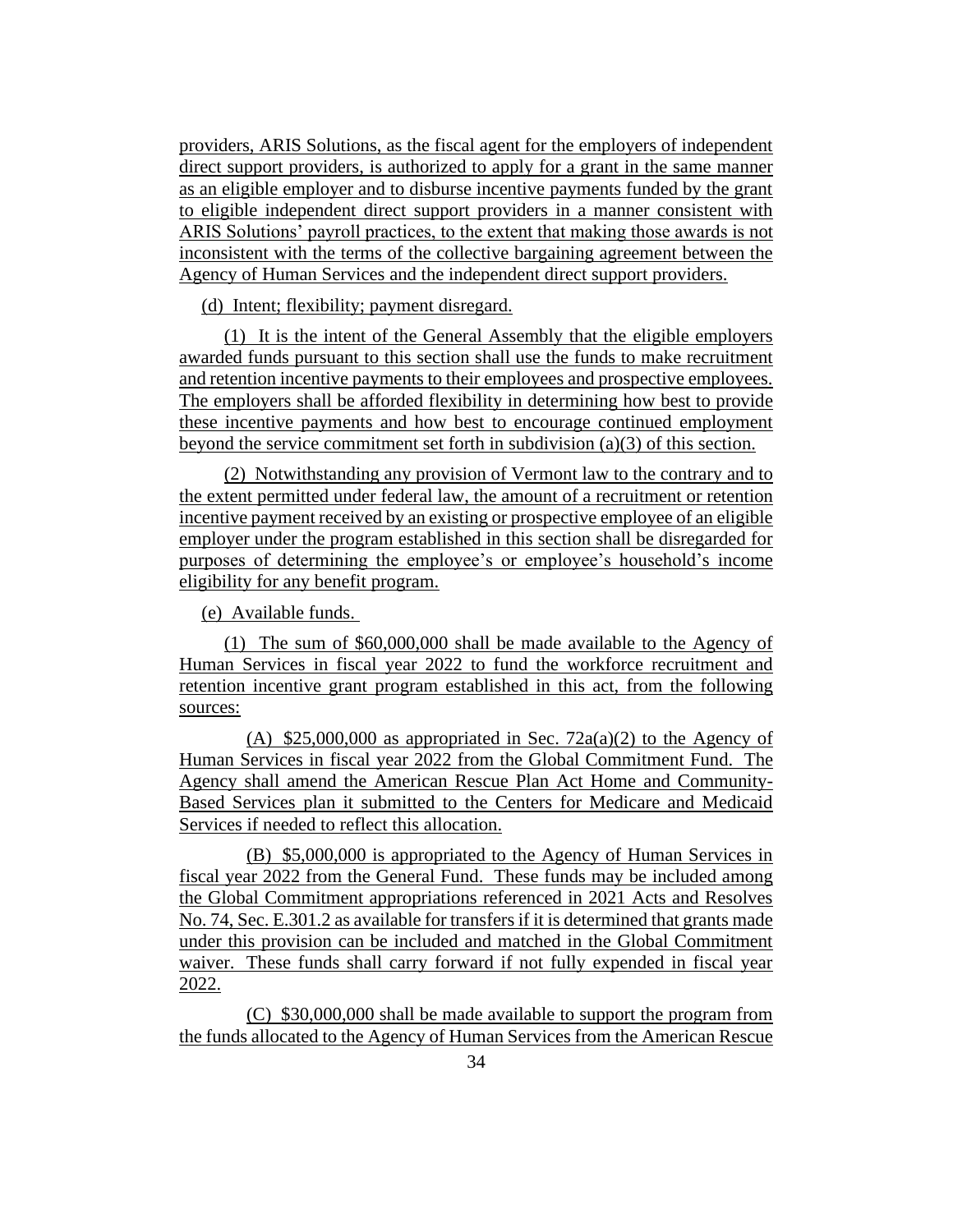Plan Act of 2021 – Coronavirus State Fiscal Recovery Fund in 2021 Acts and Resolves No. 74, as amended by Sec. 68 of this act.

(2) The Agency of Human Services may use up to 1.5 percent of funds allocated in subdivision (1) of this subsection to administer the program.

(f) Allocations. Of the funds made available in subsection (e) of this section, \$45,000,000 shall be allocated for a first round of funding, to be made available to the eligible employers identified in subsection (b) of this section. The remaining \$15,000,000 shall be reserved for a second round of funding pending identification of a set of additional health care and social service provider employers with a demonstrated need for the recruitment and retention incentive grant funding, as recommended by the Agency of Human Services and accepted by the General Assembly, or by the Joint Fiscal Committee if the General Assembly is not in session, except that the Agency is authorized to access all or a portion of the reserved funding to the extent that a funding deficiency is identified when meeting the needs of the first round of eligible employers.

(g) Reporting requirements.

(1) On or before April 15, 2022, the Secretary of Human Services shall report to the House Committees on Appropriations, on Health Care, and on Human Services and the Senate Committees on Appropriations and on Health and Welfare regarding the status of implementation of the workforce recruitment and retention incentive grant program.

(2) On or before July 1, 2022, the Secretary shall provide an update on the program to the Joint Fiscal Committee, including the amount of funding distributed to date, the amount of funding remaining for distribution, and any anticipated funding deficiency for the first round of grants based on the remaining need.

Sec. 72a. MEDICAID HOME- AND COMMUNITY-BASED SERVICES (HCBS) PLAN

(a) Pursuant to Sec. 9817 of the American Rescue Plan Act (ARPA), in October 2021, the State submitted a home- and community-based services (HCBS) spending plan to the Centers for Medicare and Medicaid Services. This plan currently totals \$146,600,000, consisting of the following major components:

(1) \$77,800,000 allocated to improve services;

(2) \$25,000,000 allocated to promote a high-performing and stable HCBS workforce; and

(3) \$43,800,000 allocated to improve HCBS care through data systems, value-based payment models, and oversight.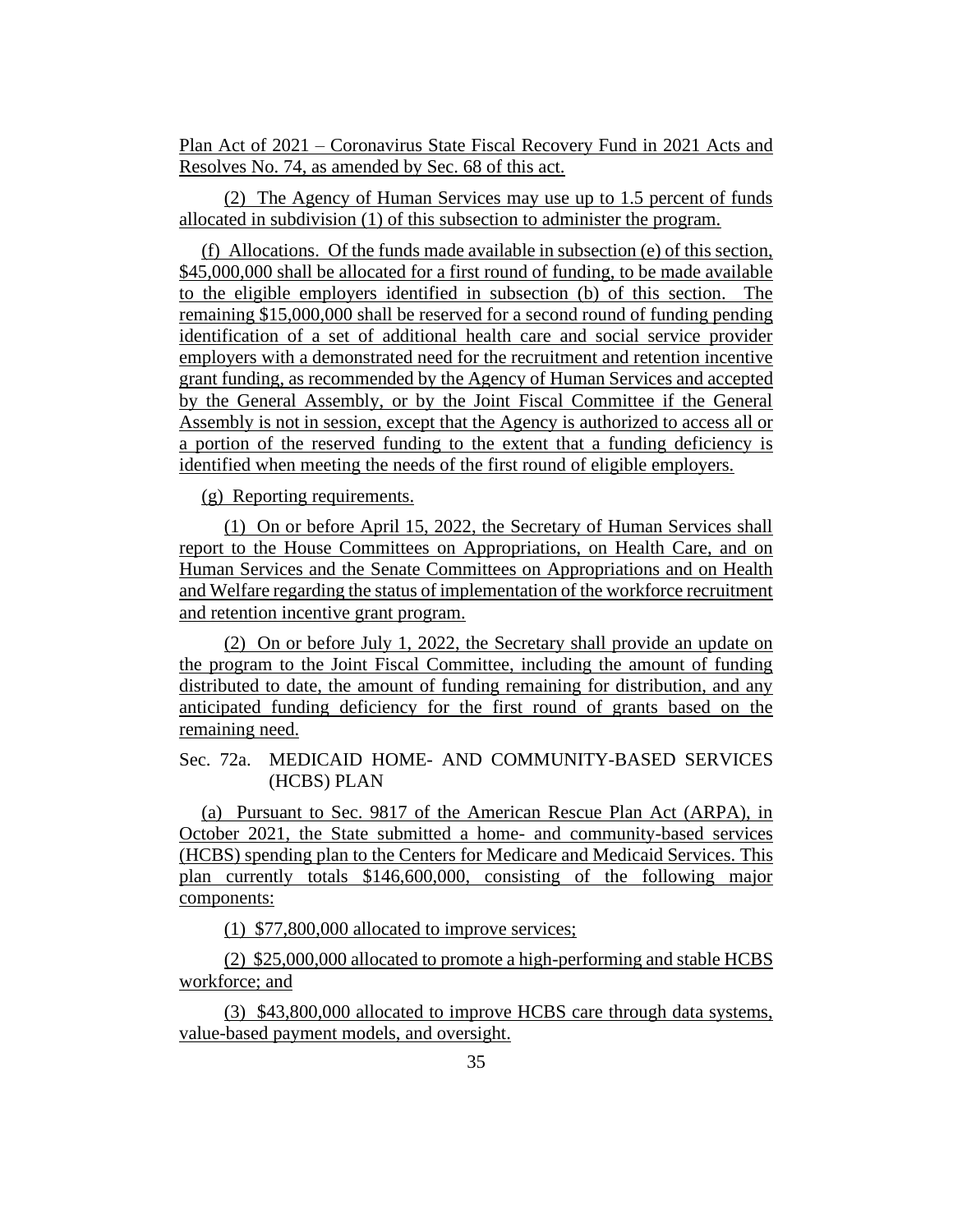(b) The Agency of Human Services (AHS) is authorized to transfer General Fund appropriations made in fiscal year 2022 in the Global Commitment line to a new, one-time General Fund HCBS appropriation departmental ID. The amount transferred shall be not greater than the amount accounted for in fiscal year 2022 as a result of the 10 percent match rate allowed under ARPA Sec. 9817. The estimate of this transfer is between \$65,000,000 and \$69,000,000. Up to \$7,540,128 of the funds transferred and appropriated in this subsection may be used in fiscal year 2022 as State matching funds in 2021 Acts and Resolves No. 74, Sec. B.301 for the \$17,136,654 HCBS Global Commitment rate increases provided in 2021 Acts and Resolves No. 74. AHS shall report to the Joint Fiscal Committee in July 2022 on the actual amount transferred pursuant to this authority and the amount expended as the state match for all the HCBS plan expenditures in fiscal year 2022. Funds transferred and appropriated under this subsection shall carry forward until expended and may only be used as state matching funds for the HCBS plan.

(c) In fiscal year 2022, a total of \$59,457,740 is appropriated from the Global Commitment Fund to AHS to meet the objectives of the HCBS plan. This appropriation consists of \$17,136,654 as appropriated in 2021 Acts and Resolves No. 74 for a three percent rate increase to HCBS providers, including the assistive community care rates and children integrated services rates, and the following appropriations in distinct one-time departmental IDs:

(1) \$25,000,000 is appropriated for the retention and recruitment grant program for HCBS providers as specified in Sec. 72 of this act.

(2) \$3,447,500 is appropriated to the Agency of Human Services – Secretary's Office.

(3) \$2,370,000 is appropriated to the Department of Disabilities, Aging, and Independent Living.

(4) \$6,171,000 is appropriated to the Department of Mental Health.

(5) \$390,000 is appropriated to the Department of Vermont Health Access.

(6) \$4,942,586 is appropriated to the Department of Health.

(d) The Global Commitment Fund appropriated in subsection (c) of this section may be obligated in fiscal year 2022 for the purposes of bringing HCBS plan spending authority forward into fiscal year 2023. The funds appropriated in subsections (b) and (c) of this section may be transferred on a net-neutral basis in fiscal year 2022 in the same manner as the Global Commitment appropriations referenced in 2021 Acts and Resolves No. 74, Sec. E.301.2. The Agency shall report to the Joint Fiscal Committee in September 2022 on transfers of appropriations made and final amounts expended by each department in fiscal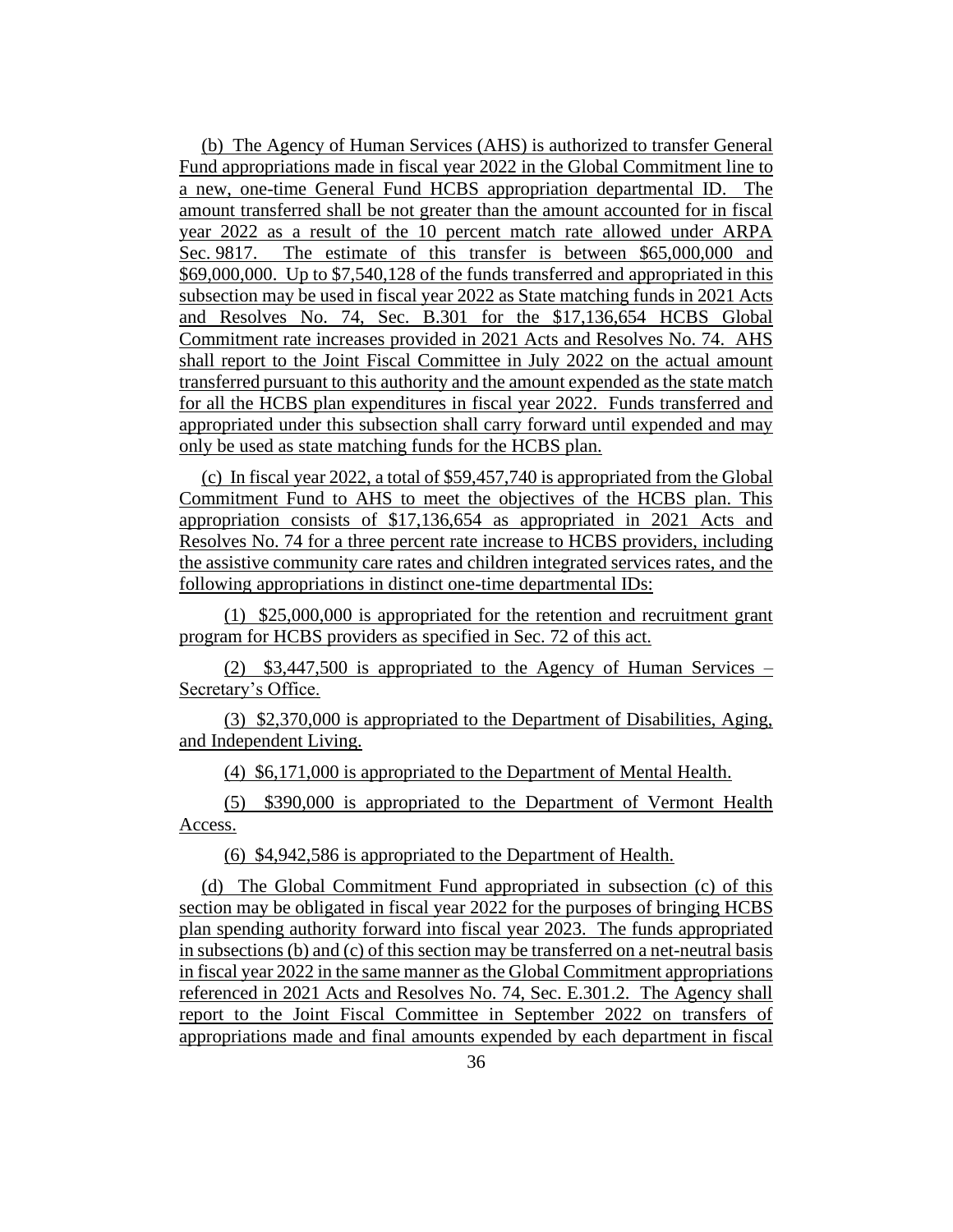year 2022 and any obligated funds carried forward to be expended in fiscal year 2023.

Sec. 73. 2020 Acts and Resolves No. 136, Sec. 7, as amended by 2020 Acts and Resolves No. 154, Sec. B.1121, and 2021 Acts and Resolves No. 3, Sec. 50, is further amended to read:

#### Sec. 7. AGENCY OF HUMAN SERVICES; HEALTH CARE PROVIDER STABILIZATION GRANT PROGRAM

#### \* \* \*

(d) Specific allocations. Notwithstanding any provisions of this section to the contrary, of the funds appropriated in subsection (a) of this section, the Agency of Human Services shall make the following allocations for the following purposes:

\* \* \*

(3) Up to \$3,000,000.00 for COVID-19-related expenses incurred by designated and specialized service agencies through December 30, 2020 December 31, 2021.

#### \* \* \*

#### Sec. 74. HEALTH CARE PROVIDER STABILIZATION GRANT PROGRAM; ALTERNATIVE FUND DISTRIBUTION PROCESS

Notwithstanding any provision of 2020 Acts and Resolves No. 136, Sec. 7, as amended by 2020 Acts and Resolves No. 154, Sec. B.1121, 2021 Acts and Resolves No. 3, Sec. 50, and this act to the contrary, the Agency of Human Services may distribute funds from the Health Care Provider Stabilization Grant Program to eligible health care providers using an alternative process to that set forth in 2020 Acts and Resolves No. 136, Sec. 7, as amended, as deemed necessary by the Agency due to emergent and exigent circumstances attributable to the COVID-19 pandemic.

Sec. 75. 2019 Acts and Resolves No. 6, Sec. 105, as amended by 2019 Acts and Resolves No. 71, Sec. 19, is further amended to read:

Sec. 105. EFFECTIVE DATES

\* \* \*

(b) Sec. 73 (further amending 32 V.S.A. § 10402) shall take effect on July 1, 2021 2023.

\* \* \*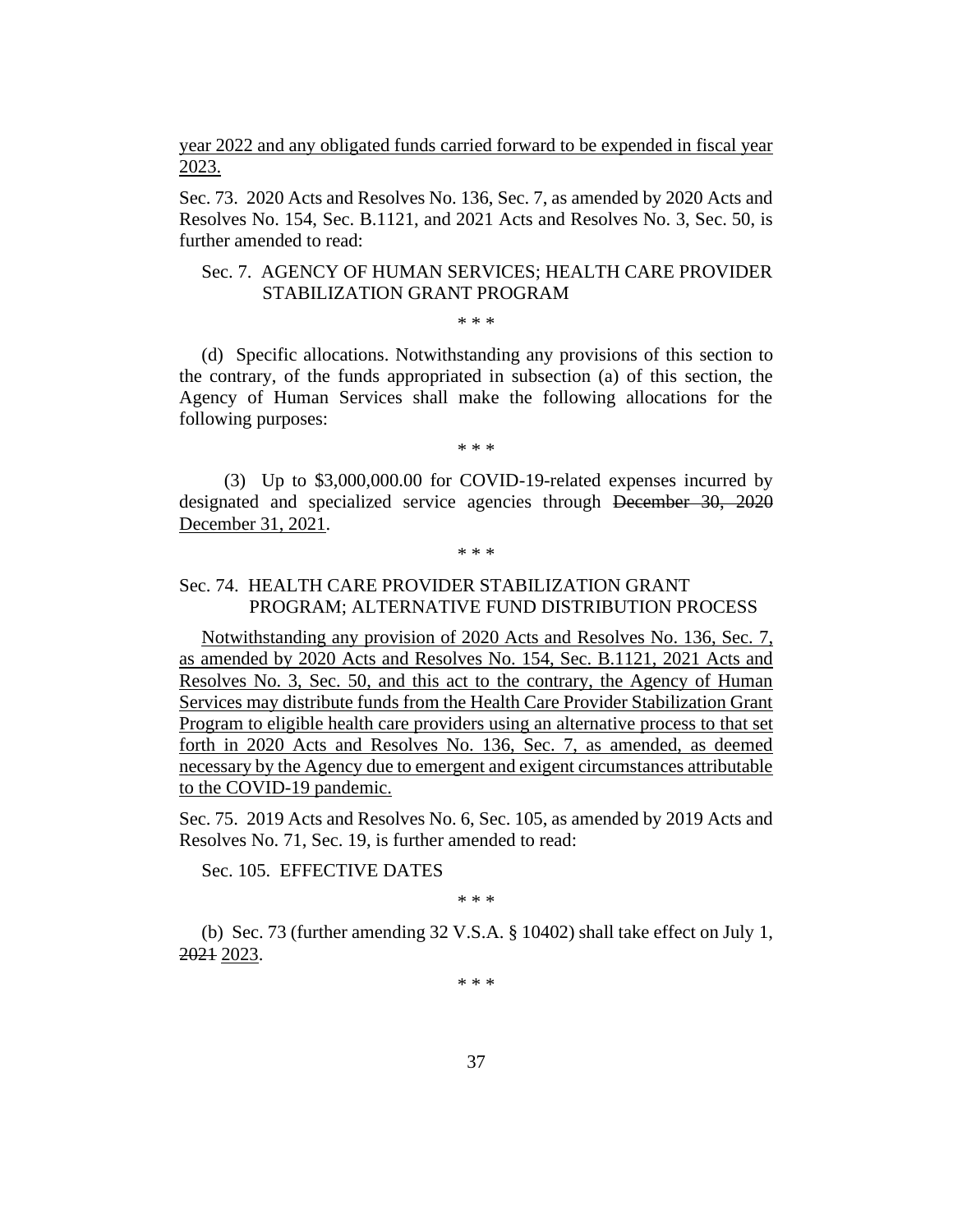#### Sec. 76. CARRYFORWARD AUTHORITY

(a) Notwithstanding any other provisions of law and subject to the approval of the Secretary of Administration, General, Transportation, Transportation Infrastructure Bond, Education Fund, Clean Water Fund (21932), and Agricultural Water Quality Fund (21933) appropriations remaining unexpended on June 30, 2022 in the Executive Branch of State government shall be carried forward and shall be designated for expenditure.

(b) Notwithstanding any other provisions of law, General Fund appropriations remaining unexpended on June 30, 2022 in the Legislative and Judicial Branches of State government shall be carried forward and shall be designated for expenditure.

#### Sec. 77. DAIRY MARGIN COVERAGE PROGRAM; PREMIUM **ASSISTANCE**

(a) As used in this section:

(1) "Dairy Margin Coverage Program" or "DMC" means a voluntary program authorized under the Farm Act that provides dairy operations with risk management coverage that will pay producers when the difference between the national price of milk and the average cost of feed falls below a certain level selected by the Program participants.

(2) "Farm Act" means the federal Agriculture Improvement Act of 2018, Pub. L. No. 115-334.

(3) "Good standing" means an applicant under this section that:

(A) does not have an active enforcement violation under any Agency of Agriculture, Food and Markets program that has reached a final order with the Secretary and is not subject to an ongoing enforcement action initiated by the Agency of Natural Resources; and

(B) is in compliance with all terms of a current grant agreement or contract with the Secretary.

(4) "Milk producer" or "producer" means a person, partnership, unincorporated association, or corporation who owns or controls one or more dairy cows, dairy goats, or dairy sheep and sells or offers for sale a part or all of the milk produced by the animals.

(5) "Secretary" means the Secretary of Agriculture, Food and Markets.

(b) The Secretary shall establish the Dairy Risk Management Assistance Program (Assistance Program) for the purpose of assisting milk producers that participate in the federal DMC management programs. A milk producer in Vermont that participates in the DMC at the first-tier coverage level may apply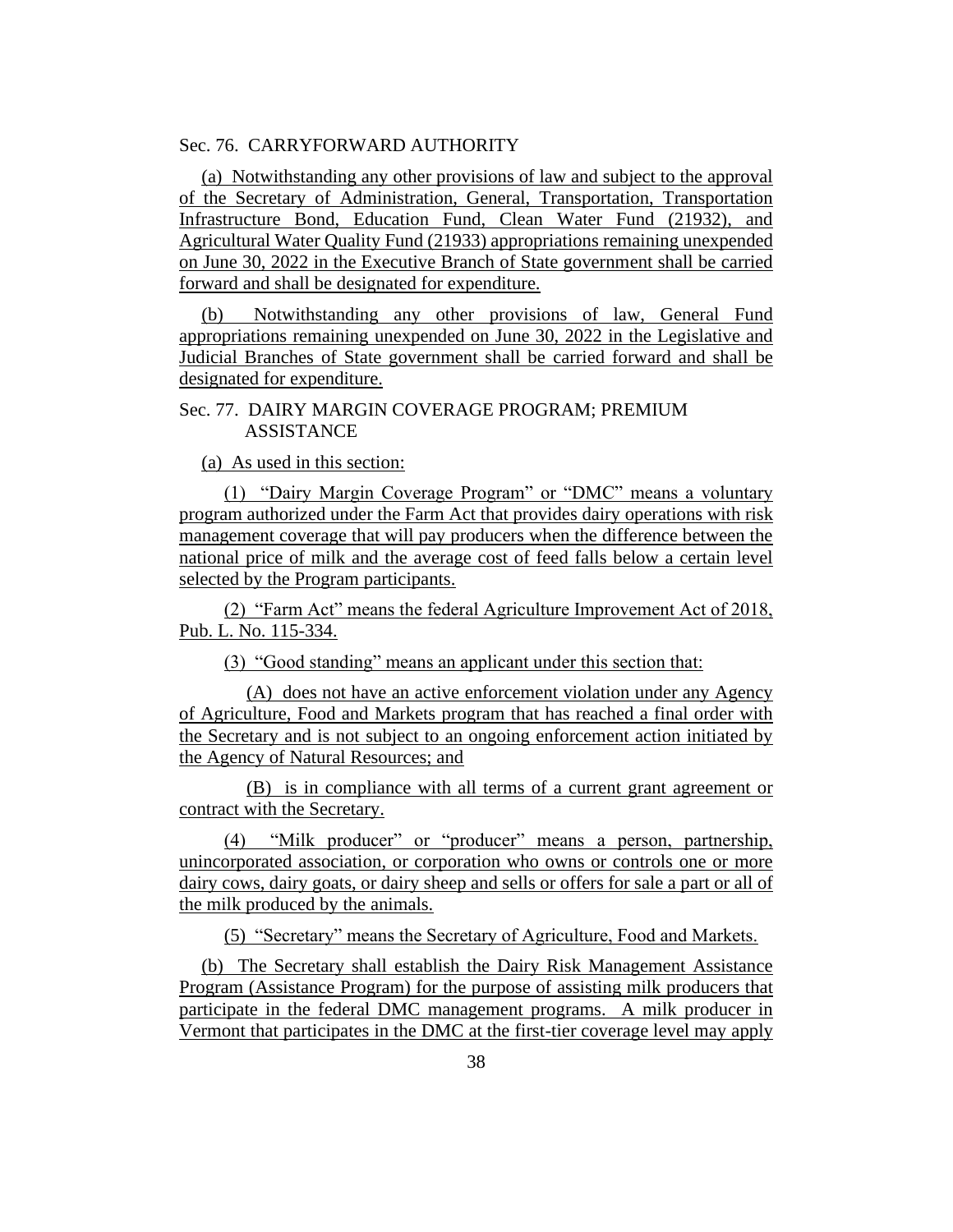for reimbursement of premium payments from the Assistance Program. A milk producer shall be eligible for assistance if the producer:

(1) is in good standing with the Agency of Agriculture, Food and Markets and the Agency of Natural Resources; and

(2) provides proof of payment of an annual premium payment for participation in Tier 1 of DMC.

(c)(1) A milk producer shall apply to the Secretary on or before July 1, 2022 to participate.

(2) The Secretary shall reimburse eligible applicants in the order in which the Secretary receives administratively complete applications. The Secretary shall have the discretion to determine when an application is administratively complete.

(3) After funds are exhausted, applicants shall no longer be eligible for reimbursement from the Secretary unless or until additional funds are appropriated to the Assistance Program.

Sec. 78. EDUCATION FUND REFUND; CITY OF BARRE TIF DISTRICT; TAX INCREMENT; FISCAL YEAR 2016 – 2019

Notwithstanding 16 V.S.A. chapter 133 and any other provision of law to the contrary, the sum of \$20,962 shall be transferred from the Education Fund to the City of Barre not later than fiscal year 2023 to compensate the City for overpayments of education property taxes in fiscal years 2016 to 2019 due to insufficient retention of tax increment from the City's Tax Increment Financing District Fund.

Sec. 79. 2021 Acts and Resolves No. 55, Sec. 20 is amended to read:

Sec. 20. MILEAGESMART

(a) The Agency is authorized to spend up to \$750,000.00 in one-time Transportation Fund monies in fiscal years 2021 and 2022 combined and up to \$500,000.00 in one-time General Fund monies in fiscal year 2022 on MileageSmart, which was established in 2019 Acts and Resolves No. 59, Sec. 34, as amended, with up to  $\overline{10}$  15 percent of the total amount that is distributed in incentives in fiscal year 2022, including incentive funding authorized by this section and incentive funding carried over from prior fiscal years pursuant to 2019 Acts and Resolves No. 59, Sec. 34, as amended, available for costs associated with administering MileageSmart.

Sec. 80. [Deleted.]